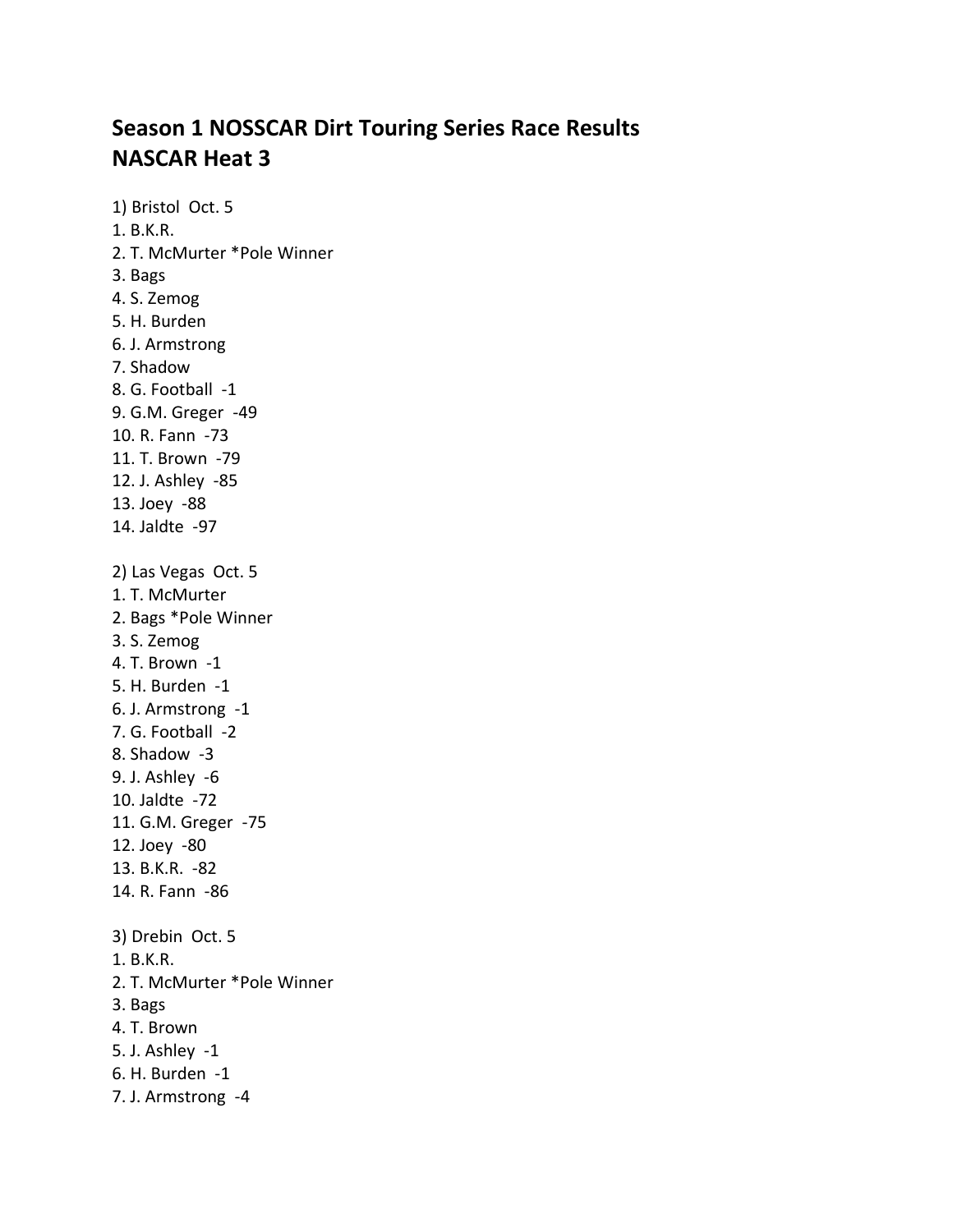8. Shadow -78 9. Joey -94 10. S. Zemog -97 11. G.M. Greger -101 12. R. Fann -107 4) Charlotte Oct. 12 1. B.K.R. 2. Bags \*Pole Winner 3. J. Anderson Jr. 4. T. McMurter 5. Fluffy 6. KY Colonel 7. H. Burden 8. D. Gilliam 9. Napa 10. T. Brown 11. J. Ashley 12. G.M. Greger -1 13. Jaldte -2 5) Jefferson Oct. 12 1. Fluffy \*Pole Winner 2. B.K.R. 3. Bags 4. Napa 5. T. McMurter 6. J. Anderson Jr. 7. H. Burden 8. T. Brown -1 9. Batman -1 10. J. Ashley -2 11. D. Gilliam -7 12. KY Colonel -22 13. Jaldte -24 14. G.M. Greger -24 15. Joey -26 6) Eldora Oct. 12 1. B.K.R. \*Pole Winner 2. T. McMurter 3. Bags 4. Fluffy 5. H. Burden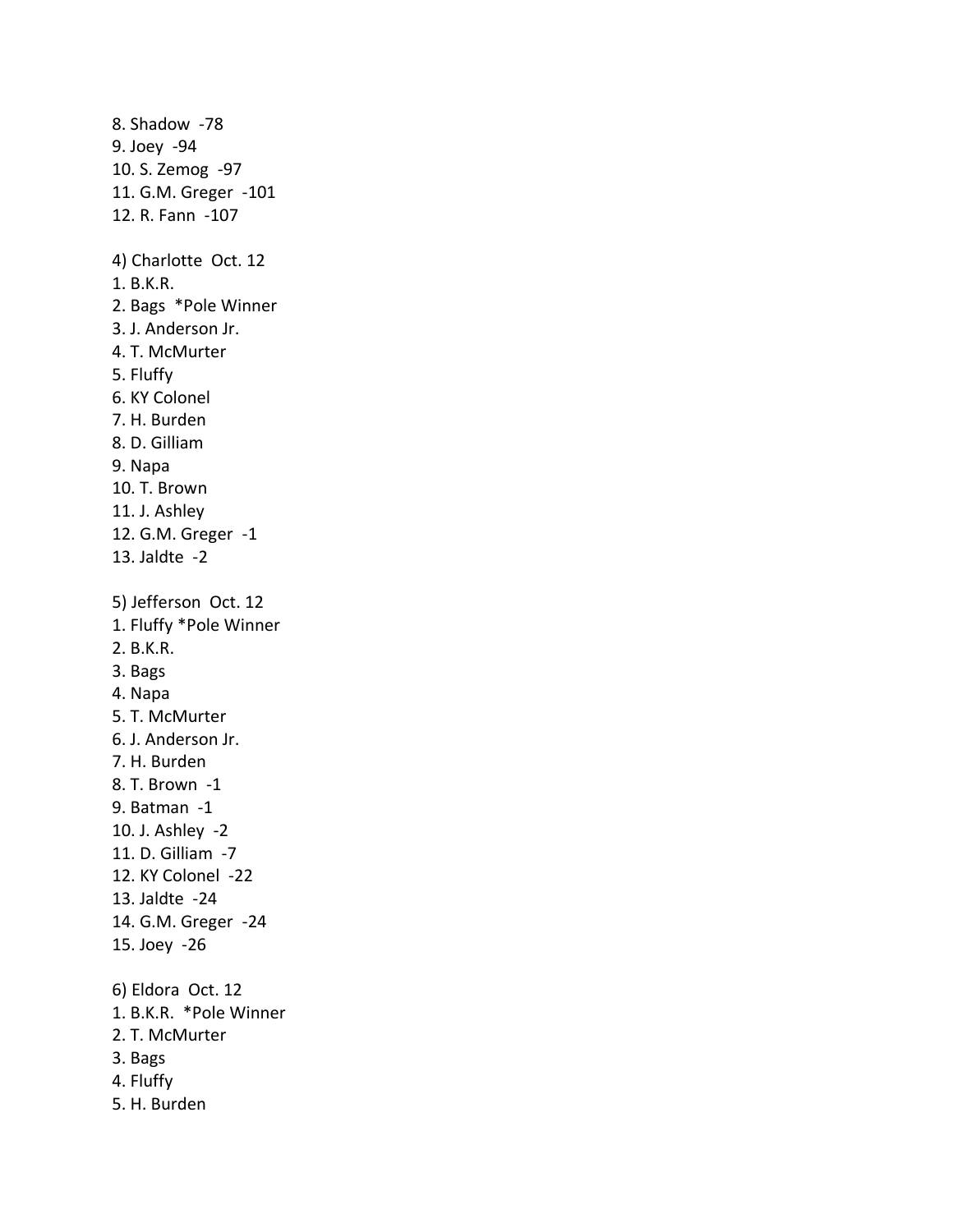6. Trey 7. J. Anderson Jr. -1 8. G. Football -2 9. Napa -2 10. Tony -3 11. S. Coker -4 12. Batman -7 13. T. Brown -39 14. Jaldte -61 7) Richmond Oct. 19 1. B.K.R. 2. N. Donfrancesco \*Pole Winner 3. Brian Jr. 4. Bags 5. BJ Thomas 6. Fluffy 7. J. Anderson Jr. 8. W. Open 9. T. McMurter 10. H. Burden 11. N-fan 12. Batman 13. Silverado 14. G. Football -1 15. Rebel Pride -2 16. Pillsbury -12 17. T. Brown -29 18. W. Byron -53 8) Taggart Oct. 19 1. Brian Jr. 2. Bags 3. Fluffy 4. BJ Thomas 5. J. Anderson Jr. 6. B.K.R. \*Pole Winner 7. W. Byron 8. Wide Open 9. H. Burden -1 10. T. McMurter -1 11. N. Donfrancesco -2 12. DJ Productions -2 13. R.G.Q. -3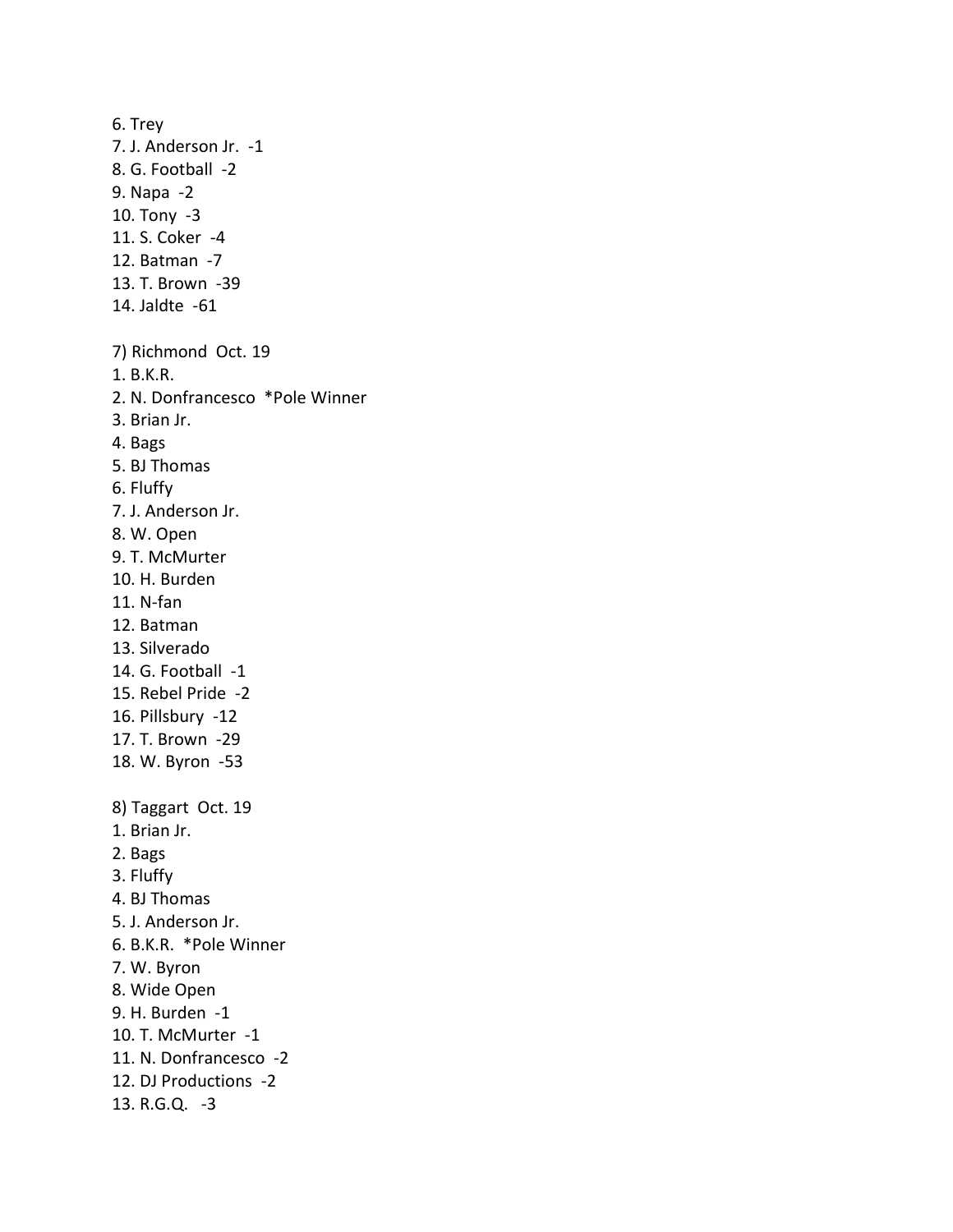15. Rebel Pride -4 16. G. Football -5 17. Kardace -5 18. N-fan -6 19. CD Wehr -9 20. Batman -89 9) Jefferson Oct. 19 1. B.K.R. 2. Fluffy 3. J. Anderson Jr. \*Pole Winner 4. BJ Thomas 5. T. McMurter 6. Bags 7. W. Byron 8. H. Burden 9. Brian Jr. 10. Rebel Pride 11. Wide Open -1 12. T. Brown -1 13. Batman -3 14. R.G.Q. -11 15. Pat Race -11 16. G. Football -26 17. N. Donfrancesco -27 10) Bristol Oct. 26 1. B.K.R. \*Pole Winner 2. Fluffy 3. Bags 4. N. Donfrancesco 5. T. McMurter 6. K. Adair 7. G. Football 8. T. Brown 9. Rebel Pride 10. J. Anderson Jr. 11. Drew 12. Silverado 13. Rocker Tazz 14. KY Colonel 15. Moonshine

14. T. Brown -3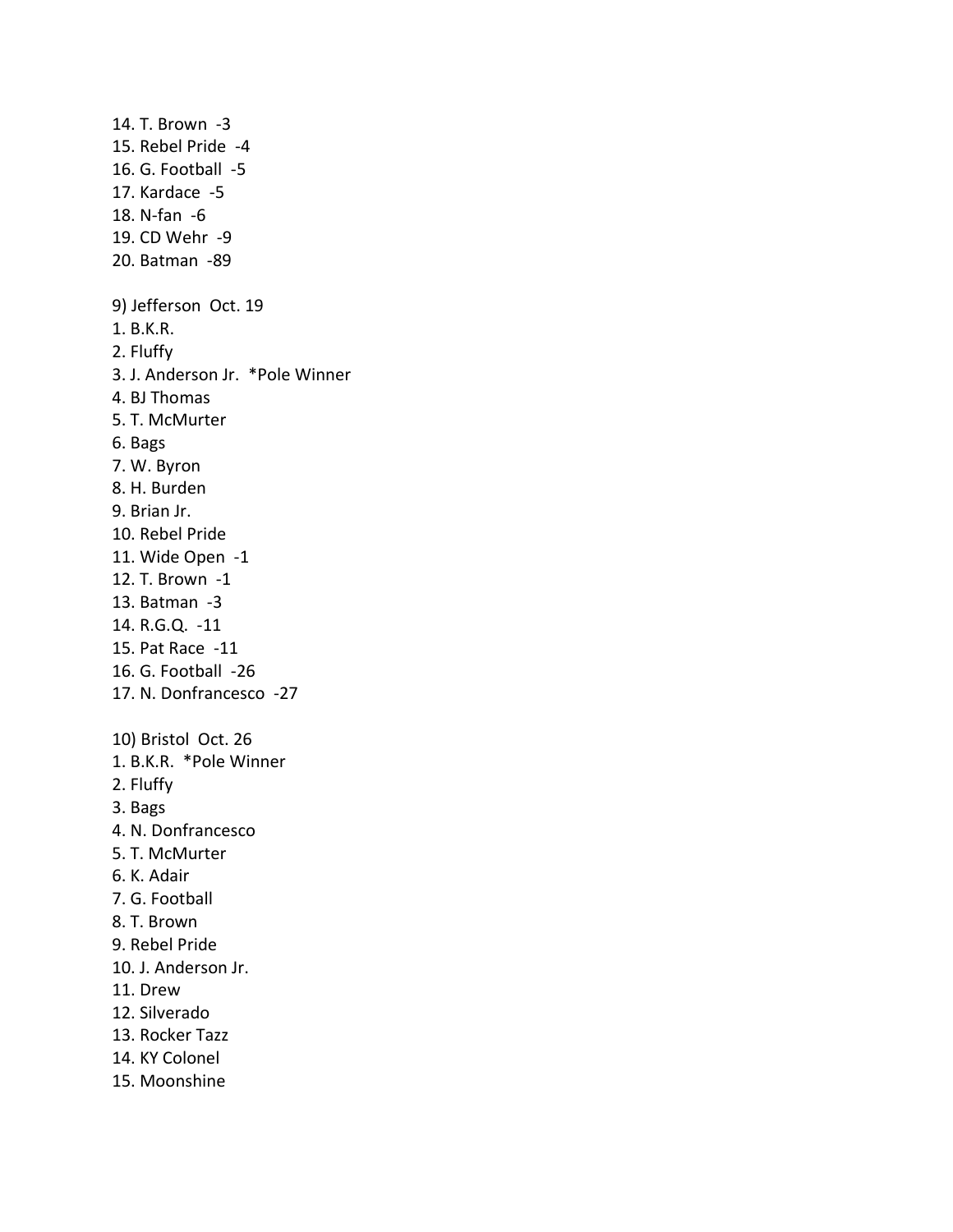11) Las Vegas Oct. 26 1. BJ Thomas 2. B.K.R. 3. Fluffy 4. T. McMurter 5. Bags \*Pole Winner 6. H. Burden 7. Rebel Pride 8. K. Adair 9. T. Brown 10. N. Donfrancesco 11. J. Anderson Jr. 12. Drew 12) Charlotte Oct. 26 1. Bags \*Pole Winner 2. B.K.R. 3. BJ Thomas 4. Fluffy 5. T. McMurter 6. N. Donfrancesco 7. Rebel Pride 8. H. Burden 9. T. Brown 10. K. Adair 11. Rocker Tazz 12. Silverado 13) Texas Nov. 2 1. BJ Thomas \*Pole Winner 2. Bags 3. Rebel Pride 4. F. Hot 5. H. Burden 6. N. Donfrancesco 7. T. Brown 8. K. Adair 9. J. Twisi 10. Shadow 11. Pillsbury 12. Trey 13. BKR 14. Rocker Tazz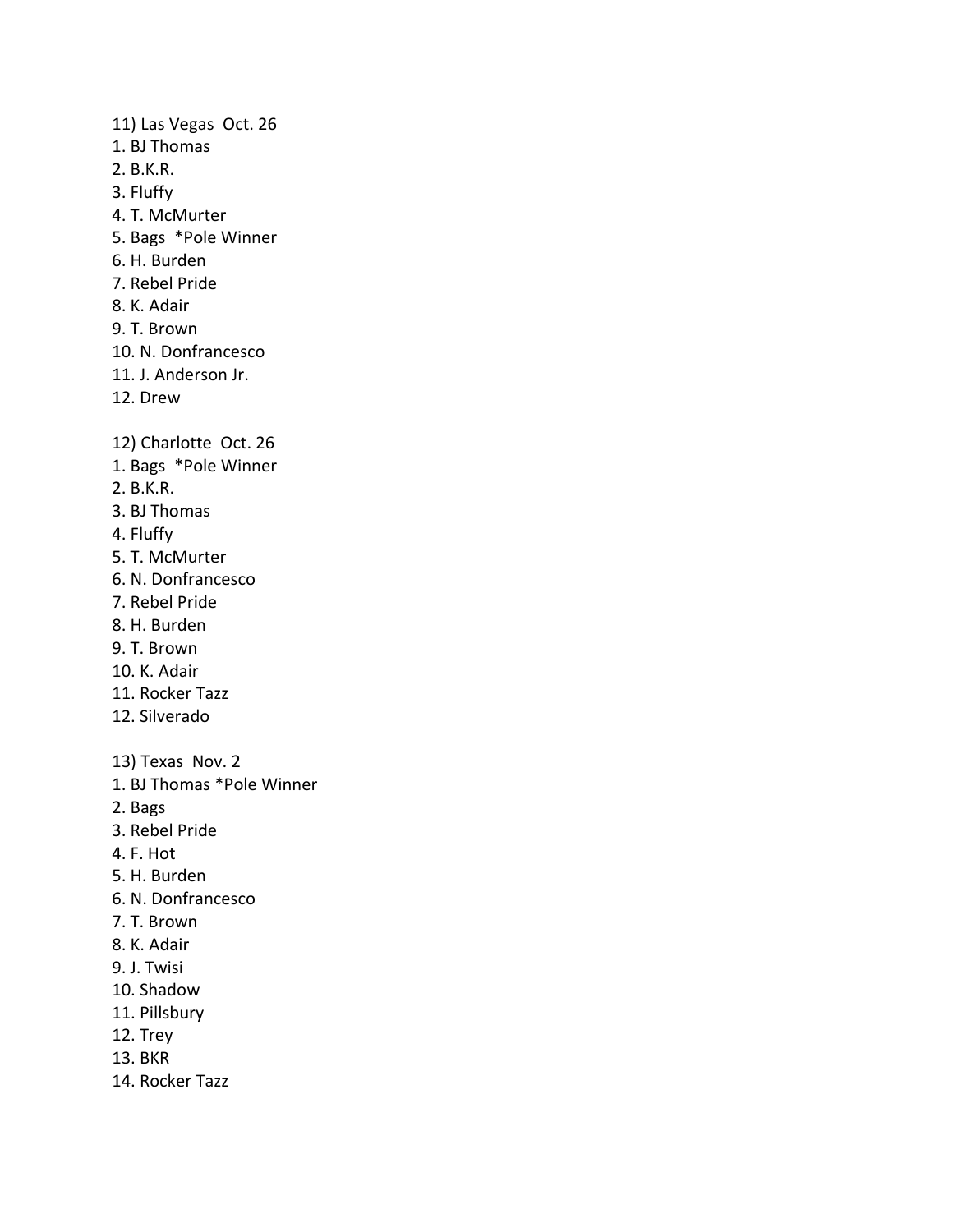# **Season 1 NOSSCAR Dirt Touring Series Final Standings NASCAR Heat 3**

1. B.K.R.: 287 pts \*7 wins \***Rookie of the Year** 2. Bags: 287 pts \*1 win 3. T. McMurter: 247 pts \*1 win 4. H. Burden: 219 pts 5. T. Brown: 199 pts 6. Fluffy: 196 pts \*1 win 7. N. Donfrancesco: 182 pts 8. J. Anderson Jr: 148 pts 9. BJ Thomas: 134 pts \*2 wins 10. Rebel Pride: 109 pts 11. G. Football: 99 pts 12. J. Ashley: 78 pts 13. K. Adair: 68 pts 14. G.M. Greger: 68 pts 15. Shadow: 67 pts 16. Brian Jr: 63 pts \*1 win 17. Jaldte: 61 pts 18. Batman: 59 pts 19. J. Armstrong: 56 pts 20. S. Zemog: 54 pts 21. Joey: 51 pts 22. Wide Open: 48 pts 23. KY Colonel: 43 pts 24. W. Byron: 43 pts 25. Silverado: 38 pts 26. R. Fann: 38 pts 27. Rocker Tazz: 37 pts 28. Trey: 32 pts 29. D. Gilliam: 31 pts 30. Drew: 27 pts 31. Pillsbury: 23 pts 32. R.G.Q.: 23 pts 33. N-fan: 21 pts 34. F. Hot: 21 pts 35. J. Twisi: 16 pts 36. Tony: 15 pts 37. S. Coker: 14 pts 38. DJ Productions: 13 pts 39. Pat Race: 10 pts 40. Moonshine: 10 pts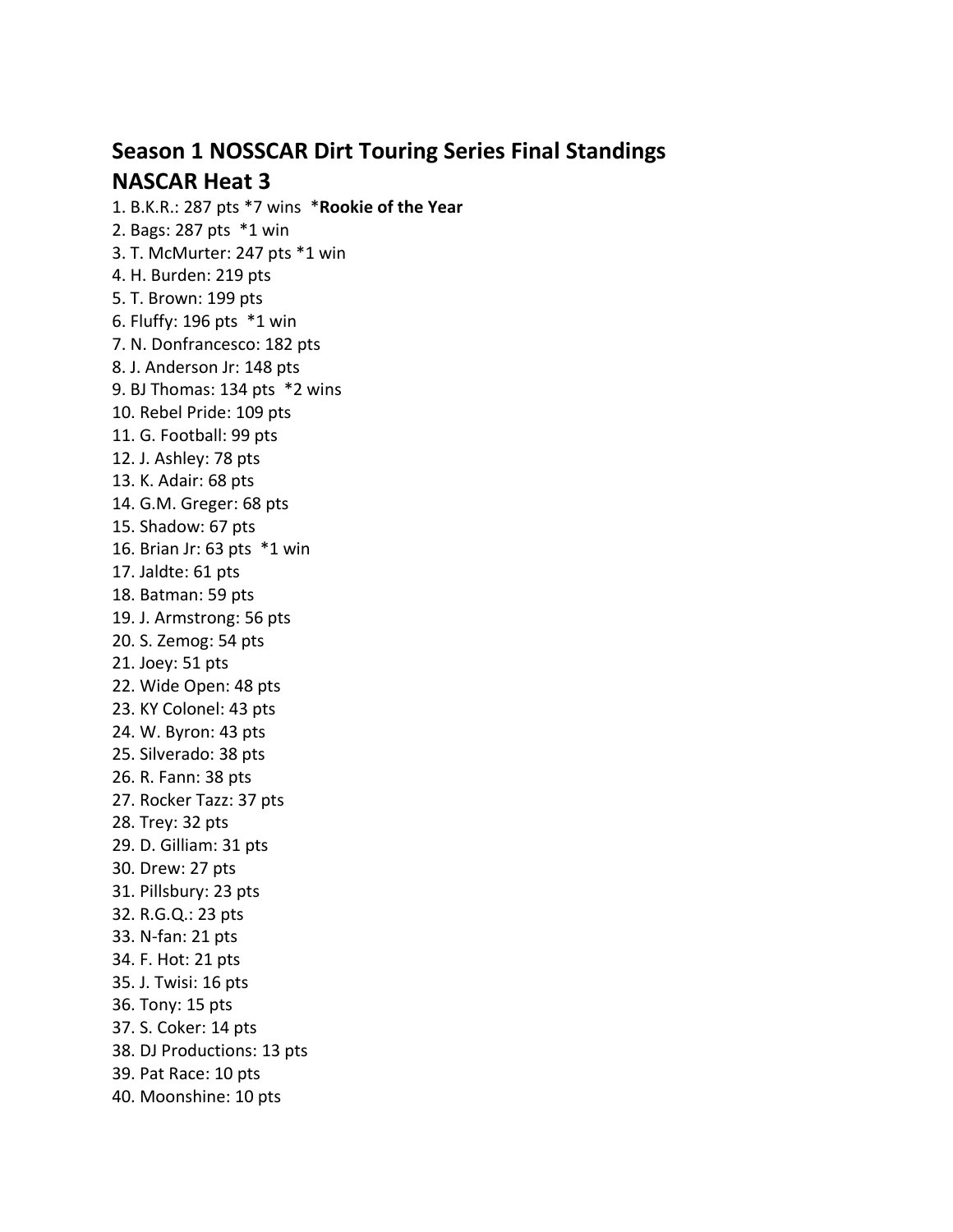41. Kardace: 8 pts 42. CD Ewhr: 6 pts

# **Season 2 NOSSCAR Dirt Touring Series Race Results NASCAR Heat 3**

# 1) **Bristol Nov. 18**

- 1. Andrew Putney
- 2. Dakota Brough
- 3. Ronnie Beech
- 4. Zach Craig
- 5. Chase Dunn
- 6. Shocky Sherm \*Pole Winner
- 7. Jason Keffer
- 8. Nicholas Donfrancesco
- 9. Dave Marks Jr.
- 10. Pats Ace
- 11. Kenny Adair
- 12. Trevor Lane
- 13. Gary Englehart
- 14. Noah Underwood
- 15. Chase Montgomery
- 16. Timmy Brown

# 2) **Las Vegas Nov. 18**

- 1. Ronnie Beech
- 2. Pats Ace \*Pole Winner
- 3. Chase Dunn
- 4. Dakota Brough
- 5. Andrew Putney
- 6. N. Donfrancesco
- 7. Gary Englehart
- 8. Trevor Lane
- 9. Dave Marks Jr.
- 10. Timmy Brown
- 11. Noah Underwood
- 12. Jason Keffer
- 13. Kenny Adair
- 14. Chase Montgomery
- 15. J. Twisi
- 16. Shocky Sherm
- 17. Zach Craig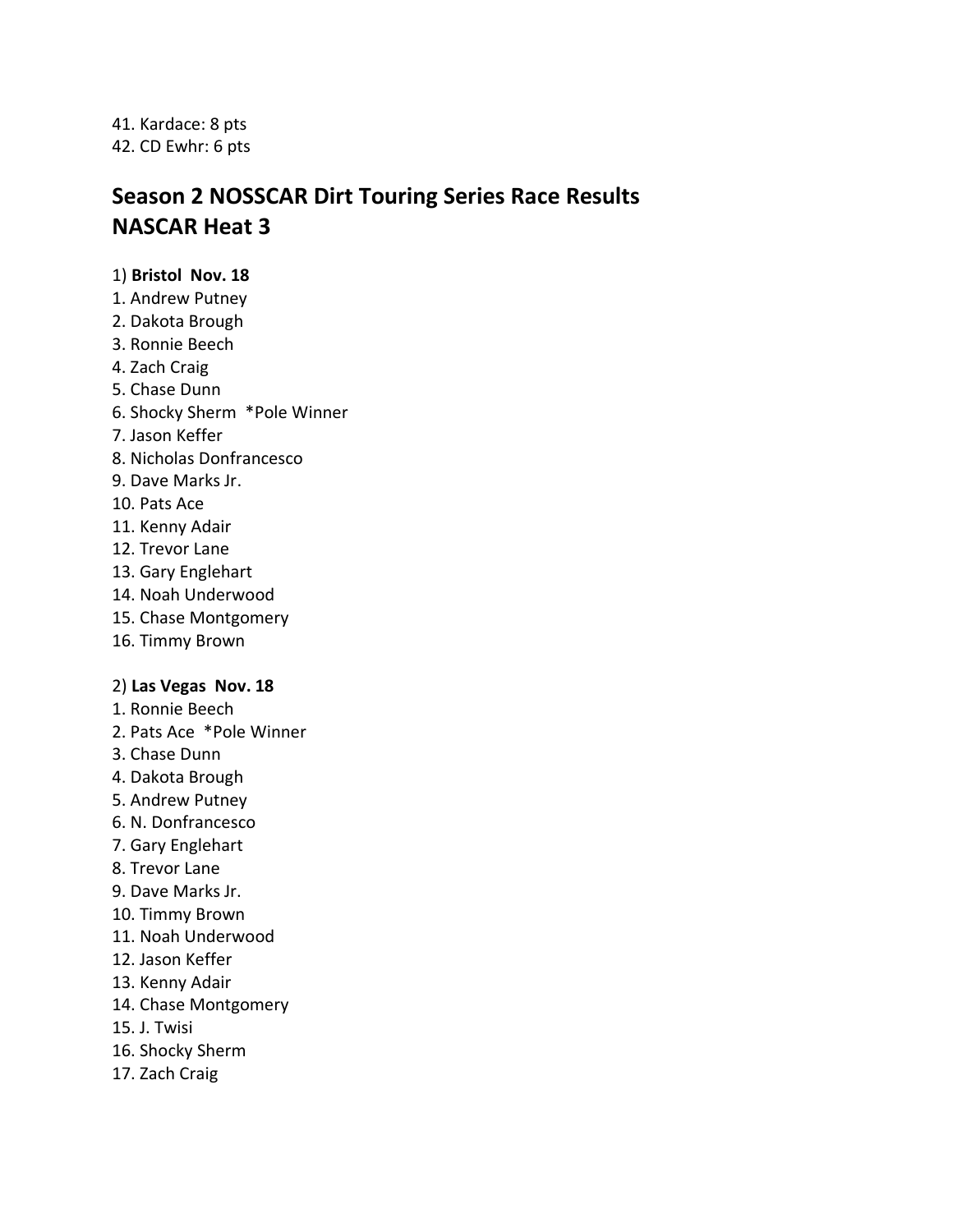#### **3) Drebin Nov. 18**

- 1. Andrew Putney
- 2. Ronnie Beech
- 3. Nathan Scott
- 4. Noah Underwood
- 5. Zach Craig
- 6. Dakota Brough
- 7. Chase Dunn \*Pole Winner
- 8. BJ Thomas
- 9. Nic Donfrancesco
- 10. Dave Marks Jr.
- 11. Trevor Lane
- 12. Kenny Adair
- 13. Jason Armstrong
- 14. J. Twisi
- 15. Chase Montgomery
- 16. Jason Keffer
- 17. Gary Englehart
- 18. Shocky Sherm

# **4) Taggart Nov. 25**

- 1. Nathan Scott
- 2. Andrew Putney
- 3. Jay Hyper
- 4. Zach Craig
- 5. Ronnie Beech
- 6. Dakota Brough
- 7. BJ Thomas \*Pole Winner
- 8. Trevor Lane
- 9. Dave Marks Jr.
- 10. Wvufan
- 11. Nic Donfrancesco
- 12. Noah Underwood
- 13. Timmy Brown
- 14. Eddy Fikes
- 15. Chase Carter
- 16. Jade Burr
- 17. Chase Dunn
- 18. Kenny Adair
- 19. J. Twisi
- 20. Chase Montgomery
- 21. Shocky Sherm
- 22. Shadow
- 23. Char Baxter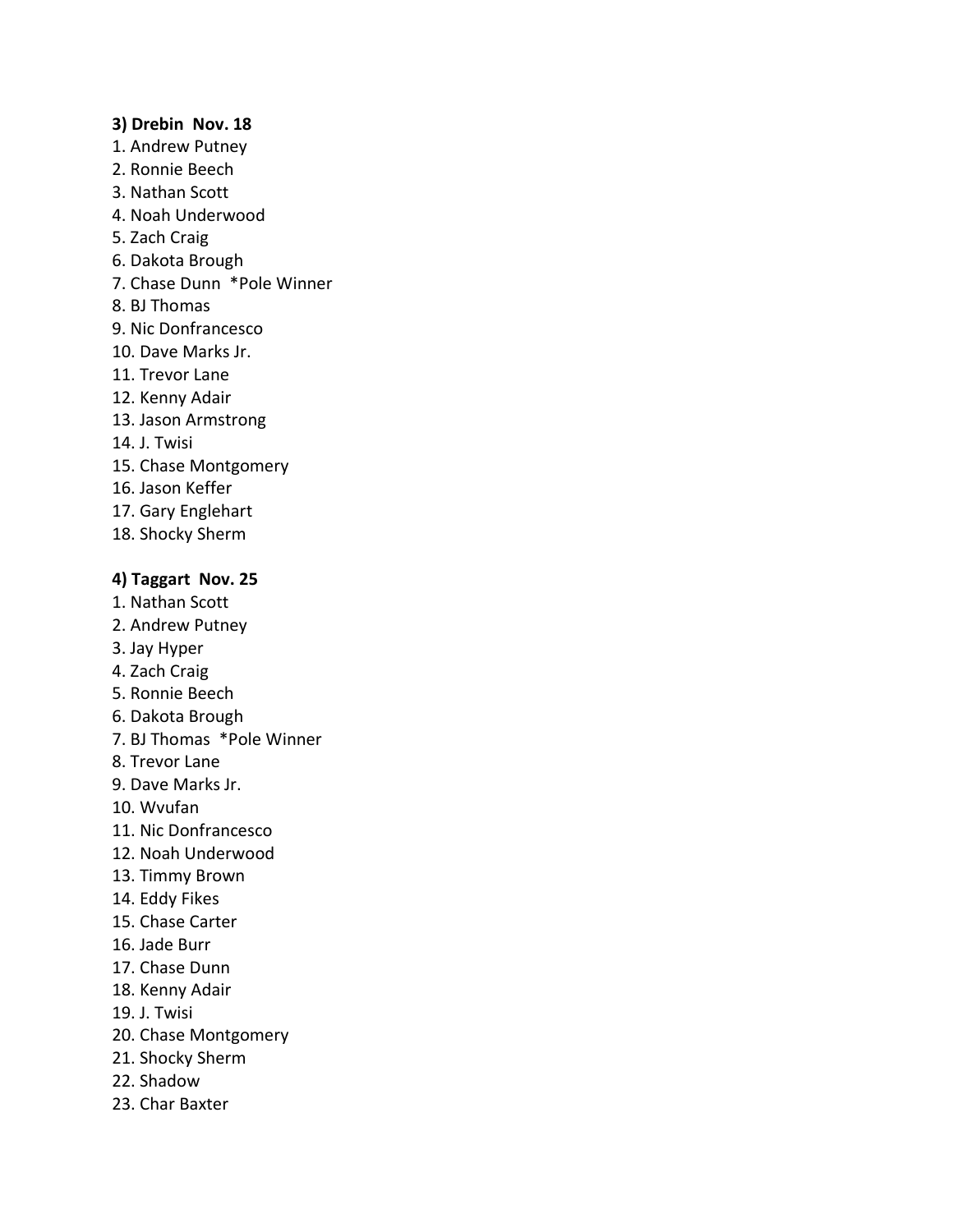# 24. Pillsbury

### **5) Charlotte Nov. 25**

- 1. Jay Hyper
- 2. Ronnie Beech
- 3. BJ Thomas
- 4. Dakota Brough \*Pole Winner
- 5. Andrew Putney
- 6. Noah Underwood
- 7. Dave Marks Jr.
- 8. Nathan Scott
- 9. Nic Donfrancesco
- 10. Jade Burr
- 11. Eddy Fikes
- 12. Kenny Adair
- 13. Chase Dunn
- 14. Timmy Brown
- 15. J. Twisi
- 16. Shadow
- 17. Zach Craig

# **6) Jefferson Nov. 25**

- 1. Nathan Scott
- 2. Dakota Brough \*Pole Winner
- 3. Jay Hyper
- 4. BJ Thomas
- 5. Andrew Putney
- 6. Ronnie Beech
- 7. Nic Donfrancesco
- 8. Zach Craig
- 9. Jade Burr
- 10. Chase Dunn
- 11. Dave Marks Jr.
- 12. Timmy Brown
- 13. Eddy Fikes
- 14. Kenny Adair
- 15. Hunnius

# **7) Eldora Dec. 2**

- 1. Ronnie Beech
- 2. Shocky Sherm
- 3. Dakota Brough
- 4. Pillsbury
- 5. Trevor Lane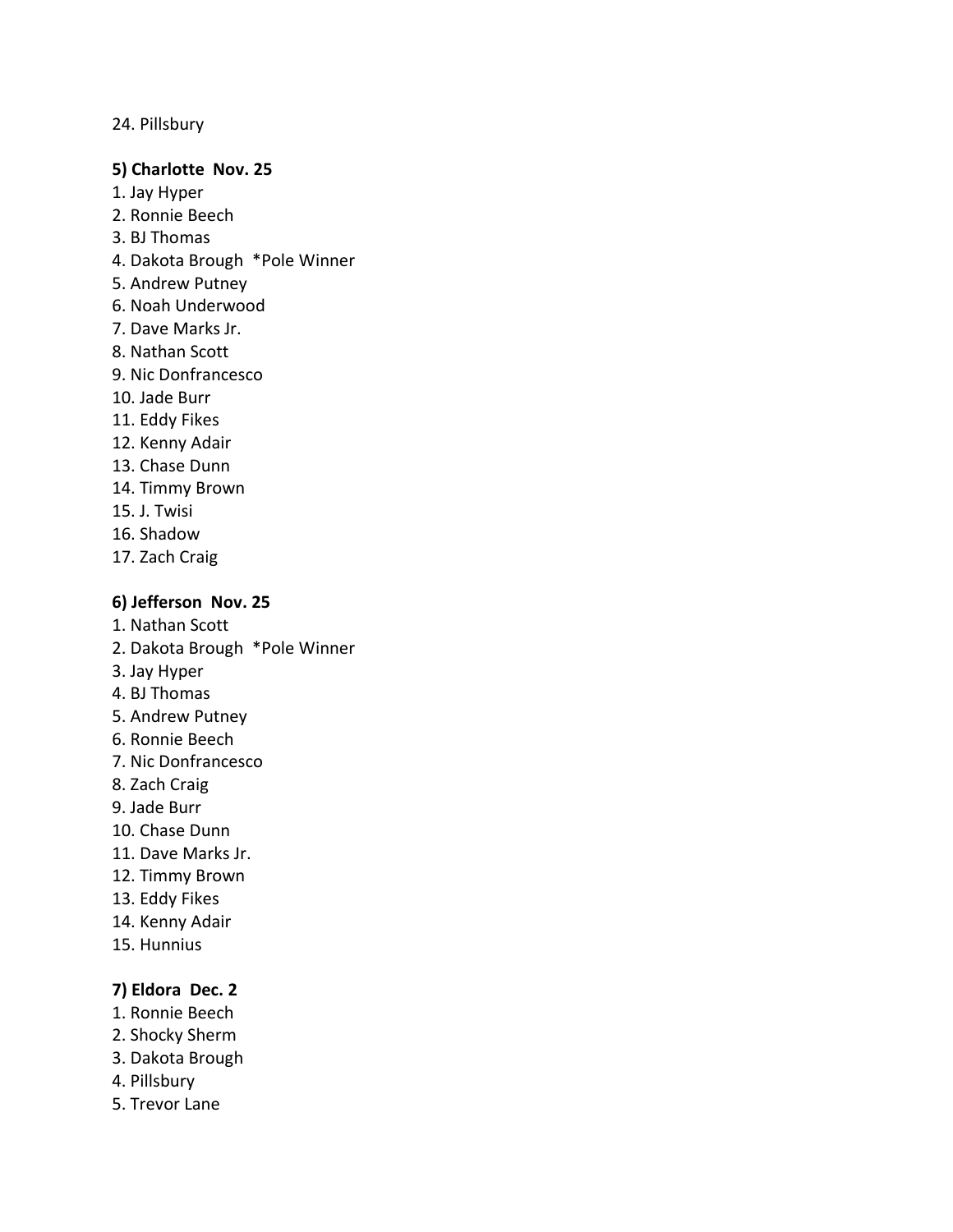- 6. Noah Underwood
- 7. Zach Craig \*Pole Winner
- 8. Jason Armstrong
- 9. Nicholas Donfrancesco
- 10. Chase Carter
- 11. Chase Dunn
- 12. Jade Burr
- 13. Eddy Fikes
- 14. J. Twisi
- 15. Nathan Scott

#### **8) Texas Dec. 2**

- 1. Ronnie Beech
- 2. Pillsbury \*Pole Winner
- 3. Chase Dunn
- 4. Dakota Brough
- 5. Nicholas Donfrancesco
- 6. Zach Craig
- 7. Dave Marks Jr.
- 8. Jason Armstrong
- 9. Shocky Sherm
- 10. Kenny Adair
- 11. Jade Burr
- 12. J. Twisi
- 13. Eddy Fikes
- 14. Trevor Lane
- 15. Chase Carter
- 16. Shadow

#### **9) Richmond Dec. 2**

- 1. Dakota Brough
- 2. Shocky Sherm
- 3. Ronnie Beech \*Pole Winner
- 4. Nicholas Donfrancesco
- 5. Zach Craig
- 6. Timmy Brown
- 7. Trevor Lane
- 8. Kenny Adair
- 9. Dave Marks Jr.
- 10. Jason Armstrong
- 11. Eddy Fikes
- 12. J. Twisi
- 13. Pillsbury
- 14. Jade Burr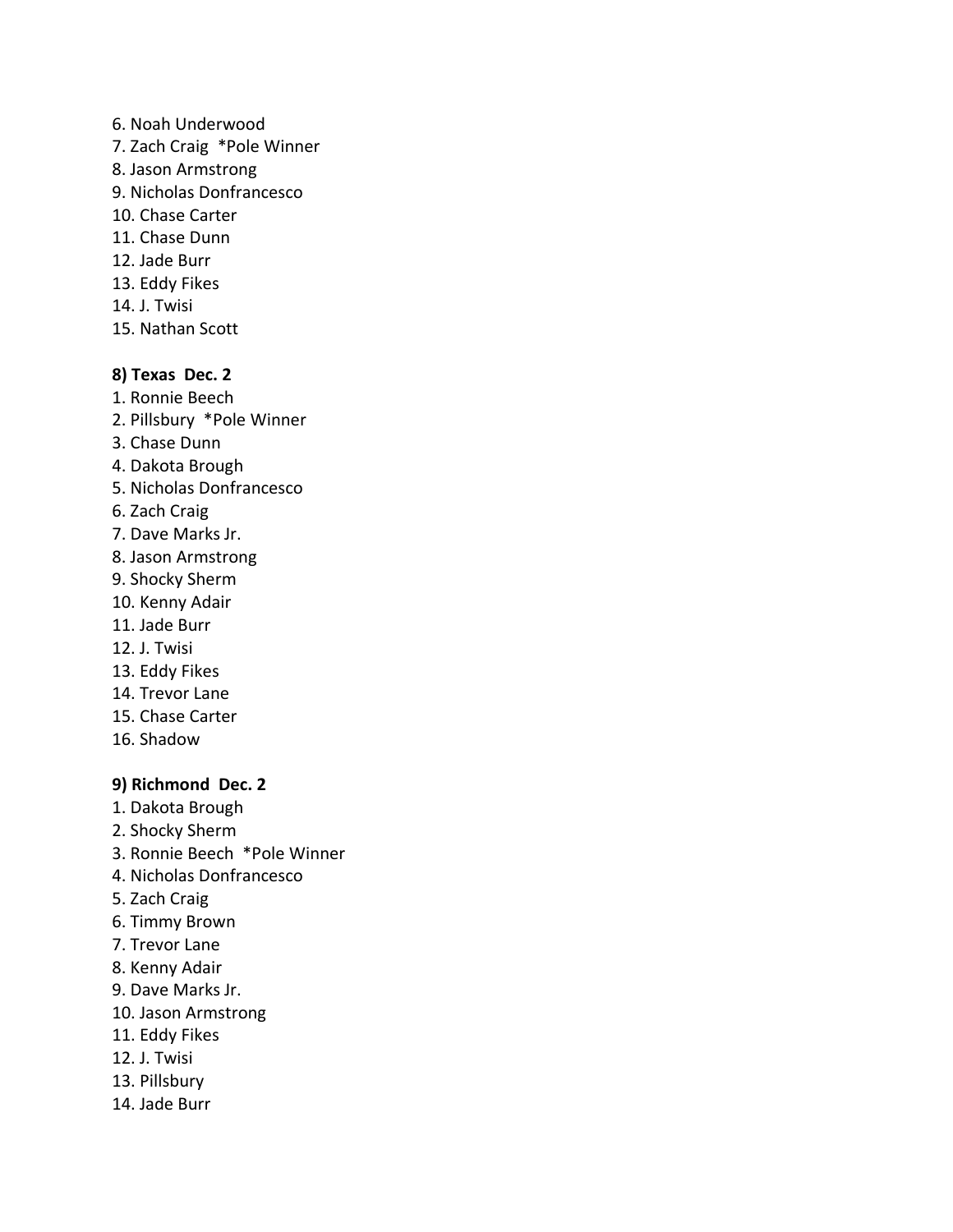# 15. Chase Carter

#### **10) Taggart Dec. 9**

- 1. Ronnie Beech
- 2. Andrew Putney
- 3. Dakota Brough \*Pole Winner
- 4. Shocky Sherm
- 5. Pillsbury
- 6. Dave Marks Jr.
- 7. Noah Underwood
- 8. Eddy Fikes
- 9. Zach Craig
- 10. Trevor Lane
- 11. Nic Donfrancesco
- 12. Brad Dove
- 13. Chase Dunn
- 14. Jason Armstrong
- 15. Kenny Adair
- 16. J. Twisi

# **11) Jefferson Dec. 9**

- 1. Dakota Brough
- 2. BJ Thomas \*Pole Winner
- 3. Ronnie Beech
- 4. Pillsbury
- 5. Andrew Putney
- 6. Zach Craig
- 7. Trevor Lane
- 8. Chase Dunn
- 9. Dave Marks Jr.
- 10. Brad Dove
- 11. Eddy Fikes
- 12. Jason Armstrong
- 13. Kenny Adair
- 14. Nicholas Donfrancesco
- 15. Noah Underwood

# **12) Bristol Dec. 9**

- 1. Dakota Brough
- 2. Andrew Putney
- 3. Ronnie Beech \*Pole Winner
- 4. Zach Craig
- 5. Trevor Lane
- 6. Pillsbury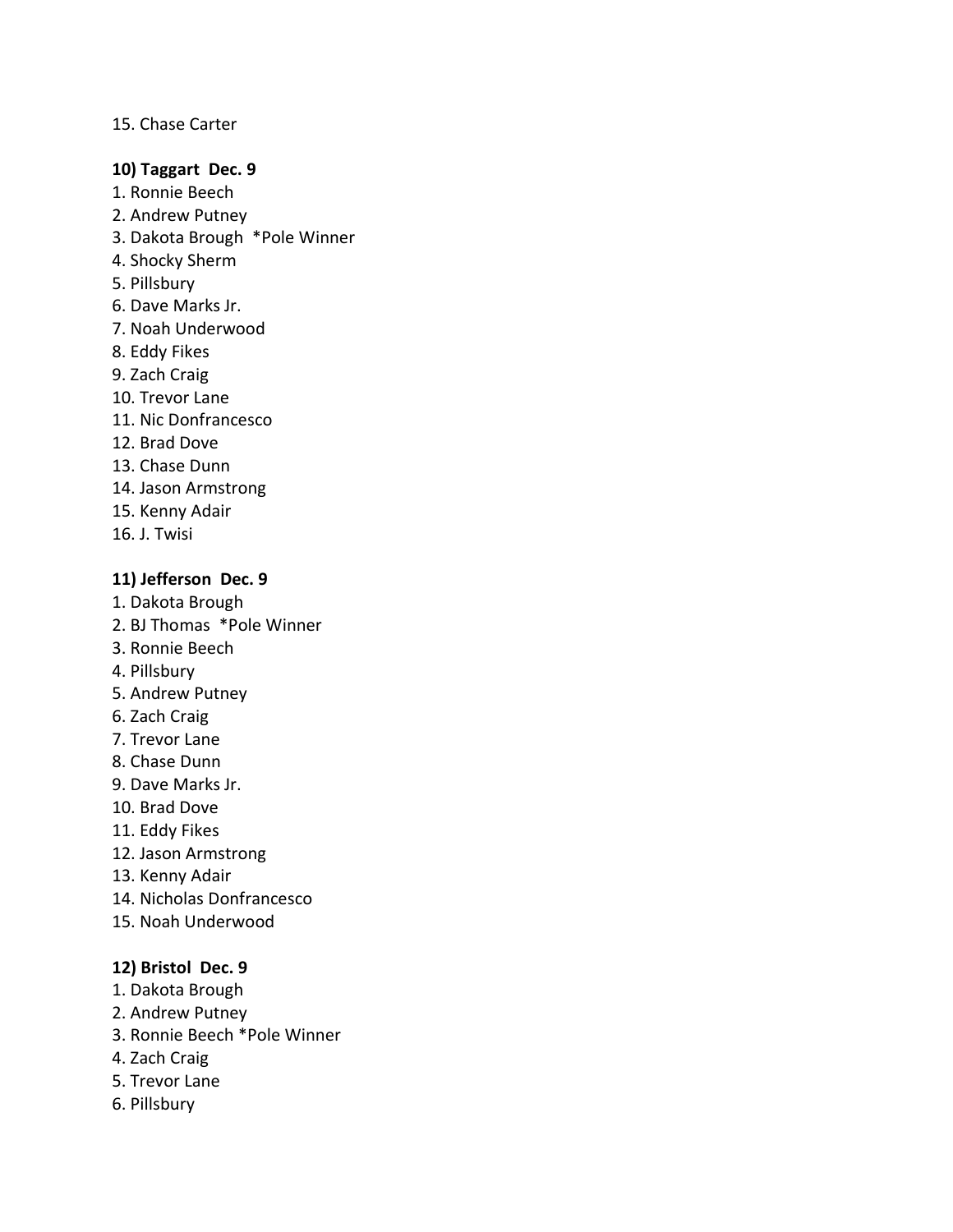- 7. Dave Marks Jr.
- 8. BJ Thomas
- 9. Noah Underwood
- 10. Jason Armstrong
- 11. Chase Dunn
- 12. Kenny Adair
- 13. Brad Dove

# **13) Las Vegas Dec. 16**

- 1. Ronnie Beech
- 2. Pillsbury
- 3. Mike L.S.
- 4. Dave Marks Jr. \*Pole Winner
- 5. Trevor Lane
- 6. Noah Underwood
- 7. Chase Carter
- 8. Jason Armstrong
- 9. Zach Craig
- 10. Kenny Adair
- 11. Brad Dove
- 12. Shocky Sherm
- 13. Timmy Brown
- 14. J. Twisi
- 15. Dakota Brough

# **14) Drebin Dec. 16**

- 1. Dakota Brough \*Pole Winner
- 2. Ronnie Beech
- 3. Mike L.S.
- 4. Zach Craig
- 5. BJ Thomas
- 6. Pillsbury
- 7. Brad Dove
- 8. Jade Burr
- 9. Trevor Lane
- 10. Devon Lane
- 11. Jason Armstrong
- 12. Dave Marks Jr.
- 13. Kenny Adair
- 14. J. Twisi
- 15. Shocky Sherm
- 16. Chase Carter
- 17. Noah Underwood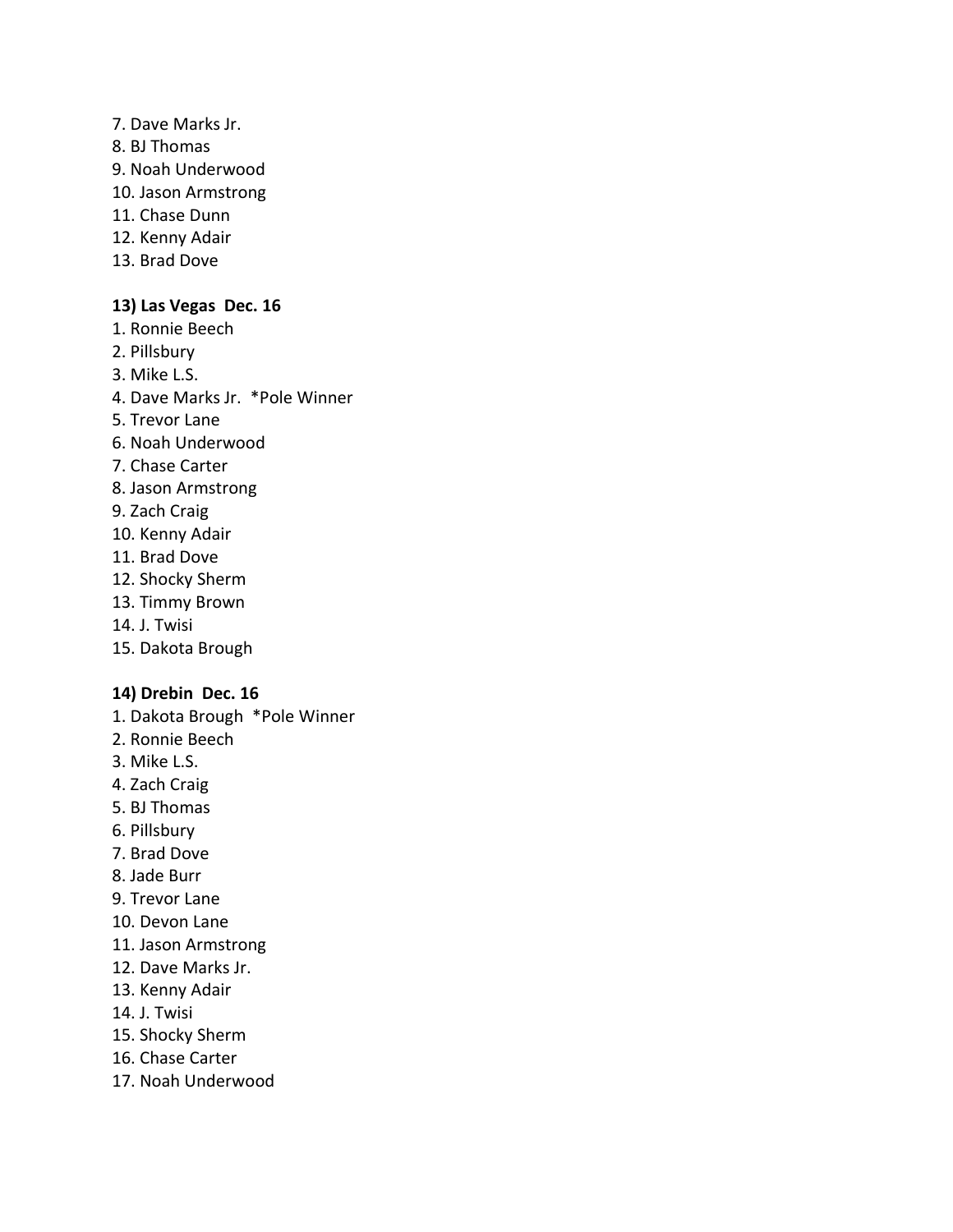#### **15) Eldora Dec. 16**

- 1. BJ Thomas
- 2. Dakota Brough
- 3. Ronnie Beech
- 4. Zach Craig
- 5. Brad Dove
- 6. Mike L.S.
- 7. Jade Burr
- 8. Dave Marks Jr.
- 9. Trevor Lane \*Pole Winner
- 10. Jason Armstrong
- 11. Ty Bond
- 12. J. Twisi
- 13. Devon Lane
- 14. Chase Carter
- 15. Pillsbury
- 16. Kenny Adair
- 17. Moonshine

# **16) Charlotte Dec. 23**

- 1. BJ Thomas \*Pole Winner
- 2. Ronnie Beech
- 3. Andrew Putney
- 4. Brad Dove
- 5. Dakota Brough
- 6. Trevor Lane
- 7. Devon Lane
- 8. Dave Marks Jr.
- 9. Kenny Adair
- 10. Nic Donfrancesco
- 11. Jason Armstrong
- 12. Zach Craig
- 13. Noah Underwood
- 14. Pillsbury
- 15. Shocky Sherm
- 16. Chase Carter

# **17) Richmond Dec. 23**

- 1. Nic Donfrancesco
- 2. Andrew Putney
- 3. Zach Craig
- 4. Brad Dove
- 5. Shocky Sherm \*Pole Winner
- 6. Dakota Brough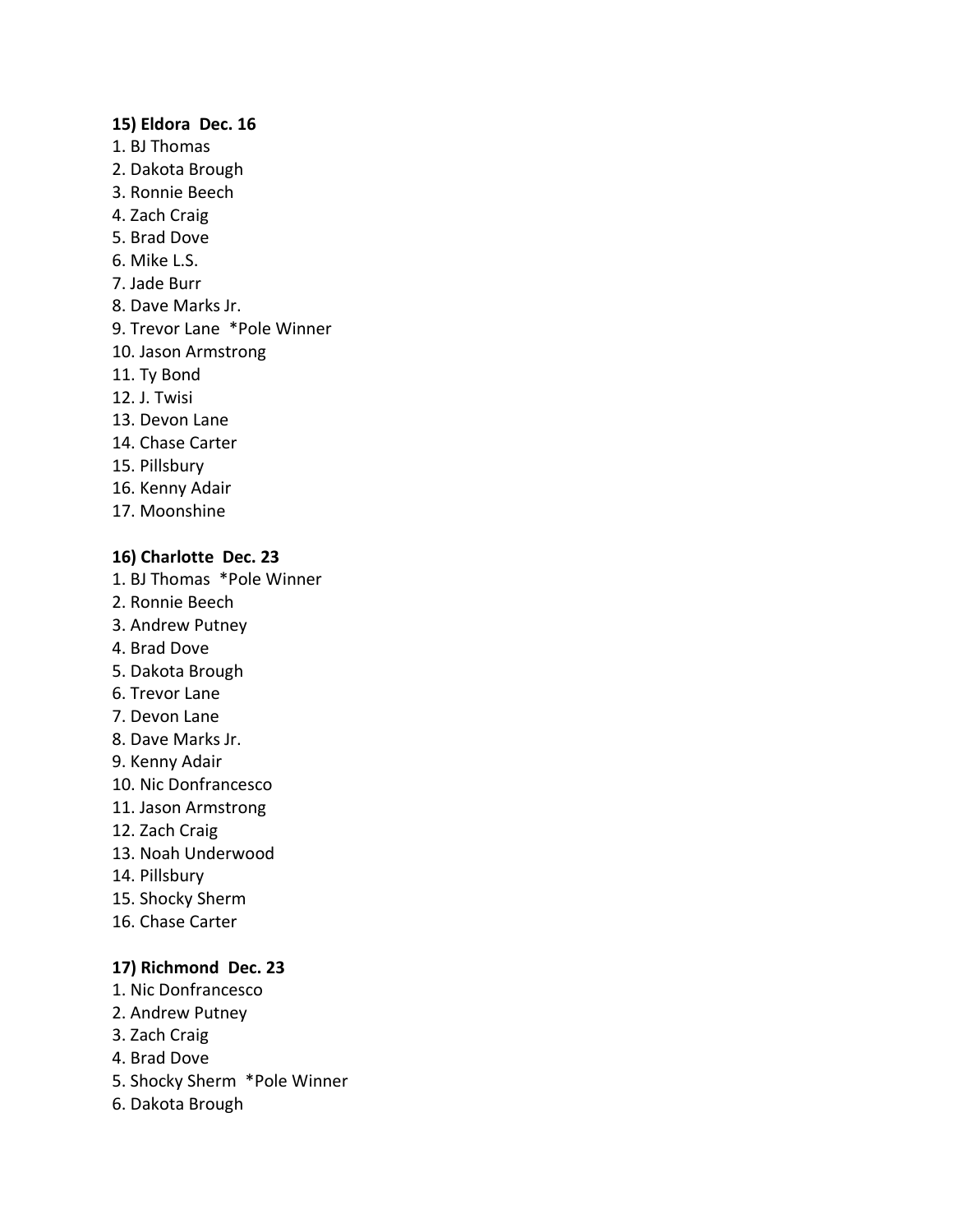- 7. BJ Thomas
- 8. Devon Lane
- 9. Ronnie Beech
- 10. Trevor Lane
- 11. Jason Armstrong
- 12. Mike L.S.
- 13. Kenny Adair
- 14. Dave Marks Jr.
- 15. Eddy Fikes

# **18) Texas Dec. 23**

- 1. BJ Thomas \*Pole Winner
- 2. Dakota Brough
- 3. Andrew Putney
- 4. Brad Dove
- 5. Nic Donfrancesco
- 6. Mike L.S.
- 7. Shocky Sherm
- 8. Got-ya
- 9. Trevor Lane
- 10. Kenny Adair
- 11. Eddy Fikes
- 12. Devon Lane
- 13. Dave Marks Jr.
- 14. Ronnie Beech
- 15. Zach Craig

# **Season 2 NOSSCAR Dirt Touring Series Final Standings NASCAR Heat 3**

- 1. Ronnie Beech: 393 pts \*5 wins (R) **\*Rookie of the Year**
- 2. Dakota Brough: 390 pts \*4 wins (R)
- 3. Zach Craig: 312 pts (R)
- 4. Nic Donfrancesco: 294 pts \*1 win
- 5. Dave Marks Jr: 273 pts (R)
- 6. Andre Putney: 266 pts \*2 wins (R)
- 7. Trevor Lane: 264 pts (R)
- 8. BJ Thomas: 231 pts \*3 wins
- 9. Kenny Adair: 216 pts
- 10. Shocky Sherm: 195 pts (R)
- 11. Noah Underwood: 180 pts (R)
- 12. Jason Armstrong: 174 pts
- 13. Chase Dunn: 174 pts
- 14. Pillsbury: 160 pts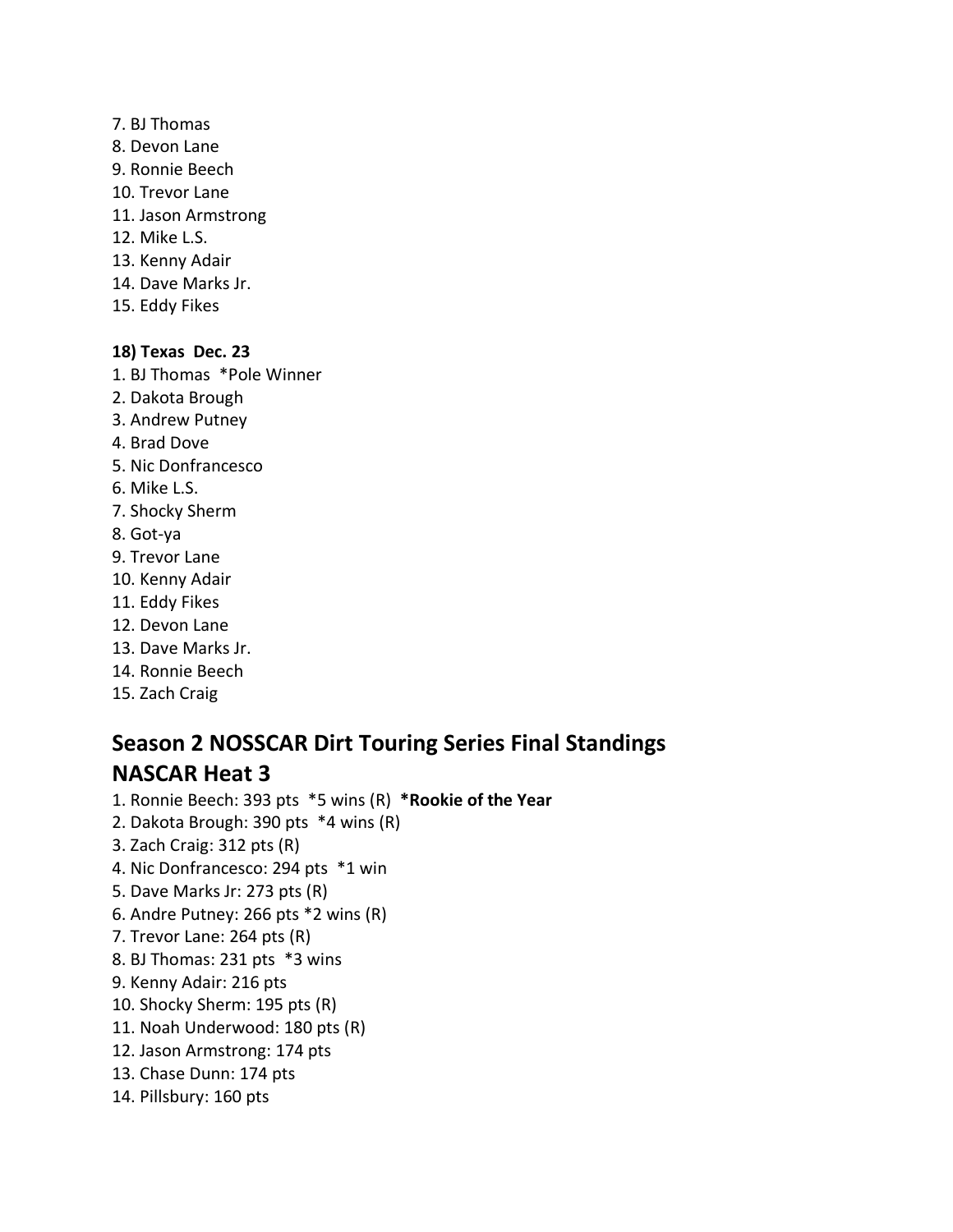15. Jade Burr: 132 pts (R) 16. Eddy Fikes: 130 pts (R) 17. J. Twisi: 119 pts (R) 18. Brad Dove: 103 pts (R) 19. Nathan Scott: 99 pts \*2 wins 20. Mike L.S.: 95 pts (R) 21. Timmy Brown: 91 pts 22. Chase Carter: 90 pts (R) 23. Devon Lane: 75 pts (R) 24. Jay Hyper: 69 pts \*1 win (R) 25. Jason Keffer: 40 pts 26. Pats Ace: 38 pts (R) 27. Gary Englehart: 38 pts 28. Chase Montgomery: 36 pts 29. Shadow: 22 pts 30. Got-Ya: 17 pts (R) 31. Wvufan: 15 pts (R) 32. Ty Bond: 14 pts (R) 33. Hunnius: 10 pts (R) 34. Moonshine: 8 pts (R) 35. Char Baxter: 5 pts (R)

# **2019 NOSSCAR Dirt Touring Series Race Results (Setups On) Season 3 – NASCAR Heat 3**

1) Bristol Jan. 27 HEAT #1: 1. Michael Burch 2. Tyler T. Housley 3. Matt McClain 4. Norey Tippit 5. Tyler Wagner 6. Zach Craig 7. Chase Carter 8. Nic Donfrancesco 9. Billy Milner 10. Joshua Colmdiaz 11. Pat Dale 12. Brad Dove

1. Charlie Garland

HEAT #2:

2. Rodney Bailey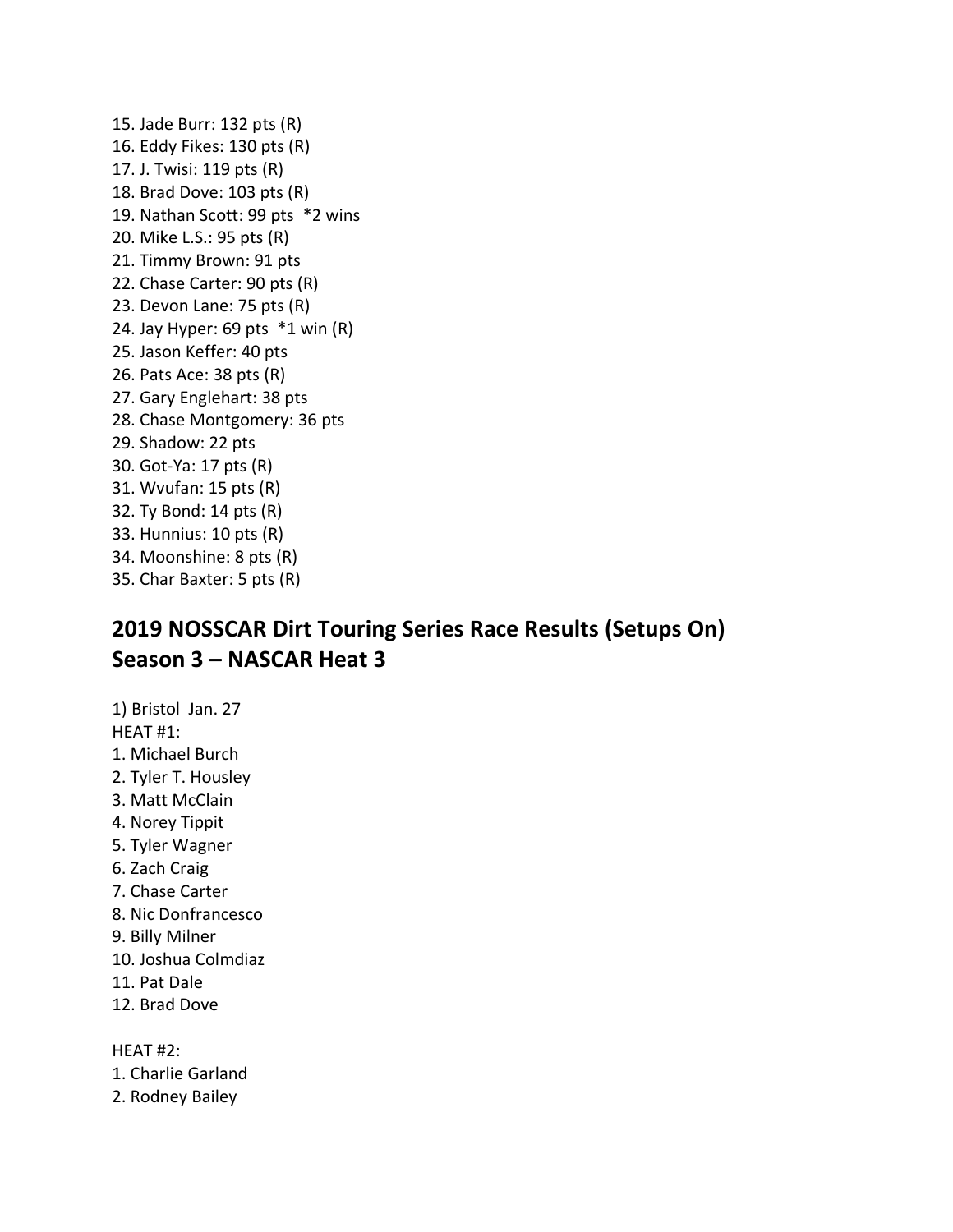#### 3. Ronnie Beech

- 4. Dave Marks Jr.
- 5. Dakota Brough
- 6. Brandon Baker
- 7. Kris Eberle
- 8. Tyler Isley
- 9. Trevor Lane
- 10. Long Lecroy
- 11. Jade Burr
- 12. Kenny Adair

#### FEATURE RACE:

- 1. Ronnie Beech
- 2. Zach Craig
- 3. Charlie Garland
- 4. Michael Burch
- 5. Tyler T Housley
- 6. Norey Tippit
- 7. Kris Eberle
- 8. Rodney Bailey
- 9. Dakota Brough
- 10. Tyler Isley
- 11. Jade Burr
- 12. Nic Donfrancesco
- 13. Dave Marks Jr.
- 14. Billy Milner
- 15. Kenny Adair
- 16. Trevor Lane
- 17. Pat Dale
- 18. Tyler Wagner
- 19. Brandon Baker
- 20. Matt McClain
- 21. Long Lecroy
- 22. Joshua Colmdiaz
- 23. Brad Dove

2) Las Vegas Feb. 3 HEAT #1:

- 1. Brandon Baker
- 2. Charlie Garland
- 3. Ronnie Beech
- 4. Rodney Bailey
- 5. Andrew Putney
- 6. Tyler Isley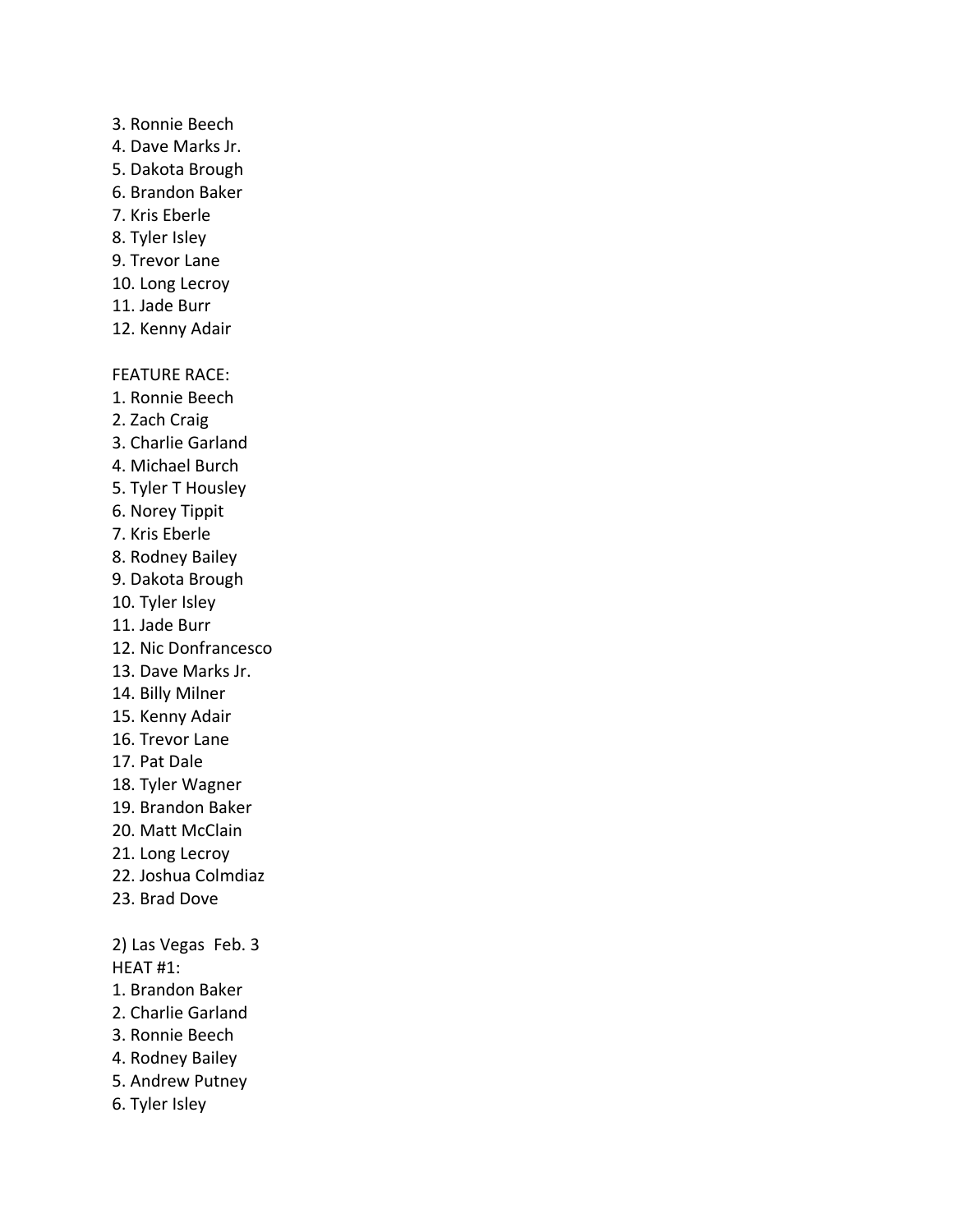- 7. Dakota Brough
- 8. Trevor Lane
- 9. Jade Burr
- 10. Dave Marks Jr.
- 11. Kenny Adair

# HEAT #2:

- 1. Norey Tippit
- 2. Matt McClain
- 3. Zach Craig
- 4. Tyler Housley
- 5. Sonny Sibley
- 6. Brad Dove
- 7. Tyler Wagner
- 8. Chase Carter

# FEATURE RACE:

- 1. Brad Dove
- 2. Zach Craig
- 3. Rodney Bailey
- 4. Brandon Baker
- 5. Sonny Sibley
- 6. Matt McClain
- 7. Ronnie Beech
- 8. Tyler Wagner
- 9. Dakota Brough
- 10. Chase Carter
- 11. Kenny Adair
- 12. Dave Marks Jr.
- 13. Tyler Housley
- 14. Tyler Isley
- 15. Jade Burr
- 16. Norey Tippit
- 17. Charlie Garland
- 18. Andrew Putney
- 3) Drebin Feb. 10
- 1. Matt McClain
- 2. Ronnie Beech \*Pole Winner
- 3. BJ Thomas
- 4. Trevor Lane
- 5. Tyler Isley
- 6. Dakota Brough
- 7. Zach Craig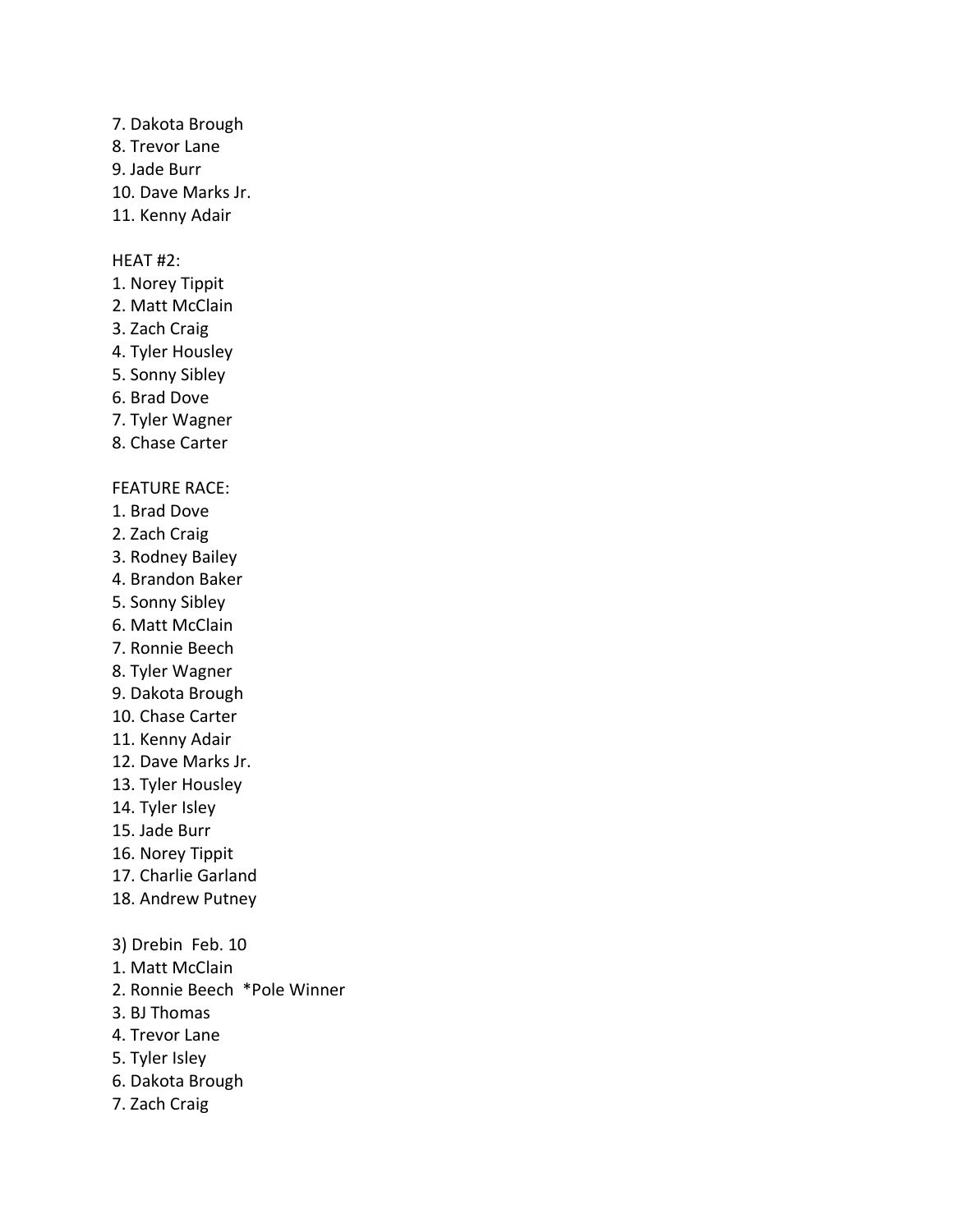- 8. Brandon Baker 9. Norey Tippit 10. Michael Burch 11. Dave Marks Jr. 12. Rodney Bailey 13. Tyler Wagner 14. Chase Carter 15. Kenny Adair 16. Sonny Sibley 17. Brad Dove 18. Jade Burr 19. Jason Armstrong 20. Billy Milner 21. Tyler T Housley 22. Andrew Putney 23. Charlie Garland 4) Taggart Feb. 17 1. Norey Tippit \*Pole Winner 2. Zach Craig 3. Ronnie Beech 4. Matt McClain 5. Tyler Wagner 6. Brandon Baker 7. Rodney Bailey 8. BJ Thomas 9. Trevor Lane 10. Dave Marks Jr. 11. Jade Burr 12. Brad Dove 13. Sonny Sibley 14. Dakota Brough 15. Kenny Adair 16. Chase Carter 17. Michael Burch 18. Tyler Isley 19. Tyler T Housley 5) Charlotte Feb. 24 1. Rodney Bailey 2. Norey Tippit 3. Michael Burch \*Pole Winner 4. Tyler Isley
- 5. Tyler Housley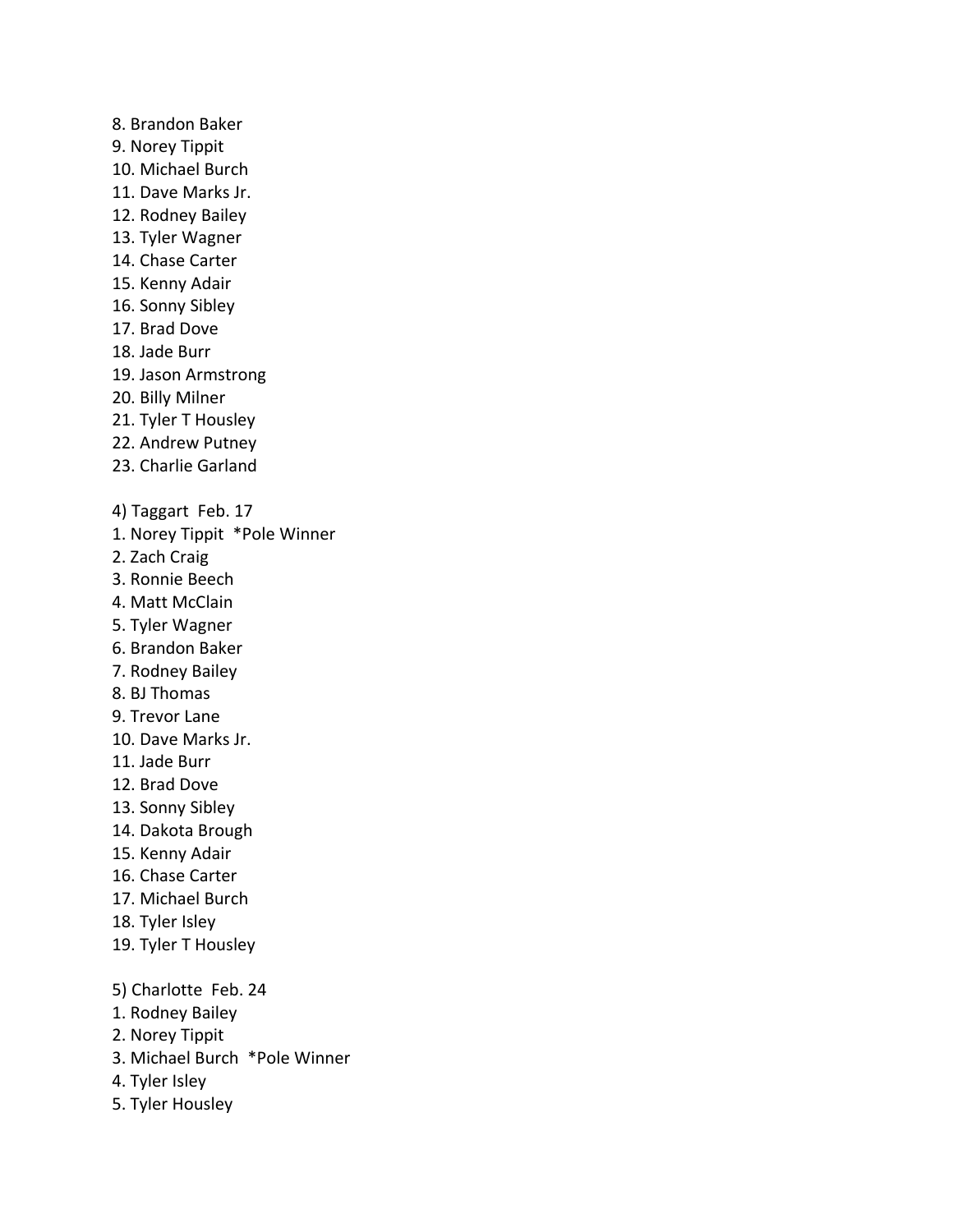6. Brandon Baker 7. Dave Marks Jr. 8. Tyler Wagner 9. Zach Craig 10. Matt McClain 11. Jade Burr 12. Ronnie Beech \*DQ 6) Jefferson Feb. 24 1. Rodney Bailey 2. Michael Burch 3. Matt McClain \*Pole Winner 4. Jade Burr 5. Sonny Sibley 6. Tyler Housley 7. Zach Craig 8. Dave Marks Jr. 9. Ronnie Beech 10. Tyler Isley 11. Norey Tippit 7) Eldora Mar. 3 1. Matt McClain \*Pole Winner 2. Michael Burch 3. Ricky Business 4. Brad Dove 5. Tyler Wagner 6. Dakota Brough 7. Sonny Sibley 8. Horned Frog 9. Jade Burr 10. Dave Marks Jr. 11. Tyler Isley 12. Jerry Ashley 13. Norey Tippit 14. RJ Haywood 15. Rodney Bailey 8) Texas Mar. 3 1. Jade Burr 2. Dakota Brough 3. Matt McClain 4. Brad Dove 5. Dave Marks Jr.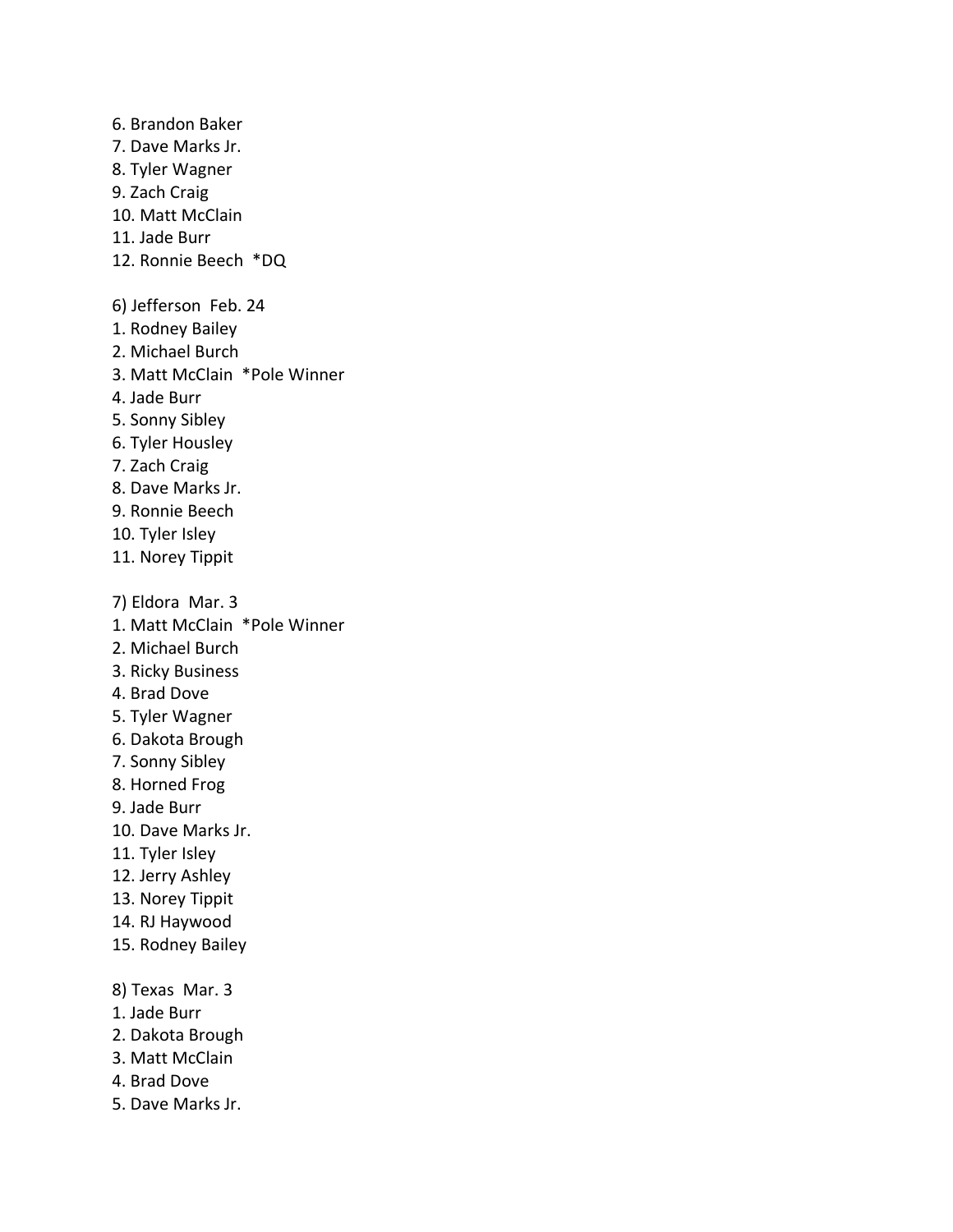- 6. Horned Frog
- 7. Ricky Business
- 8. Sonny Sibley
- 9. Jerry Ashley
- 10. Tyler Wagner
- 11. Michael Burch \*Pole Winner
- 12. RJ Haywood
- 13. Rodney Bailey
- 14. Norey Tippit
- 15. Tyler Isley
- 9) Richmond Mar. 10
- 1. Charlie Garland \*Pole Winner
- 2. Matt McClain
- 3. Michael Burch
- 4. Tyler Wagner
- 5. Dave Marks Jr.
- 6. Sonny Sibley
- 7. Jade Burr
- 8. RJ Haywood
- 9. Jerry Ashley
- 10. Tyler McMurter
- 11. Horned Frog

10) Taggart Mar. 10

- 1. Tyler Wagner
- 2. Michael Burch
- 3. Charlie Garland
- 4. Matt McClain \*Pole Winner
- 5. Sonny Sibley
- 6. Tyler Isley
- 7. Jade Burr
- 8. Dave Marks Jr.
- 9. RJ Haywood
- 10. Tyler McMurter
- 11. Caleb Lopez
- 11) Jefferson Mar. 17
- 1. Tyler T. Housley \*Pole Winner
- 2. Jade Burr
- 3. Trevvor Lane
- 4. Charlie Garland
- 5. Tyler Isley
- 6. Tyler McMurter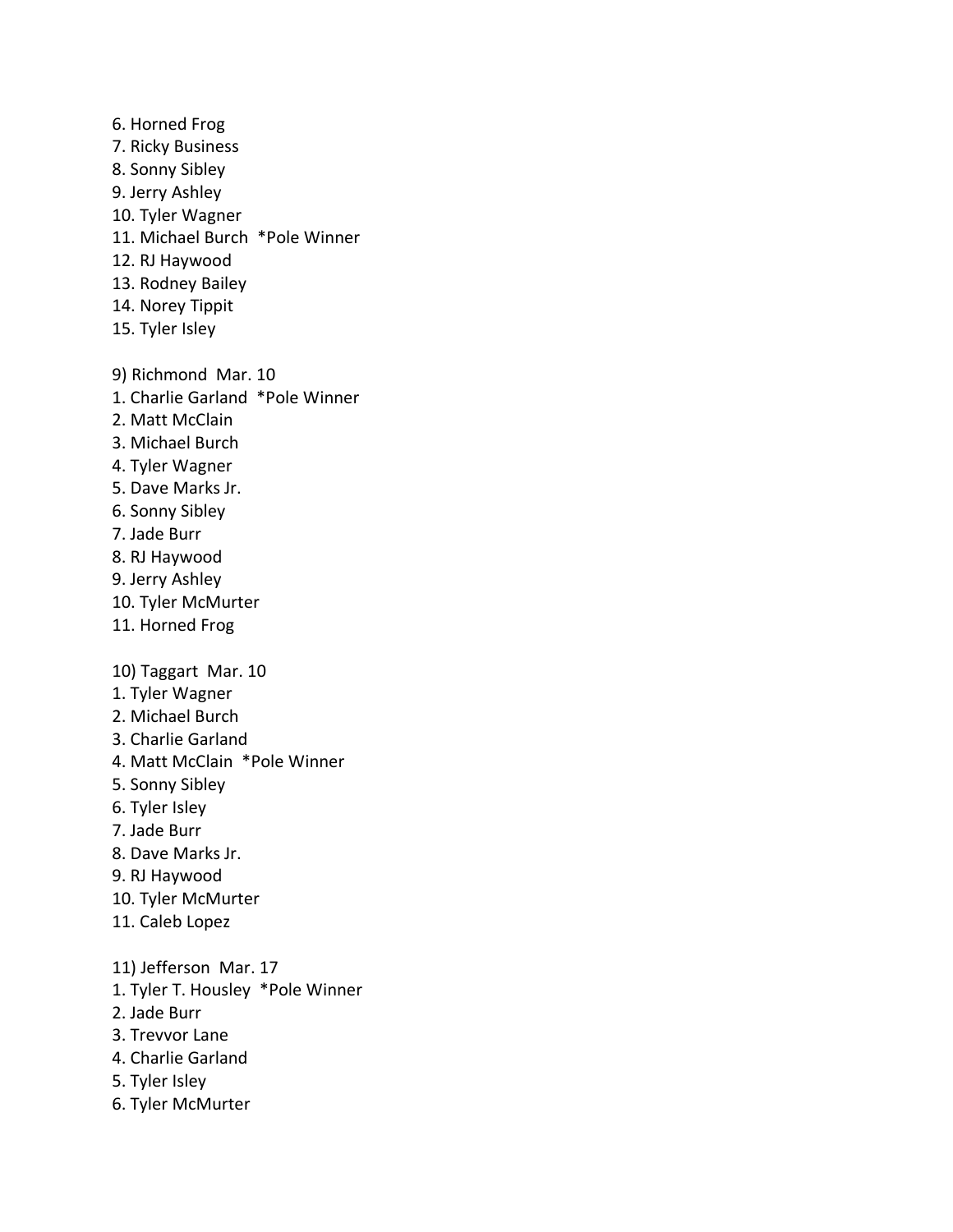7. Brad Dove 8. Noah Underwood 9. Dave Marks Jr. 10. Tyler Wagner 11. Anthony Tripi 12. Jerry Ashley 13. Jason Armstrong 14. Risky Business 15. The Outlaw 16. Matt McClain 17. Caleb Lopez 12) Eldora Mar. 17 1. Charlie Garland \*Pole Winner 2. Tyler T. Housley 3. Tyler Wagner 4. Tyler McMurter 5. Jade Burr 6. Ricky Business 7. Brad Dove 8. Tyler Isley 9. Dave Marks Jr. 10. Billy Milner 11. Jerry Ashley 12. Kenny Adair 13. Jason Armstrong 14. Anthony Tripi 15. Trevor Lane 16. Noah Underwood 17. Matt McClain 18. The Outlaw 13) Bristol Mar. 17 1. Charlie Garland 2. Tyler T. Housley 3. Matt McClain

- 4. Tyler Wagner \*Pole Winner
- 5. Zach Craig
- 6. Jade Burr
- 7. Tyler Isley
- 8. Brad Dove
- 9. Dave Marks Jr.
- 10. Tyler McMurter
- 11. Ricky Business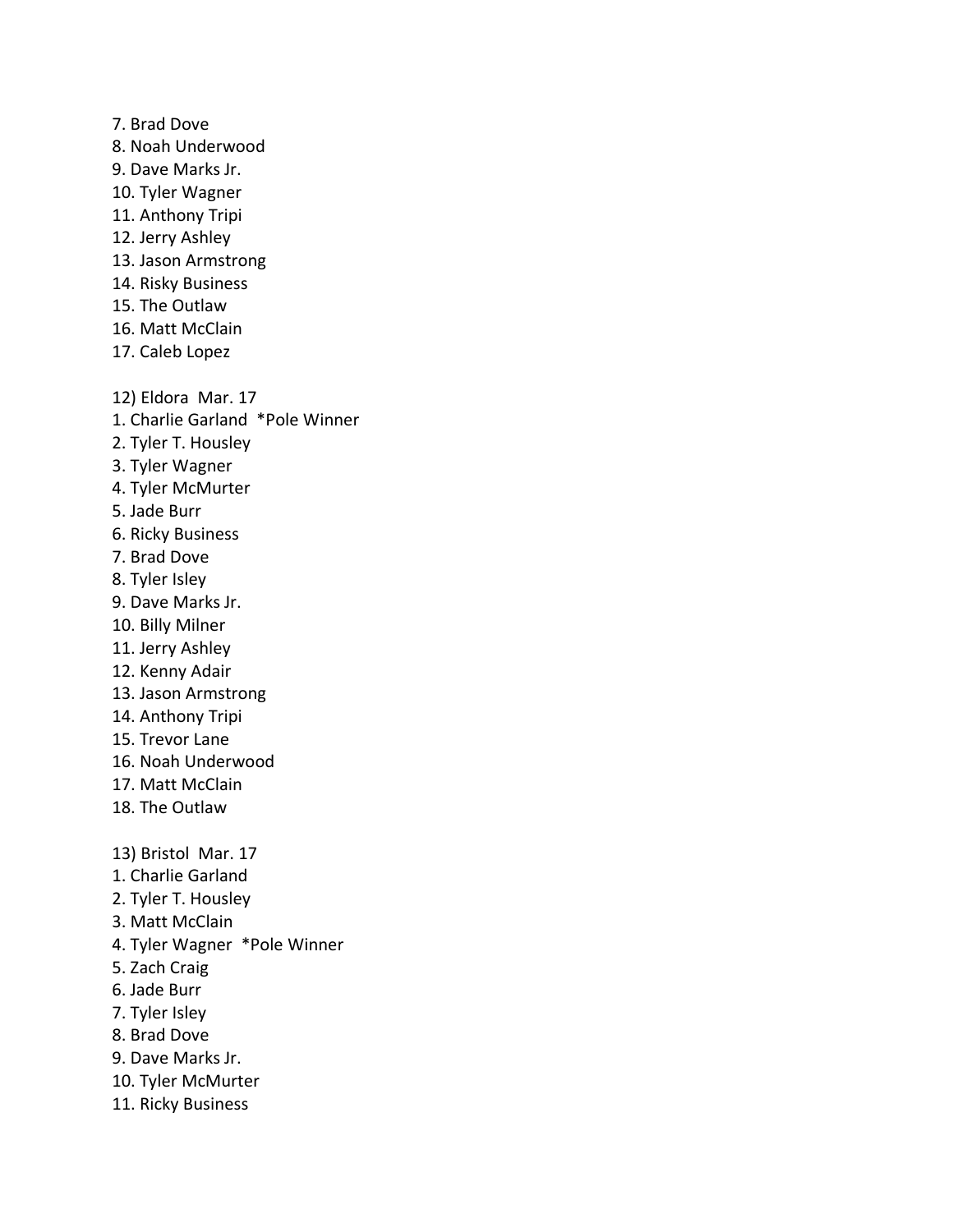13. Jerry Ashley 14. Billy Milner 15. Jason Armstrong 16. The Outlaw 14) Las Vegas Mar. 24 1. Michael Burch 2. Charlie Garland \*Pole Winner 3. Tyler Isley 4. Zach Craig 5. Jade Burr 6. N. Tasdfw 7. Dave Marks Jr. 8. Sonny Sibley 9. Tristin "Risky" Z. 10. Curtis Fields 11. Billy Milner 12. Tyler McMurter 13. Payton Larson 14. Matt McClain 15. Brad Dove 15) Drebin Mar. 24 1. Michael Burch \*Pole Winner 2. Charlie Garland 3. Tyler T Housley 4. Tyler Isley 5. BJ Thomas 6. Zach Craig 7. Dave Marks Jr. 8. Tyler McMurter 9. Jade Burr 10. Kenny Adair 11. Tristin "Risky" Z. 12. Curtis Fields 13. Billy Milner 14. The Outlaw 15. Sonny Sibley 16. Matt McClain 17. Brad Dove

12. Kenny Adair

---PLAYOFFS BEGIN---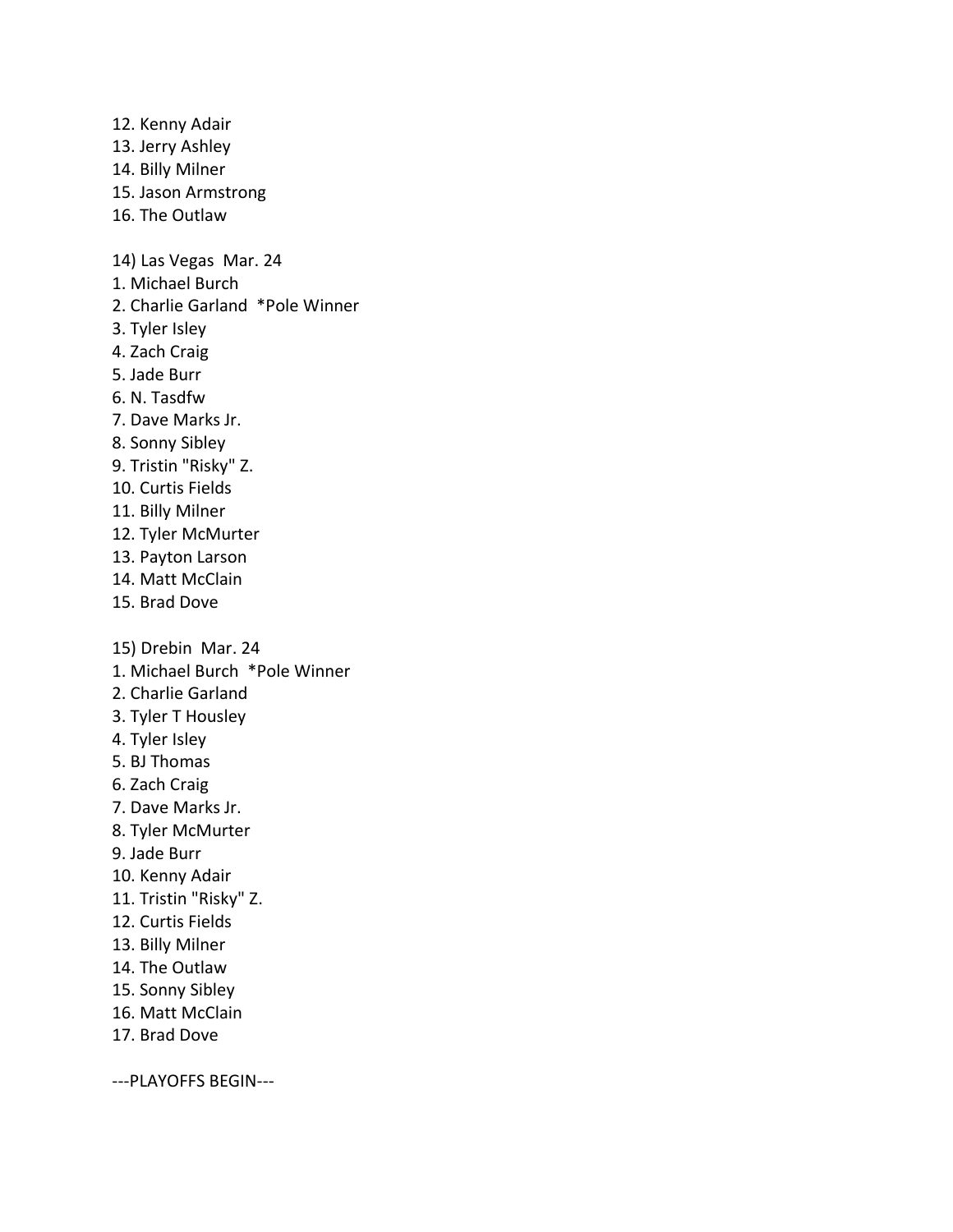- 16) Charlotte Mar. 31 1. Charlie Garland \*Pole Winner 2. Michael Burch 3. Matt McClain 4. Tyler T. House Housley 5. Tyler Isley 6. Dave Marks Jr. 7. Tyler Wagner 8. Trevor Lane 9. Tyler McMurter 10. Brad Dove 11. Curtis Fields 12. Jason Armstrong 13. The Outlaw 14. Tristin "Risky" Z. 15. Zach Craig 17) Richmond Mar. 31 1. Charlie Garland \*Pole Winner 2. Tyler T. House Housley 3. Michael Burch 4. Tyler Isley 5. Matt McClain 6. Tyler Wagner 7. Dave Marks Jr. 8. Tyler McMurter 9. Curtis Fields 10. Brad Dove 11. The Outlaw 12. Tristin "Risky" Z. 13. Horned Frog 14. Zach Craig 18) Jefferson Mar. 31 1. Tyler T. House Housley
- 2. Michael Burch \*Pole Winner
- 3. Charlie Garland
- 4. Tyler McMurter
- 5. Tyler Isley
- 6. Tyler Wagner
- 7. Matt McClain
- 8. Dave Marks Jr.
- 9. Georgia Boy
- 10. Anthony Tripi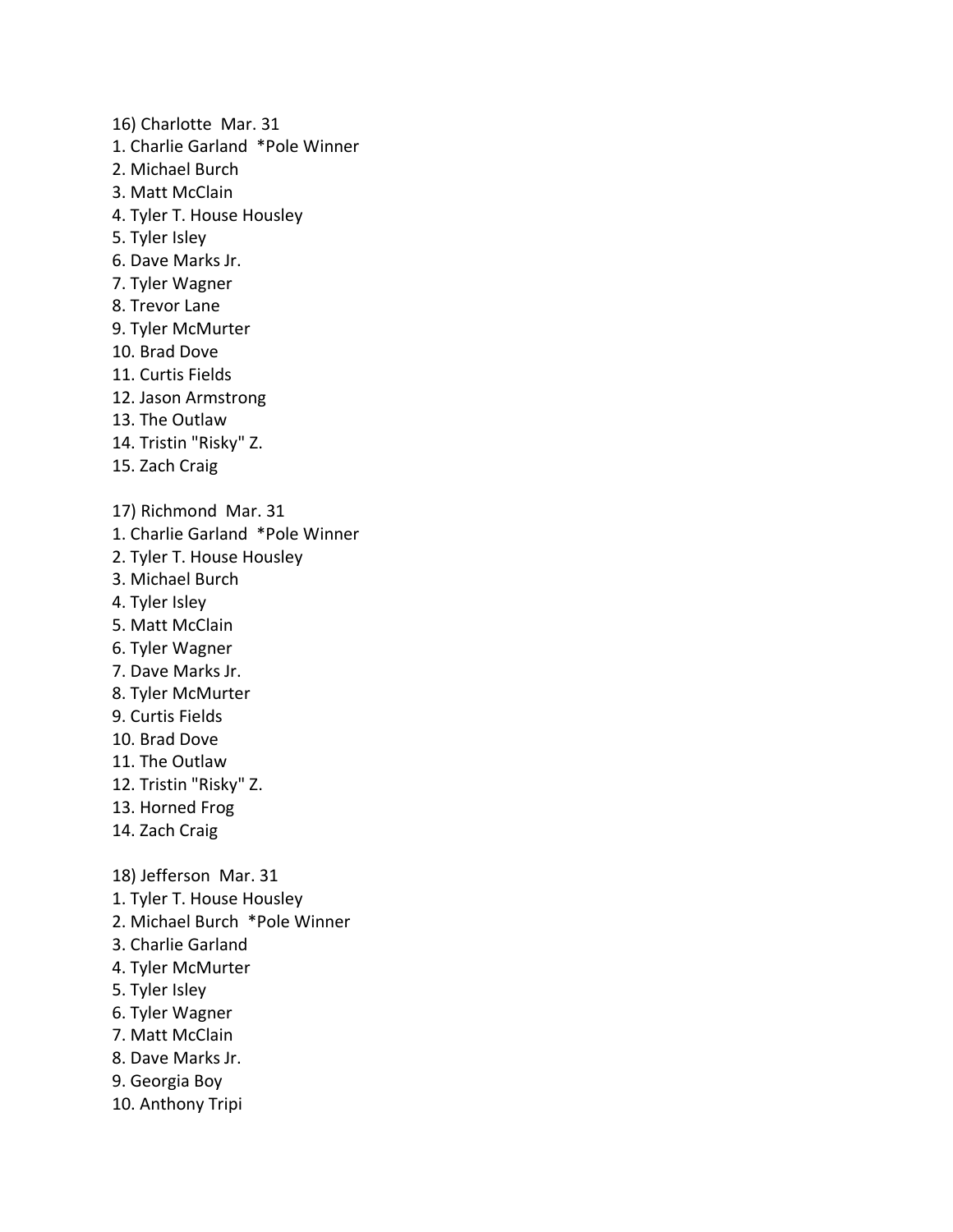11. Brad Dove 12. Horned Frog 13. Tristin "Risky" Z. 14. The Outlaw 15. Zach Craig 19) Texas Apr. 7 1. Charlie Garland \*Pole Winner 2. Michael Burch 3. Matt McClain 4. Tyler T House Housley 5. Dave Marks Jr. 6. Tristin Z. 7. Brad Dove 8. Tyler Isley 9. Zach Craig 10. Anthony Tripi 11. Tyler Wagner 12. Jade Burr 13. Sonny Sibley 20) Eldora Apr. 7 1. Charlie Garland \*Pole Winner 2. Michael Burch 3. Tristin Z. 4. Tyler T. House Housley 5. Matt McClain 6. Brad Dove 7. Curtis Fields 8. Dave Marks Jr.

- 9. Tyler McMurter
- 10. Sonny Sibley
- 11. Jade Burr
- 12. Tyler Wagner

# **2019 NOSSCAR Dirt Touring Series Final Standings**

# **Season 3 – NASCAR Heat 3**

- 1. Charlie Garland: 1,210 pts \*7 wins \*14 P.P.
- 2. Michael Burch: 1,200 pts \*2 wins \*12 P.P.
- 3. Tyler T. Housley: 1,186 pts \*2 wins \*6 P.P.
- 4. Matt McClain: 1,174 pts \*2 wins \*10 P.P.
- 5. Dave Marks Jr: 1,142 pts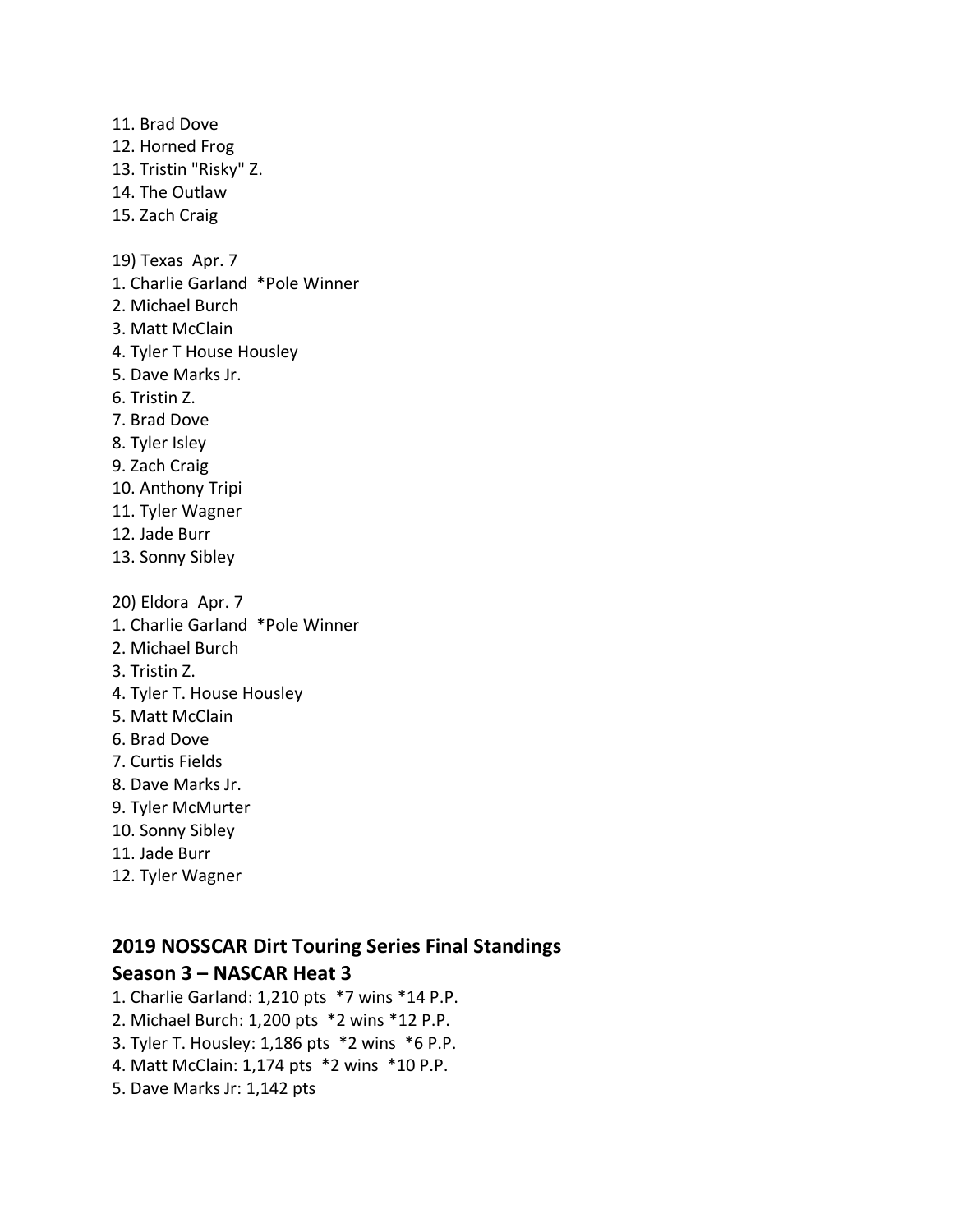6. Tyler Wagner: 1,134 pts \*1 win \*4 P.P. 7. Brad Dove: 1,126 pts \*1 win \*3 P.P. 8. Tyler Isley: 1,125 pts \*1 P.P. 9. Zach Craig: 1,079 pts \*3 P.P. 10. Jade Burr: 1,046 pts \*1 win \*4 P.P. ----------PLAYOFF CUT LINE---------- 11. Sonny Sibley: 311 pts 12. Tristin "Risky" Z: 301 pts \*1 P.P. 13. Tyler McMurter: 284 pts 14. Rodney Bailey: 252 pts \*2 wins \*7 P.P. 15. Norey Tippit: 233 pts \*1 win \*5 P.P. 16. Ronnie Beech: 192 pts \*1 win \*5 P.P. 17. Dakota Brough: 184 pts \*1 P.P. 18. Trevor Lane: 181 pts \*1 P.P. 19. Brandon Baker: 158 pts \*1 P.P. 20. Kenny Adair: 143 pts 21. Jerry Ashley: 128 pts 22. The Outlaw: 123 pts 23. Billy Milner: 117 pts 24. Horned Frog: 116 pts 25. Curtis Fields: 115 pts 26. Chase Carter: 115 pts 27. BJ Thomas: 94 pts \*1 P.P. 28. Jason Armstrong: 88 pts 29. RJ Haywood: 88 pts 30. Anthony Tripi: 85 pts 31. Noah Underwood: 42 pts 32. Kris Eberle: 37 pts 33. Caleb Lopez: 36 pts 34. Andrew Putney: 34 pts 35. N. Tasdfw: 30 pts 36. Nic Donfrancesco: 28 pts 37. Georgia Boy: 24 pts 38. Pat Dale: 20 pts 39. Payton Larson: 19 pts 40. Long Lecroy: 17 pts

41. Joshua Colmdiaz: 16 pts

**2019 NOSSCAR Dirt Touring Series Race Results Season 4 – NASCAR Heat 3**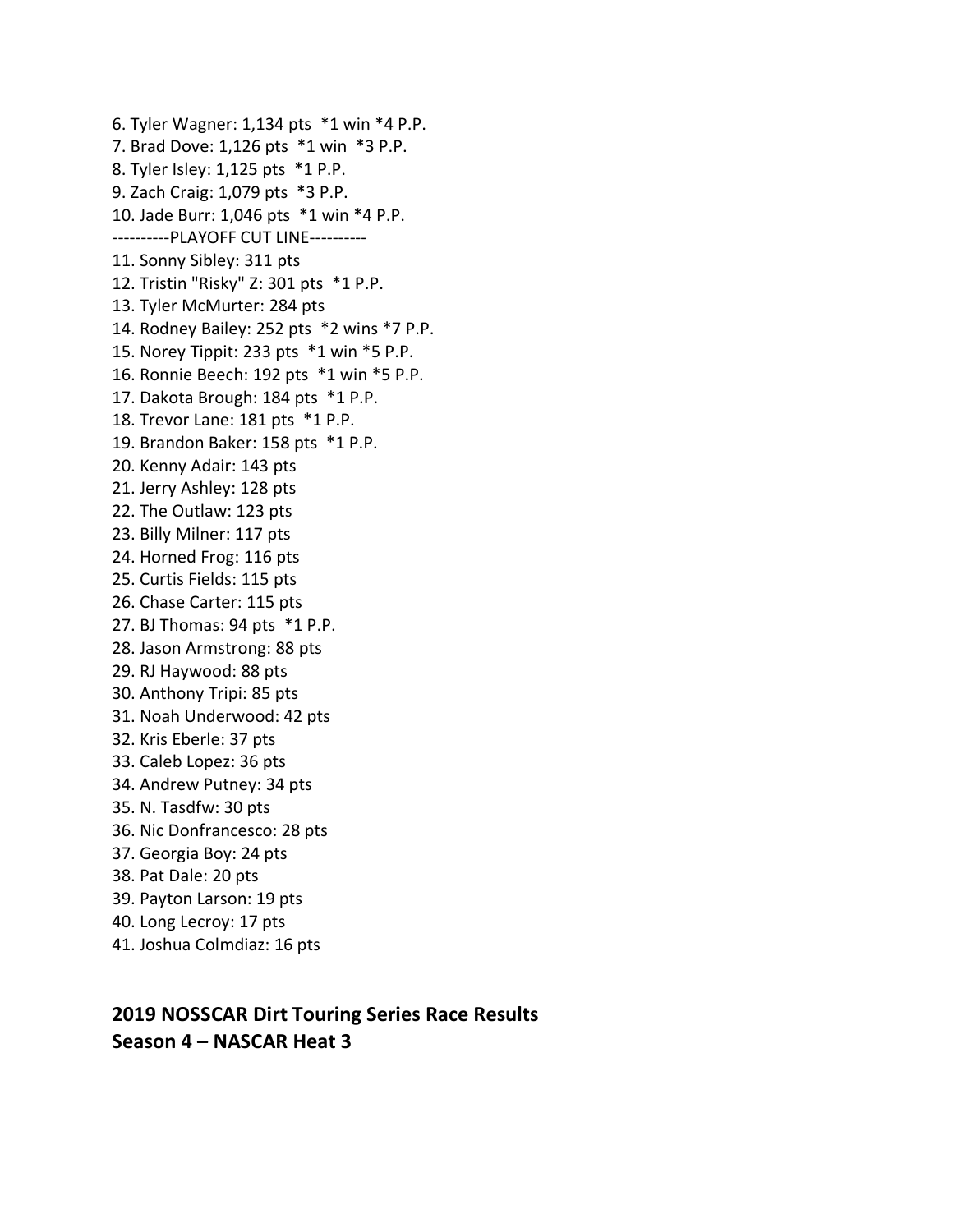### **1) Bristol June 24**

- 1. Dakota Brough
- 2. Tyler Wagner
- 3. BJ Thomas \*Pole Winner
- 4. Matt McClain
- 5. Nick Donfrancesco
- 6. Michael Burch
- 7. Logan Brough
- 8. Brad Dove
- 9. Payton Larson
- 10. Anthony Tripi
- 11. Luke Barnett
- 12. Charlie Irwin
- 13. Joshua Colmdiaz
- 14. Dave Marks Jr.
- 15. Kenny Adair
- 16. Zack Carter
- 17. Noah Underwood

#### STAGE 1:

- 1. Dakota Brough
- 2. Michael Burch
- 3. BJ Thomas
- 4. Logan Brough
- 5. Nick Donfrancesco

### STAGE 2:

- 1. Dakota Brough
- 2. BJ Thomas
- 3. Dave Marks Jr.
- 4. Payton Larson
- 5. Nick Donfrancesco

# **2) Las Vegas June 24**

- 1. BJ Thomas
- 2. Michael Burch
- 3. Matt McClain \*Pole Winner
- 4. Nick Donfrancesco
- 5. Charlie Irwin
- 6. Dakota Brough
- 7. Payton Larson
- 8. Kenny Adair
- 9. Brad Dove
- 10. Dave Marks Jr.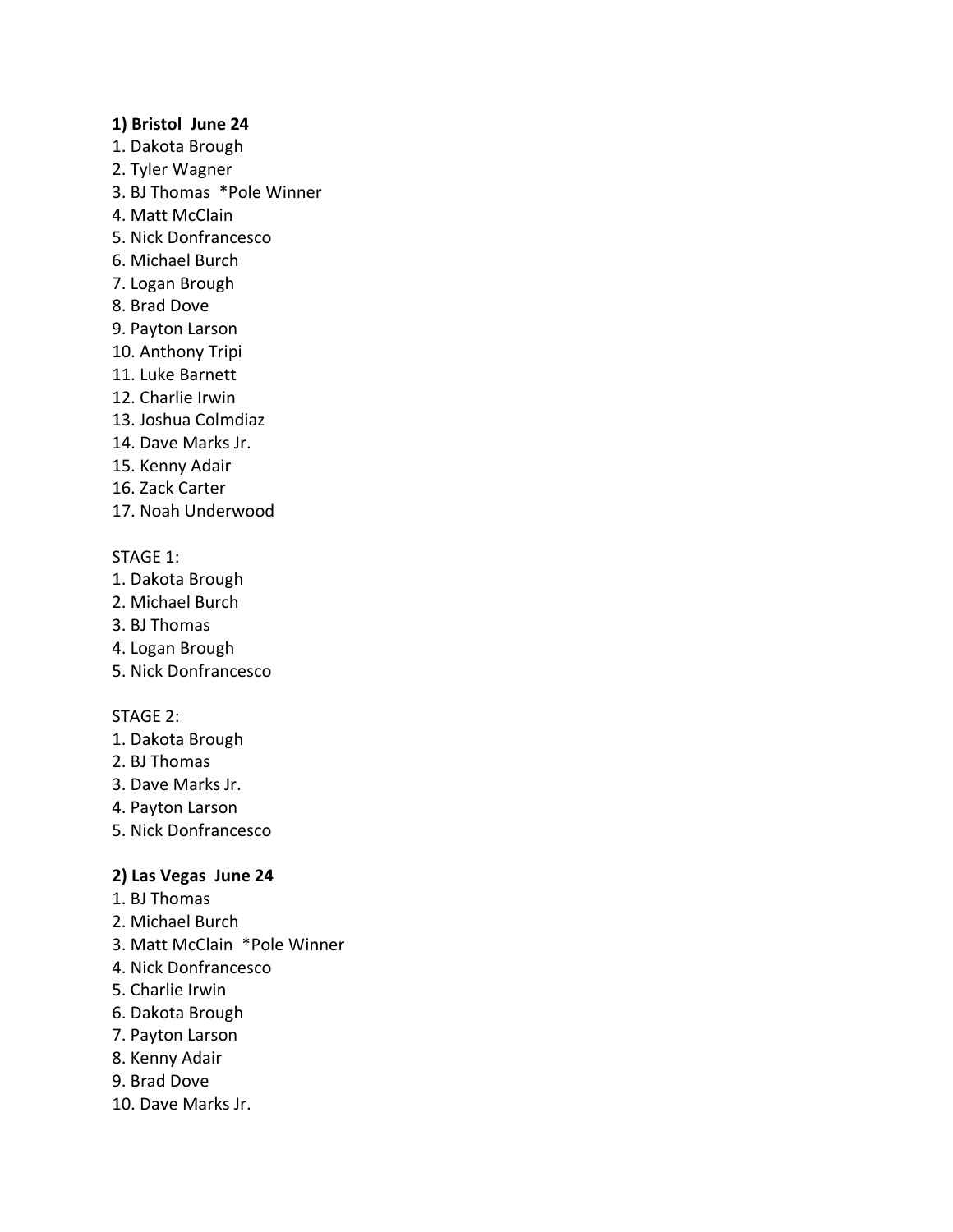- 11. Zack Carter
- 12. Logan Brough
- 13. Joshua Colmdiaz
- 14. Tyler Wagner
- 15. Robert Lohman Sr.

#### STAGE 1:

- 1. Matt McClain
- 2. BJ Thomas
- 3. Michael Burch
- 4. Charlie Irwin
- 5. Nick Donfrancesco

#### STAGE 2:

- 1. Michael Burch
- 2. BJ Thomas
- 3. Matt McClain
- 4. Dakota Brough
- 5. Logan Brough

# **3) Drebin July 1**

- 1. Charlie Irwin
- 2. Luke Barnett
- 3. BJ Thomas \*Pole Winner
- 4. Logan Brough
- 5. Dakota Brough
- 6. Tony Flyers
- 7. Dave Marks Jr.
- 8. Jade Burr
- 9. Billy Milner
- 10. Payton Larson
- 11. Terry Mason
- 12. Zack Carter
- 13. Kenny Adair
- 14. Robert Lohman Sr.
- 15. Anthony Tripi
- 16. Brad Dove

- 1. Charlie Irwin
- 2. BJ Thomas
- 3. Dakota Brough
- 4. Logan Brough
- 5. Luke Barnett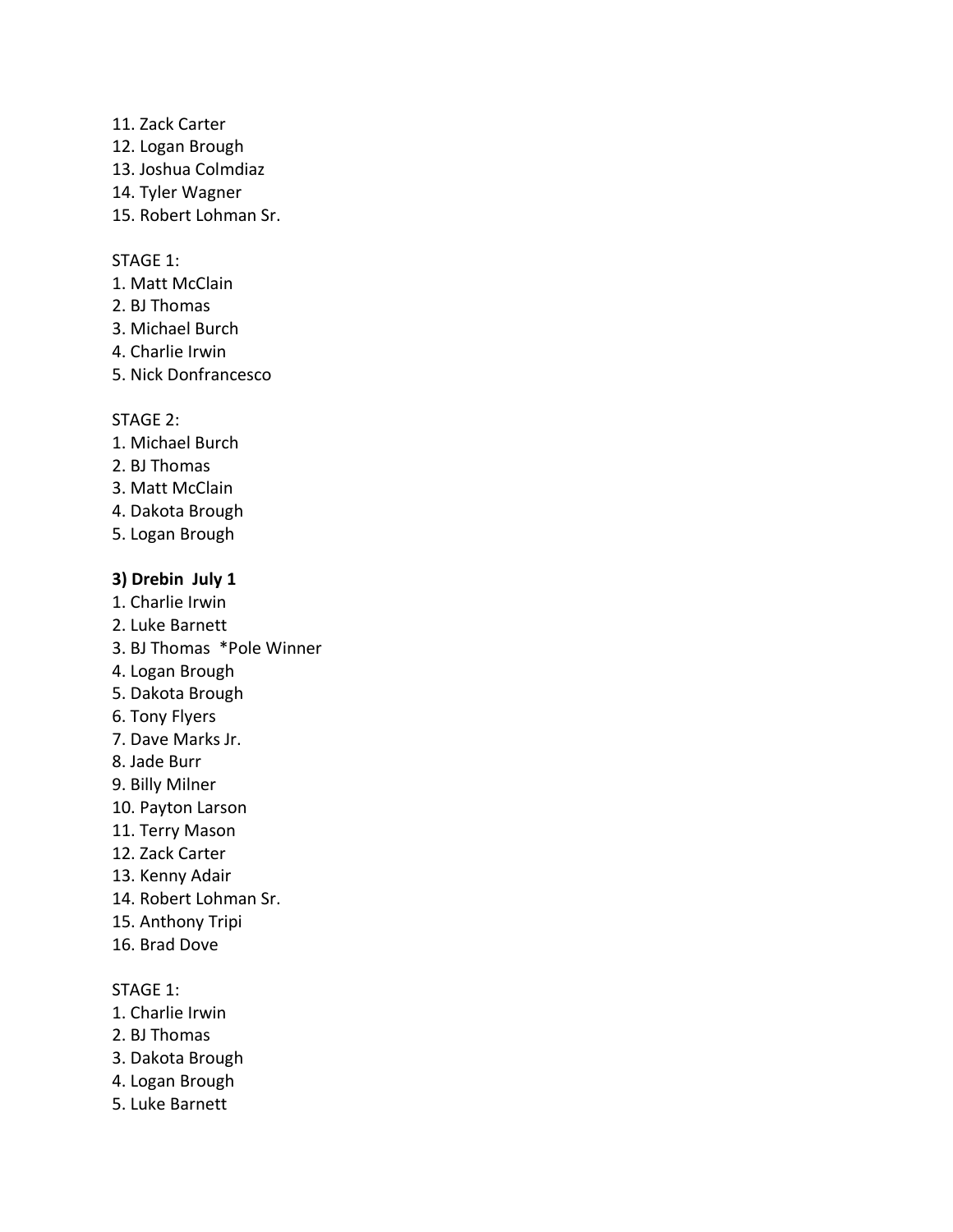# STAGE 2:

- 1. BJ Thomas
- 2. Dakota Brough
- 3. Luke Barnett
- 4. Charlie Irwin
- 5. Logan Brough

# **4) Taggart July 1**

- 1. Logan Brough
- 2. Dakota Brough
- 3. BJ Thomas \*Pole Winner
- 4. Charlie Irwin
- 5. Sonny Sibley
- 6. Dave Marks Jr.
- 7. Jade Burr
- 8. Payton Larson
- 9. Kenny Adair
- 10. Terry Mason
- 11. Zack Carter
- 12. Robert Lohman Sr.
- 13. Billy Milner
- 14. Tony Flyers
- 15. Luke Barnett
- 16. Brad Dove

### STAGE 1:

- 1. Dakota Brough
- 2. Logan Brough
- 3. Charlie Irwin
- 4. Dave Marks Jr.
- 5. BJ Thomas

#### STAGE 2:

- 1. Logan Brough
- 2. BJ Thomas
- 3. Dakota Brough
- 4. Charlie Irwin
- 5. Jade Burr

# **5) Charlotte July 8**

- 1. Michael Burch
- 2. Dakota Brough
- 3. Tyler McMurter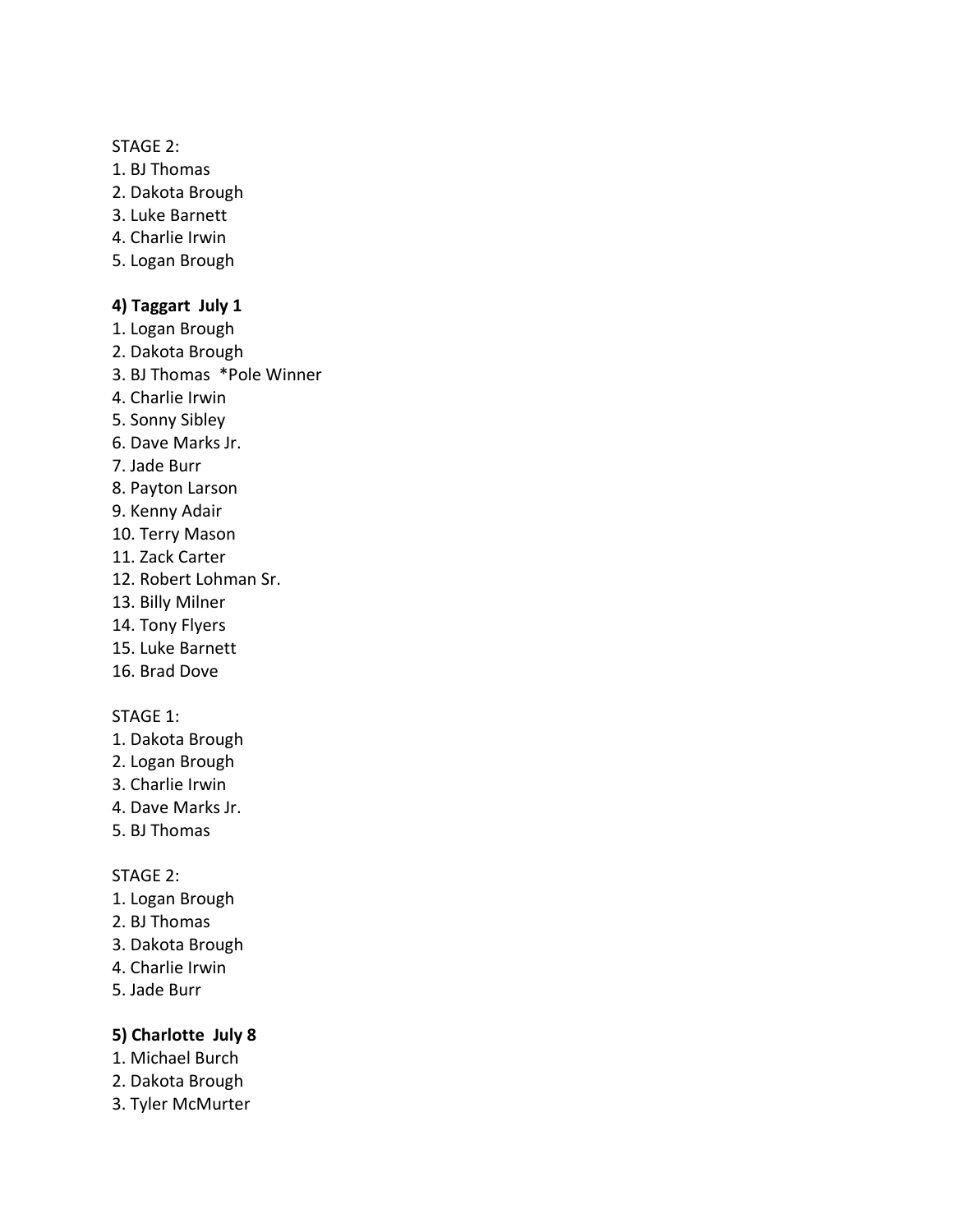- 4. Logan Brough
- 5. Matt McClain \*Pole Winner
- 6. Luke Barnett
- 7. Zach Craig
- 8. Payton Larson
- 9. Jade Burr
- 10. Jordan Rotton
- 11. Tyler Wagner
- 12. BJ Thomas
- 13. Tony Flyers
- 14. Curtis Fields
- 15. Joshua Colmdiaz
- 16. Dave Marks Jr.
- 17. Robert Lohman Sr.
- 18. Terry Mason
- 19. Charlie Irwin
- 20. Anthony Tripi

# STAGE 1:

- 1. Matt McClain
- 2. Michael Burch
- 3. BJ Thomas
- 4. Luke Barnett
- 5. Logan Brough

#### STAGE 2:

- 1. Michael Burch
- 2. Dakota Brough
- 3. Jade Burr
- 4. Luke Barnett
- 5. Logan Brough

# **6) Jefferson July 8**

- 1. Michael Burch \*Pole Winner
- 2. Jade Burr
- 3. BJ Thomas
- 4. Dakota Brough
- 5. Matt McClain
- 6. Payton Larson
- 7. Billy Milner
- 8. Charlie Irwin
- 9. Dave Marks Jr.
- 10. Joshua Colmdiaz
- 11. Robert Lohman Sr.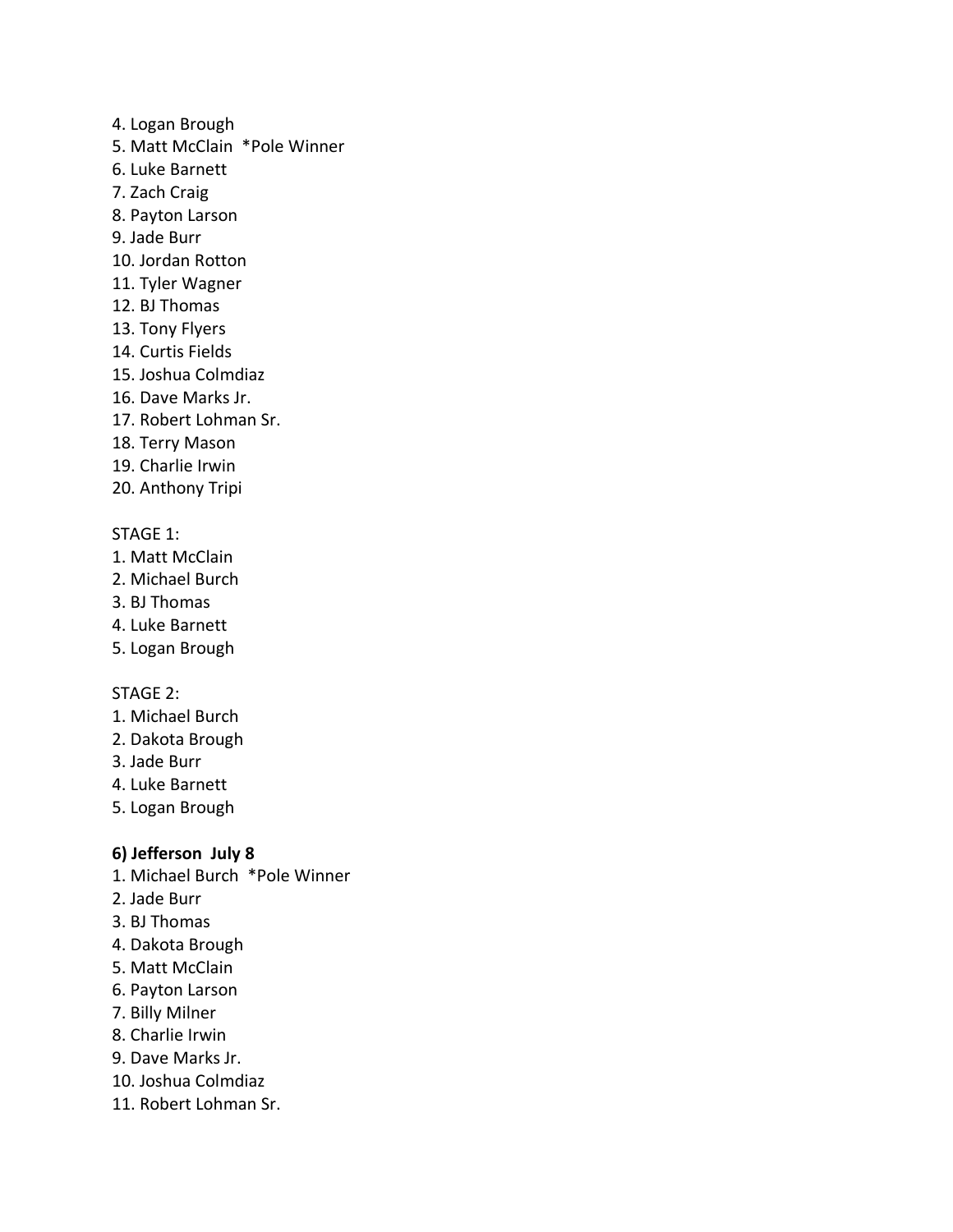- 12. Jordan Rotton
- 13. Magic-Man
- 14. Logan Brough
- 15. Terry Mason
- 16. Tyler Wagner

# STAGE 1:

- 1. Michael Burch
- 2. Matt McClain
- 3. Dakota Brough
- 4. Jade Burr
- 5. Payton Larson

# STAGE 2:

- 1. Michael Burch
- 2. Payton Larson
- 3. Dakota Brough
- 4. Jade Burr
- 5. Matt McClain

# **\*\*BROUGH MOTORSPORTS 100 AT CHARLOTTE\*\***

\*\*PRIZE: \$20 PSN CARD\*\*

\*Top-2 in Heats advance to A-main\* \*The rest go to B-main\*

Heat #1 Results

- 1. Jordan Rotton
- 2. Dakota Brough
- 3. Charlie Irwin
- 4. Jade Burr
- 5. Billy Milner
- 6. Zach Craig
- 7. Brad Dove

Heat #2 Results

- 1. BJ Thomas
- 2. Luke Barnett
- 3. Payton Larson
- 4. Timmy Brown
- 5. Nick Donfrancesco
- 6. Terry Mason
- 7. Magic Man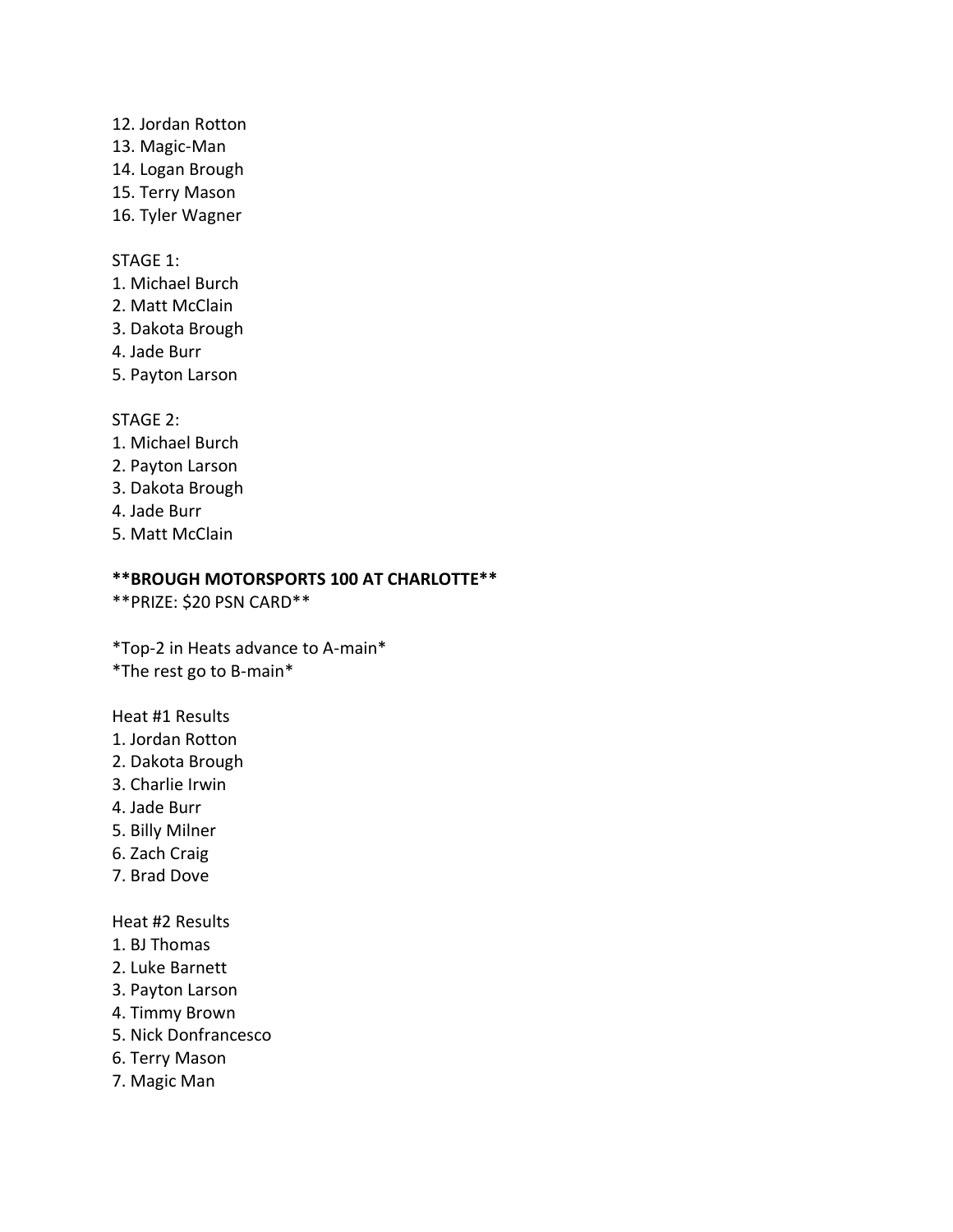#### Heat #3 Results

- 1. Michael Burch
- 2. Matt McClain
- 3. Curtis Fields
- 4. Tyler Wagner
- 5. Robert Lohman Sr.
- 6. Zack Carter
- 7. Anthony Tripi

# Heat #4 Results

- 1. Logan Brough
- 2. Tony Flyers
- 3. Dave Marks Jr.
- 4. Joshua Colmdiaz
- 5. Sonny Sibley
- 6. Kenny Adair
- 7. Tyler Isley

# **B-Main Results (Top-4 Adv to A-main)**

- 1. Charlie Irwin
- 2. Tyler Wagner
- 3. Curtis Fields
- 4. Payton Larson -----------------------
- 5. Jade Burr
- 6. Kenny Adair
- 7. Dave Marks Jr.
- 8. Timmy Brown
- 9. Robert Lohman Sr.
- 10. Billy Milner

#### **\*\*A-Main Results\*\***

- 1. Logan Brough
- 2. Michael Burch
- 3. Matt McClain
- 4. BJ Thomas
- 5. Luke Barnett
- 6. Jordan Rotton
- 7. Curtis Fields
- 8. Charlie Irwin
- 9. Payton Larson
- 10. Tyler Wagner
- 11. Tony Flyers
- 12. Dakota Brough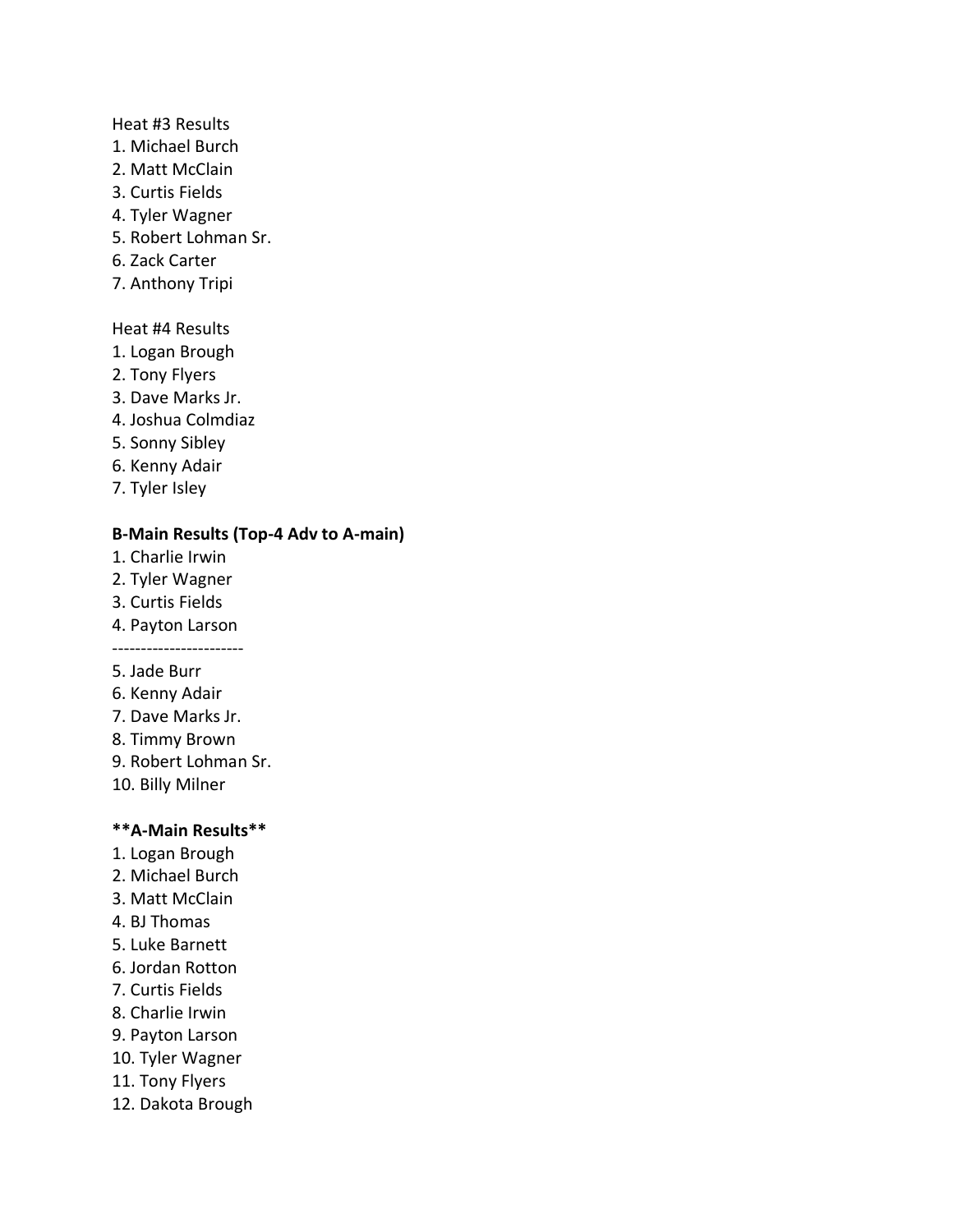# **7) Eldora July 15**

- 1. Logan Brough
- 2. BJ Thomas
- 3. Tyler Wagner
- 4. Charlie Irwin
- 5. Dakota Brough
- 6. Curtis Fields
- 7. Jade Burr
- 8. Payton Larson
- 9. Dirt King
- 10. Brad Dove
- 11. Kenny Adair
- 12. Terry Mason
- 13. Luke Barnett \*Pole Winner
- 14. RJ Haywood
- 15. Noah Underwood
- 16. Robert Lohman Sr.
- 17. Michael Burch

#### STAGE 1:

- 1. Brad Dove
- 2. Logan Brough
- 3. Dakota Brough
- 4. Jade Burr
- 5. Tyler Wagner

# STAGE 2:

- 1. BJ Thomas
- 2. Dakota Brough
- 3. Jade Burr
- 4. Logan Brough
- 5. Tyler Wagner

# **8) Texas July 15**

- 1. Luke Barnett
- 2. Logan Brough
- 3. BJ Thomas
- 4. Matt McClain \*Pole Winner
- 5. Dakota Brough
- 6. Jordan Rotton
- 7. Terry Mason
- 8. Jade Burr
- 9. Tyler Wagner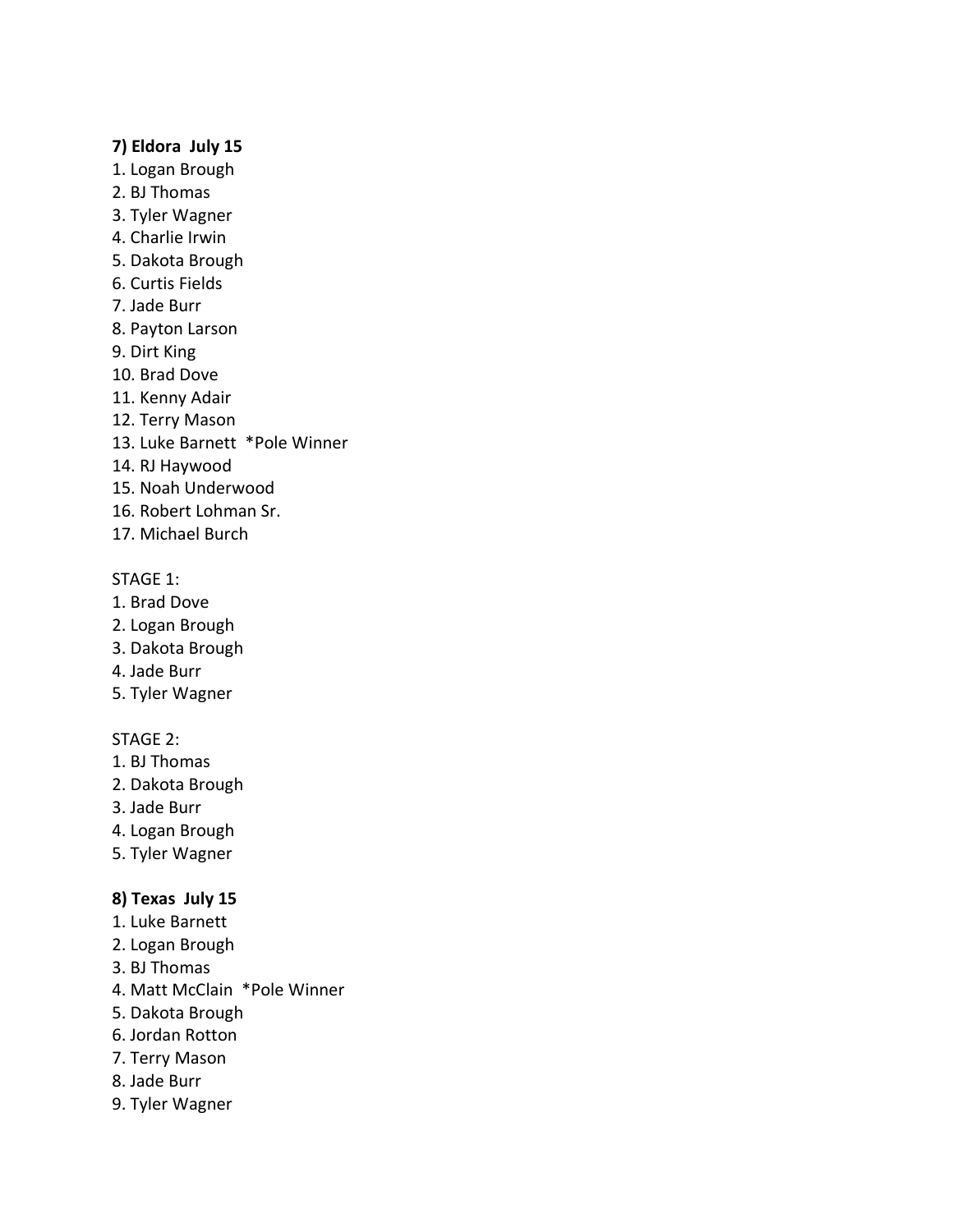#### 10. Curtis Fields

- 11. Dirt King
- 12. Charlie Irwin
- 13. Dave Marks Jr.
- 14. Kenny Adair
- 15. Brad Dove
- 16. Robert Lohman Sr.
- 17. Michael Burch
- 18. RJ Haywood
- 19. Payton Larson

# STAGE 1:

- 1. BJ Thomas
- 2. Luke Barnett
- 3. Matt McClain
- 4. Dakota Brough
- 5. Logan Brough

# STAGE 2:

- 1. BJ Thomas
- 2. Luke Barnett
- 3. Logan Brough
- 4. Dakota Brough
- 5. Michael Burch

# **9) Richmond July 22**

- 1. Dakota Brough
- 2. Logan Brough
- 3. Michael Burch \*Pole Winner
- 4. Tyler Wagner
- 5. Tyler McMurter
- 6. Jordan Rotton
- 7. Nic Donfrancesco
- 8. Noah Underwood
- 9. Mister Creeper
- 10. Jade Burr
- 11. Dave Marks Jr.
- 12. Dirt King
- 13. Terry Mason
- 14. Robert Lohman Sr.
- 15. Charlie Irwin
- 16. Payton Larson
- 17. Brad Dove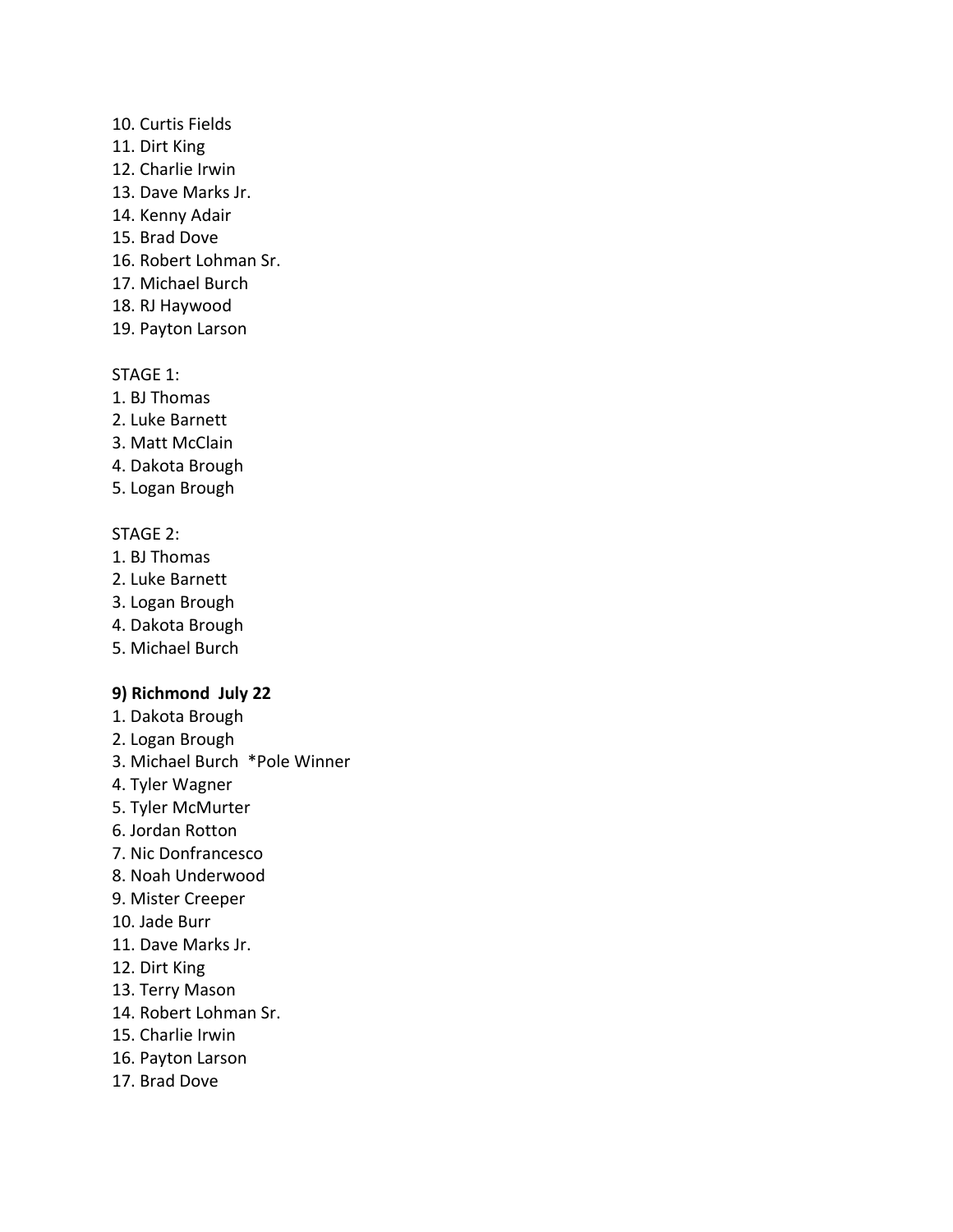#### STAGE 1:

- 1. Michael Burch
- 2. Tyler Wagner
- 3. Jordan Rotton
- 4. Logan Brough
- 5. Tyler McMurter

#### STAGE 2:

- 1. Michael Burch
- 2. Logan Brough
- 3. Jordan Rotton
- 4. Tyler Wagner
- 5. Nic Donfrancesco

# **10) Taggart July 22**

- 1. Michael Burch \*Pole Winner
- 2. Logan Brough
- 3. Jade Burr
- 4. Luke Barnett
- 5. Dakota Brough
- 6. Dave Marks Jr.
- 7. Terry Mason
- 8. Kenny Adair
- 9. Charlie Irwin
- 10. Robert Lohman Sr.
- 11. Nic Donfrancesco
- 12. Tyler Wagner
- 13. Dirt King
- 14. Jordan Rotton
- 15. Shawn Lucas
- 16. Payton Larson

#### STAGE 1:

- 1. Michael Burch
- 2. Tyler Wagner
- 3. Luke Barnett
- 4. Dakota Brough
- 5. Logan Brough

- 1. Michael Burch
- 2. Logan Brough
- 3. Jade Burr
- 4. Luke Barnett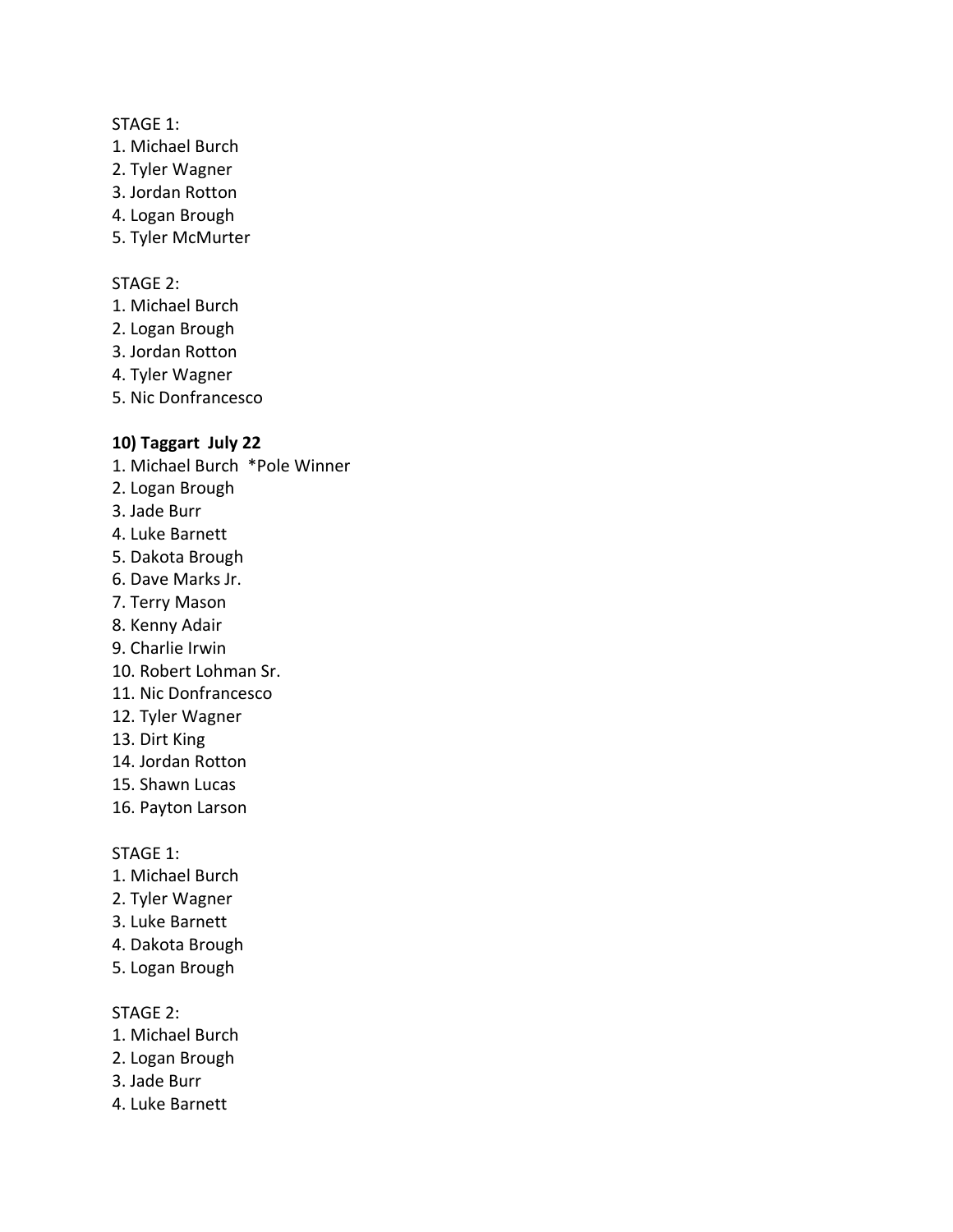# 5. Dakota Brough

### **11) Jefferson July 22**

- 1. Logan Brough \*Pole Winner
- 2. Michael Burch
- 3. Jade Burr
- 4. Tyler McMurter
- 5. Dakota Brough
- 6. Charlie Irwin
- 7. Dave Marks Jr.
- 8. Kenny Adair
- 9. Robert Lohman Sr.
- 10. Magic Man
- 11. Luke Barnett
- 12. Terry Mason
- 13. Payton Larson
- 14. Zack Carter
- 15. Brad Dove

# STAGE 1:

- 1. Logan Brough
- 2. Michael Burch
- 3. Charlie Irwin
- 4. Dakota Brough
- 5. Jade Burr

### STAGE 2:

- 1. Logan Brough
- 2. Dakota Brough
- 3. Michael Burch
- 4. Tyler McMurter
- 5. Charlie Irwin

# **12) Eldora July 29**

- 1. Logan Brough
- 2. BJ Thomas
- 3. Dakota Brough
- 4. Kenny Adair
- 5. Jordan Rotton \*Pole Winner
- 6. Terry Mason
- 7. Robert Lohman Sr.
- 8. Jade Burr
- 9. Dave Marks Jr.
- 10. Payton Larson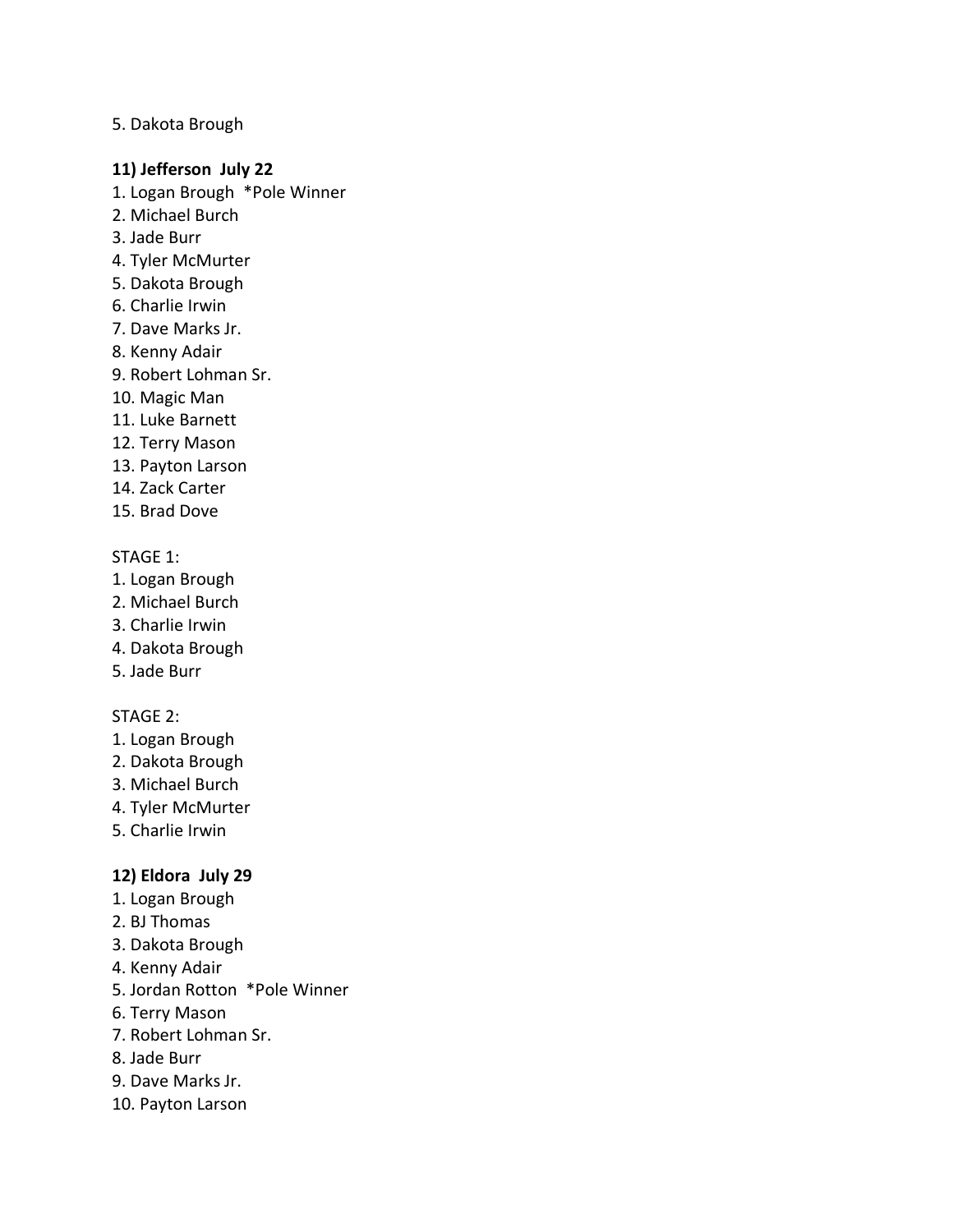# STAGE 1:

- 1. BJ Thomas
- 2. Logan Brough
- 3. Dakota Brough
- 4. Jordan Rotton
- 5. Kenny Adair

# STAGE 2:

- 1. Logan Brough
- 2. BJ Thomas
- 3. Dakota Brough
- 4. Jordan Rotton
- 5. Kenny Adair

# **13) Bristol July 29**

- 1. Logan Brough \*Pole Winner
- 2. BJ Thomas
- 3. Dakota Brough
- 4. Terry Mason
- 5. Jordan Rotton
- 6. Kenny Adair
- 7. Luke Barnett
- 8. Sonny Sibley
- 9. Robert Lohman Sr.
- 10. Dave Marks Jr.
- 11. Jade Burr

# STAGE 1:

- 1. Logan Brough
- 2. Dakota Brough
- 3. Jordan Rotton
- 4. BJ Thomas
- 5. Kenny Adair

#### STAGE 2:

- 1. Logan Brough
- 2. BJ Thomas
- 3. Dakota Brough
- 4. Luke Barnett
- 5. Jordan Rotton

**---PLAYOFFS BEGIN---**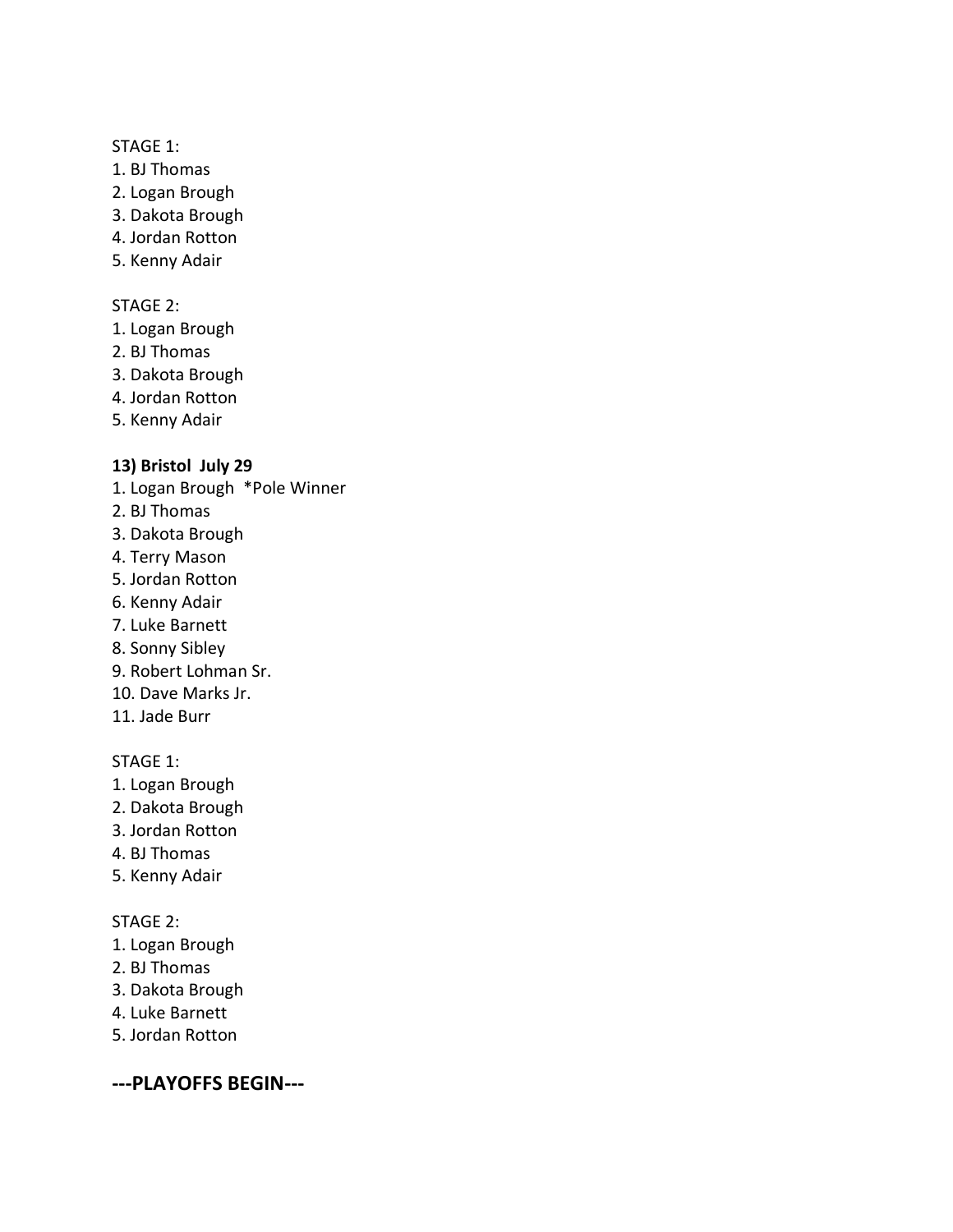# **14) Las Vegas Aug 5**

- 1. Michael Burch \*Pole Winner
- 2. Dakota Brough
- 3. BJ Thomas
- 4. Tyler Wagner
- 5. Jade Burr
- 6. Kenny Adair
- 7. Dave Marks Jr.
- 8. Robert Lohman Sr.
- 9. Terry Mason

# STAGE 1:

- 1. Michael Burch
- 2. Dakota Brough
- 3. Tyler Wagner
- 4. Dave Marks Jr.
- 5. BJ Thomas

# STAGE 2:

- 1. Michael Burch
- 2. Dakota Brough
- 3. BJ Thomas
- 4. Tyler Wagner
- 5. Dave Marks Jr.

# **15) Texas Aug 5**

- 1. Michael Burch \*Pole Winner
- 2. BJ Thomas
- 3. Tyler Wagner
- 4. Dakota Brough
- 5. Luke Barnett
- 6. Terry Mason
- 7. Jade Burr
- 8. Kenny Adair
- 9. Dave Marks Jr.
- 10. Robert Lohman Sr.

- 1. Michael Burch
- 2. BJ Thomas
- 3. Luke Barnett
- 4. Dakota Brough
- 5. Tyler Wagner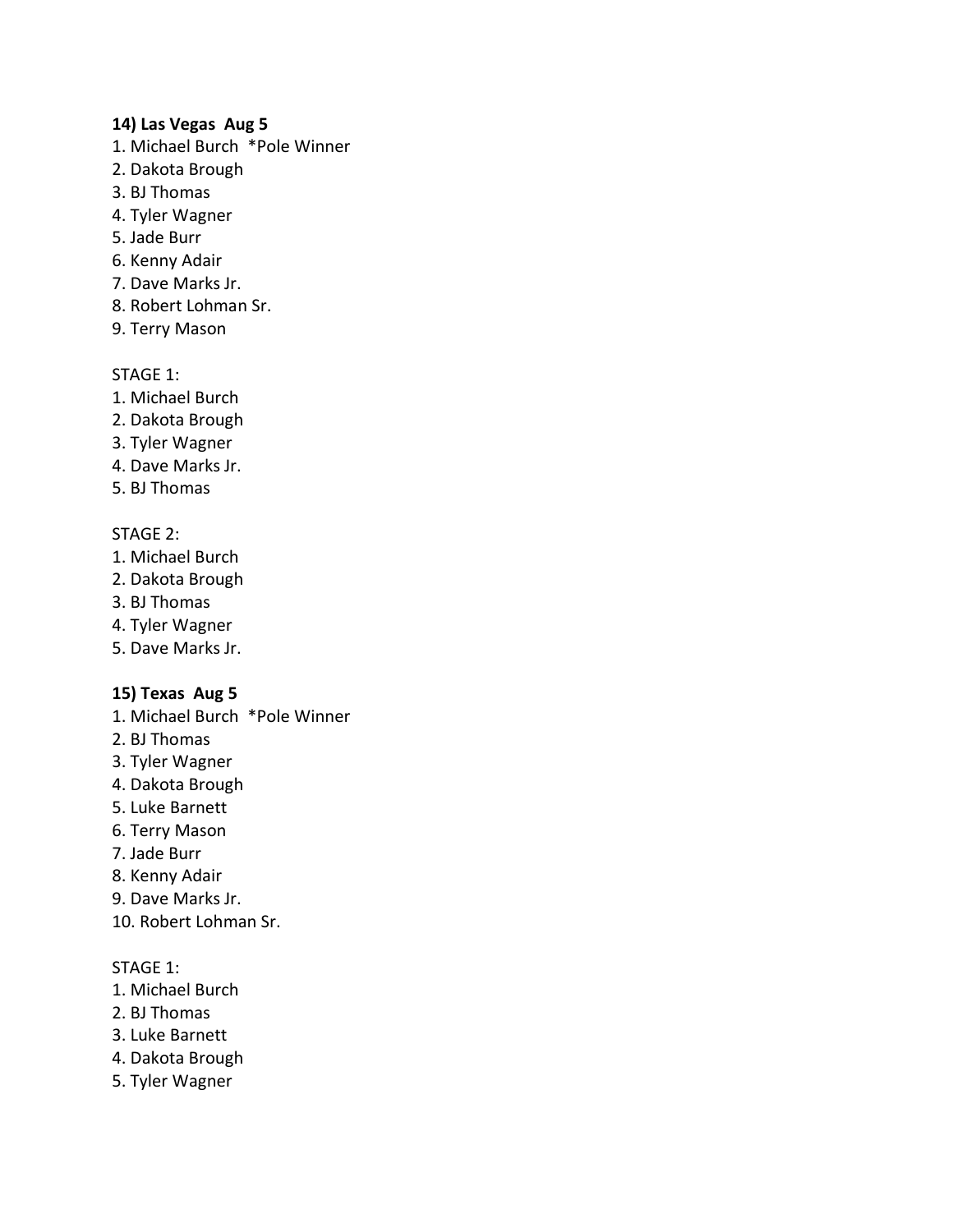### STAGE 2:

- 1. Michael Burch
- 2. BJ Thomas
- 3. Tyler Wagner
- 4. Luke Barnett
- 5. Terry Mason

# **16) Charlotte Aug 12**

- 1. Michael Burch \*Pole Winner
- 2. Luke Barnett
- 3. Billy Milner
- 4. Keith Ayers
- 5. Dakota Brough
- 6. Kenny Adair

# STAGE 1:

- 1. Luke Barnett
- 2. Michael Burch
- 3. Billy Milner
- 4. Keith Ayers
- 5. Dakota Brough

#### STAGE 2:

- 1. Michael Burch
- 2. Luke Barnett
- 3. Dakota Brough
- 4. Billy Milner
- 5. Kenny Adair

# **17) Richmond Aug 12**

- 1. Michael Burch \*Pole Winner
- 2. Dakota Brough
- 3. Keith Ayers
- 4. Kenny Adair

#### STAGE 1:

- 1. Michael Burch
- 2. Dakota Brough
- 3. Keith Ayers
- 4. Kenny Adair

- 1. Michael Burch
- 2. Dakota Brough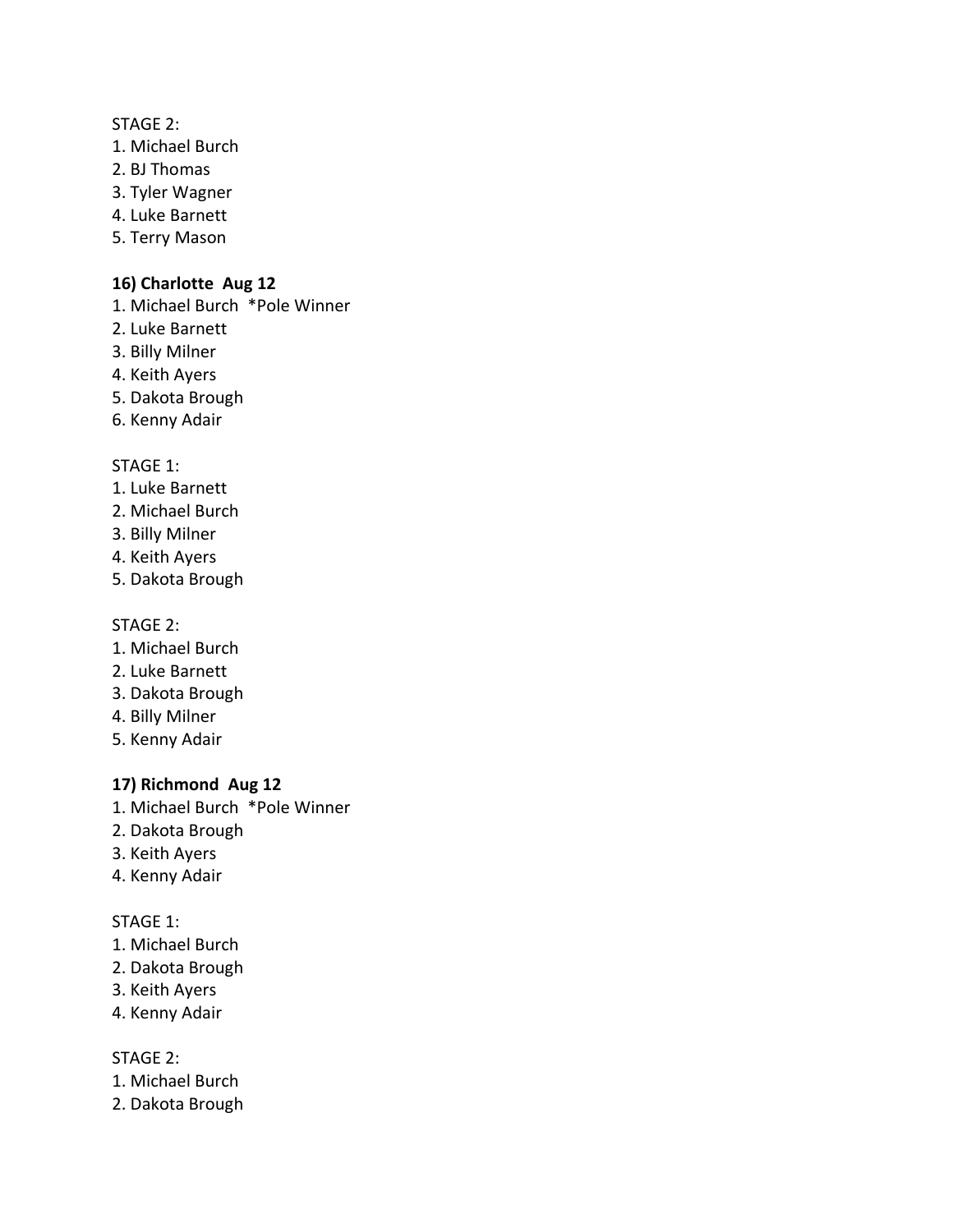- 3. Keith Ayers
- 4. Kenny Adair

# **18) Jefferson Aug 12**

- 1. Michael Burch \*Pole Winner
- 2. Dakota Brough
- 3. Keith Ayers
- 4. Kenny Adair

# STAGE 1:

- 1. Michael Burch
- 2. Dakota Brough
- 3. Keith Ayers
- 4. Kenny Adair

# STAGE 2:

- 1. Dakota Brough
- 2. Keith Ayers
- 3. Michael Burch
- 4. Kenny Adair

# **19) Eldora Aug 19**

- 1. BJ Thomas
- 2. Logan Brough
- 3. Jade Burr
- 4. Michael Burch
- 5. Keith Ayers
- 6. Luke Barnett
- 7. Tyler Wagner
- 8. Dakota Brough \*Pole Winner
- 9. Dave Marks Jr.
- 10. Terry Mason
- 11. Robert Lohman Sr.
- 12. Jordan Rotton
- 13. Payton Larson

#### STAGE 1:

- 1. Dakota Brough
- 2. BJ Thomas
- 3. Michael Burch
- 4. Jade Burr
- 5. Luke Barnett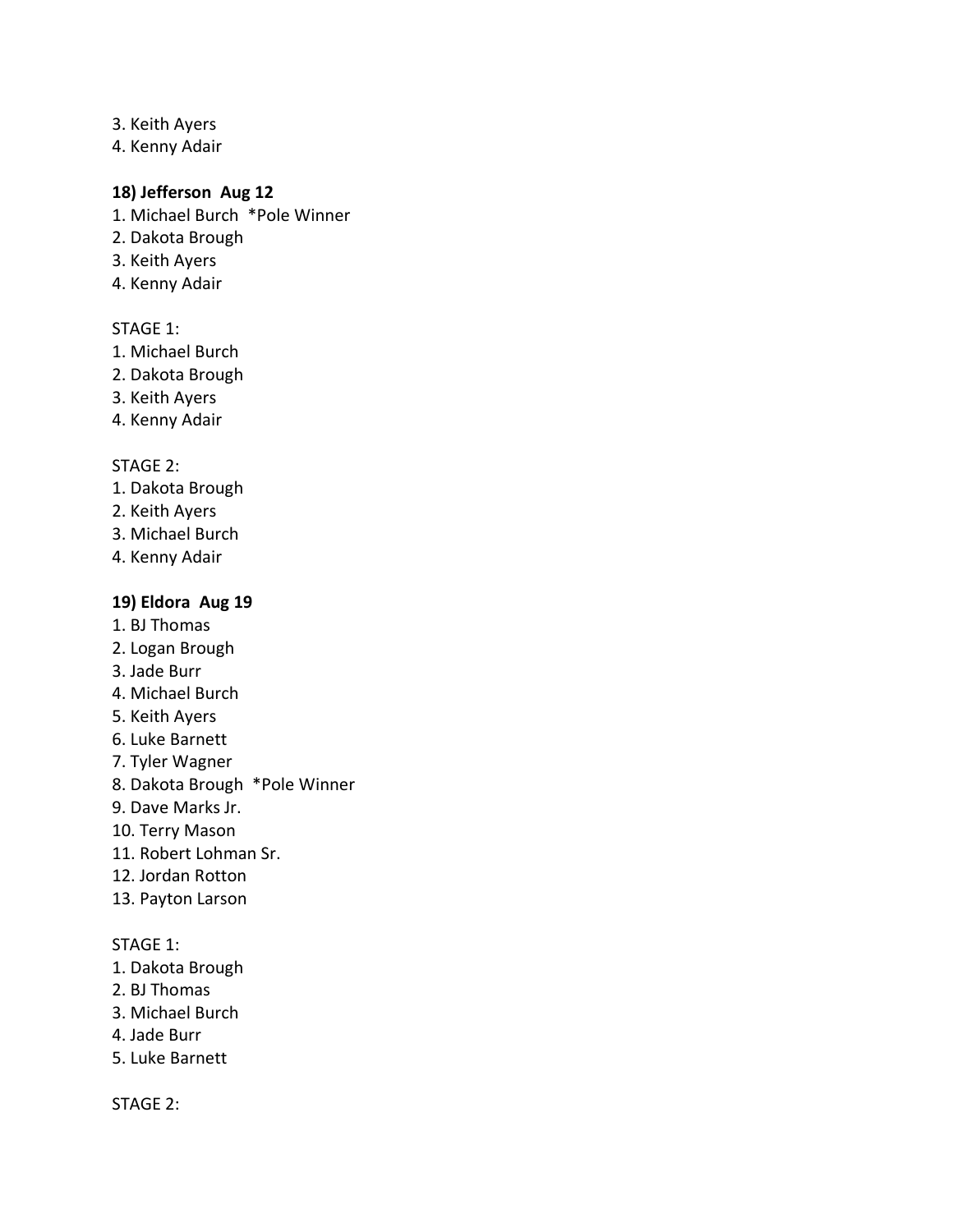- 1. Jade Burr
- 2. BJ Thomas
- 3. Michael Burch
- 4. Dakota Brough
- 5. Luke Barnett

# **20) Drebin Aug 19**

- 1. Michael Burch \*Pole Winner
- 2. Logan Brough
- 3. BJ Thomas
- 4. Tyler Wagner
- 5. Keith Ayers
- 6. Charlie Irwin
- 7. Terry Mason
- 8. Billy Milner
- 9. Dakota Brough
- 10. Dave Marks Jr.
- 11. Kenny Adair

# STAGE 1:

- 1. Michael Burch
- 2. Dakota Brough
- 3. BJ Thomas
- 4. Tyler Wagner
- 5. Logan Brough

# STAGE 2:

- 1. Michael Burch
- 2. Logan Brough
- 3. BJ Thomas
- 4. Dakota Brough
- 5. Keith Ayers

# **2019 NOSSCAR Dirt Touring Series Final Standings Season 4 – NASCAR Heat 3**

- 1. #8x Michael Burch: 3,025 pts \*9 wins \*46 P.P. **\*CHAMPION**
- 2. #99 BJ Thomas: 3,020 pts \*2 wins \*21 P.P.
- 3. #4 Logan Brough: 3,022 pts \*5 wins \*36 P.P. **\*ROOKIE OF THE YEAR**
- 4. #28x Dakota Brough: 3,013 pts \*2 wins \*18 P.P.
- ------Round of 4 CUT LINE------
- 5. #9 Kenny Adair: 2,055 pts
- 6. #38 Tyler Wagner: 2,037 pts \*2 P.P.
- 7. #11 Jade Burr: 2,030 pts \*5 P.P.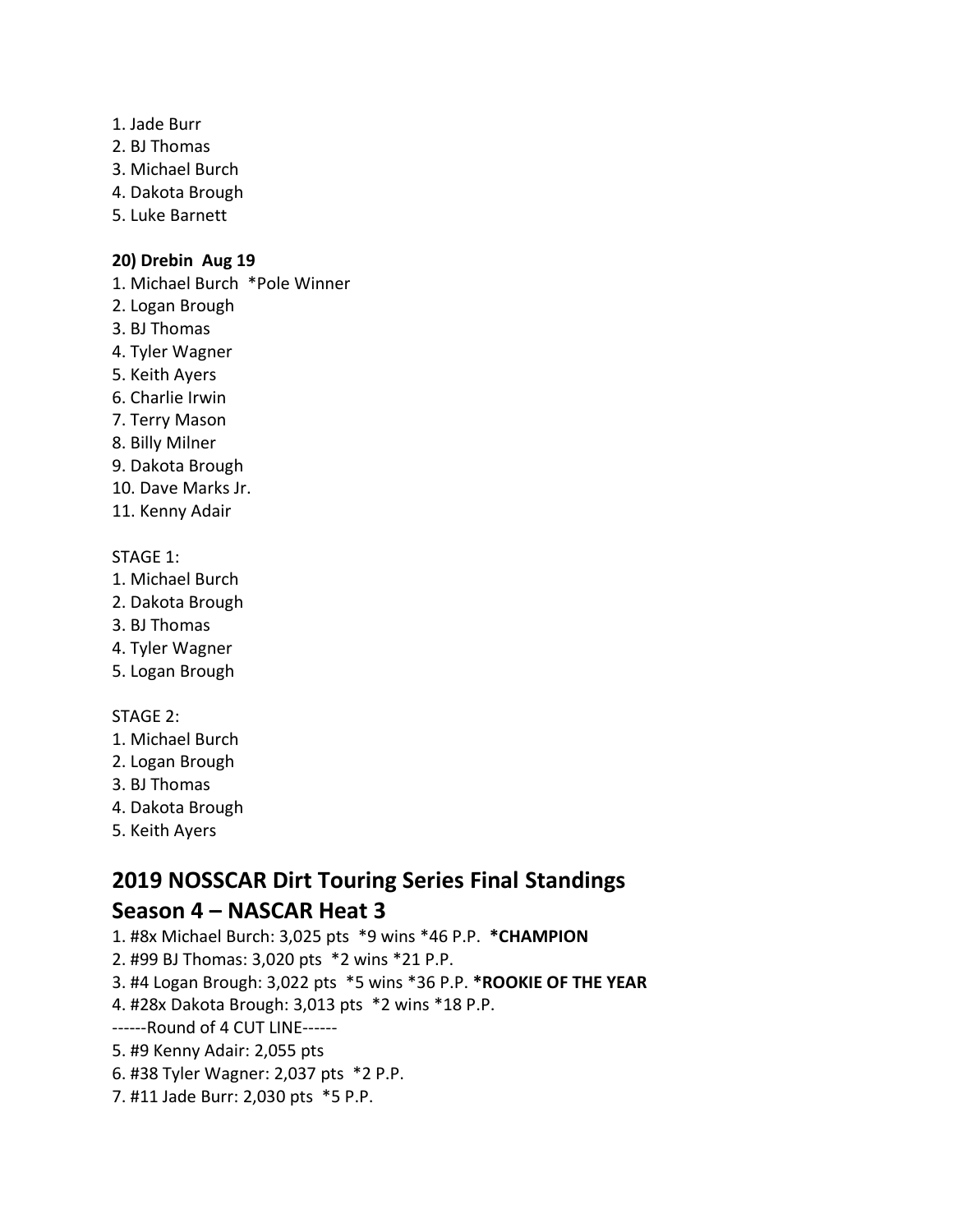8. #23 Luke Barnett: 2,024 pts \*1 win \*6 P.P. (R) ------Round of 8 CUT LINE------ 9. #22 Terry Mason: 1,057 pts 10. #17 Dave Marks Jr: 1,055 pts 11. #83 Charlie Irwin: 1,020 pts \*1 win \*4 P.P. (R) 12. #80 Payton Larson: 1,000 pts (R) -------PLAYOFF CUT LINE------- 13. #66 Robert Lohman Sr: 152 pts (R) 14. #77 Jordan Rotton: 120 pts (R) 15. #36x Matt McClain: 111 pts \*3 P.P. 16. #11 Keith Ayers: 108 pts \*2 P.P. (R) 17. #3 Brad Dove: 75 pts \*1 P.P. 18. #00 Billy Milner: 75 pts \*1 P.P. 19. #98 Nick Donfrancesco: 65 pts 20. #2 Tyler McMurter: 58 pts \*1 P.P. 21. #07 Zack Carter: 46 pts (R) 22. #27 Dirt King: 43 pts (R) 23. #00 Joshua Colmdiaz: 37 pts (R) 24. #02 Curtis Fields: 36 pts (R) 25. #64 Tony Flyers: 33 pts (R) 26. #36x Sonny Sibley: 31 pts 27. #24 Noah Underwood: 26 pts 28. #2 Magic Man: 21 pts (R) 29. #33 Anthony Tripi: 21 pts 30. #3 Zach Craig: 15 pts 31. #43 Mister Creeper: 13 pts (R) 32. #8 RJ Haywood: 12 pts (R) 33. #64 Payton Larson: 9 pts (R) 34. #04 Shawn Lucas: 7 pts (R)

# **2020 NOSSCAR Dirt Touring Series Race Results Season 5 – NASCAR Heat 4**

# **1) Bristol June 6**

- 1. Tyler Wagner \*POLE
- 2. Kevin Tattersall
- 3. Orange Bomber
- 4. Gen50
- 5. Chummy Blurb
- 6. Jordan Green
- 7. Jessie Carlson
- 8. Tyler Isley
- 9. Cameron Norton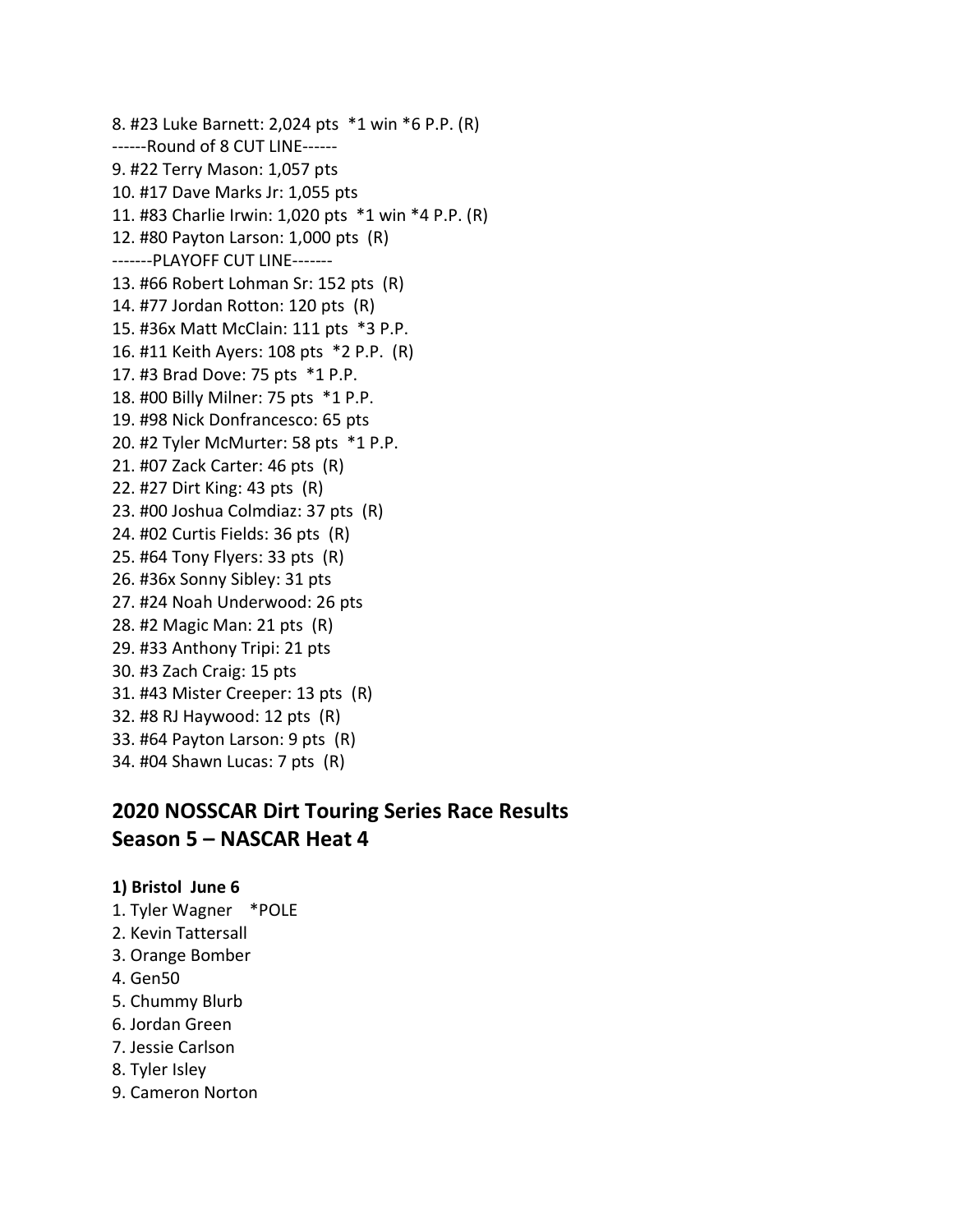- 10. Joshua Colmdiaz
- 11. Alex Tesdahl
- 12. Timmy Brown
- 13. Robert Lohman Sr.
- 14. Austin View
- 15. Tyler Housley

# **2) Las Vegas June 6**

- 1. Kevin Tattersall
- 2. Tyler Wagner
- 3. Gen50
- 4. Orange Bomber
- 5. Cman Nation
- 6. Chummy Blurb
- 7. Tyler Housley \*POLE
- 8. Cameron Norton
- 9. Jessie Carlson
- 10. Timmy Brown
- 11. Joshua Colmdiaz
- 12. Jordan Green
- 13. Alex Tesdahl
- 14. Robert Lohman Sr.
- 15. Tyler Isley
- 16. Matt Tetmeyer

#### **3) Drebin June 6**

- 1. Gen50
- 2. Orange Bomber
- 3. Kevin Tattersall
- 4. Cman Nation
- 5. Jessie Carlson
- 6. Tyler Wagner
- 7. Chummy Blurb
- 8. Tyler Housley \*POLE
- 9. Cameron Norton
- 10. Alex Tesdahl
- 11. Timmy Brown
- 12. Robert Lohman Sr.
- 13. Jason Pitts
- 14. Joshua Colmdiaz
- 15. Titans
- 16. Matt Tetmeyer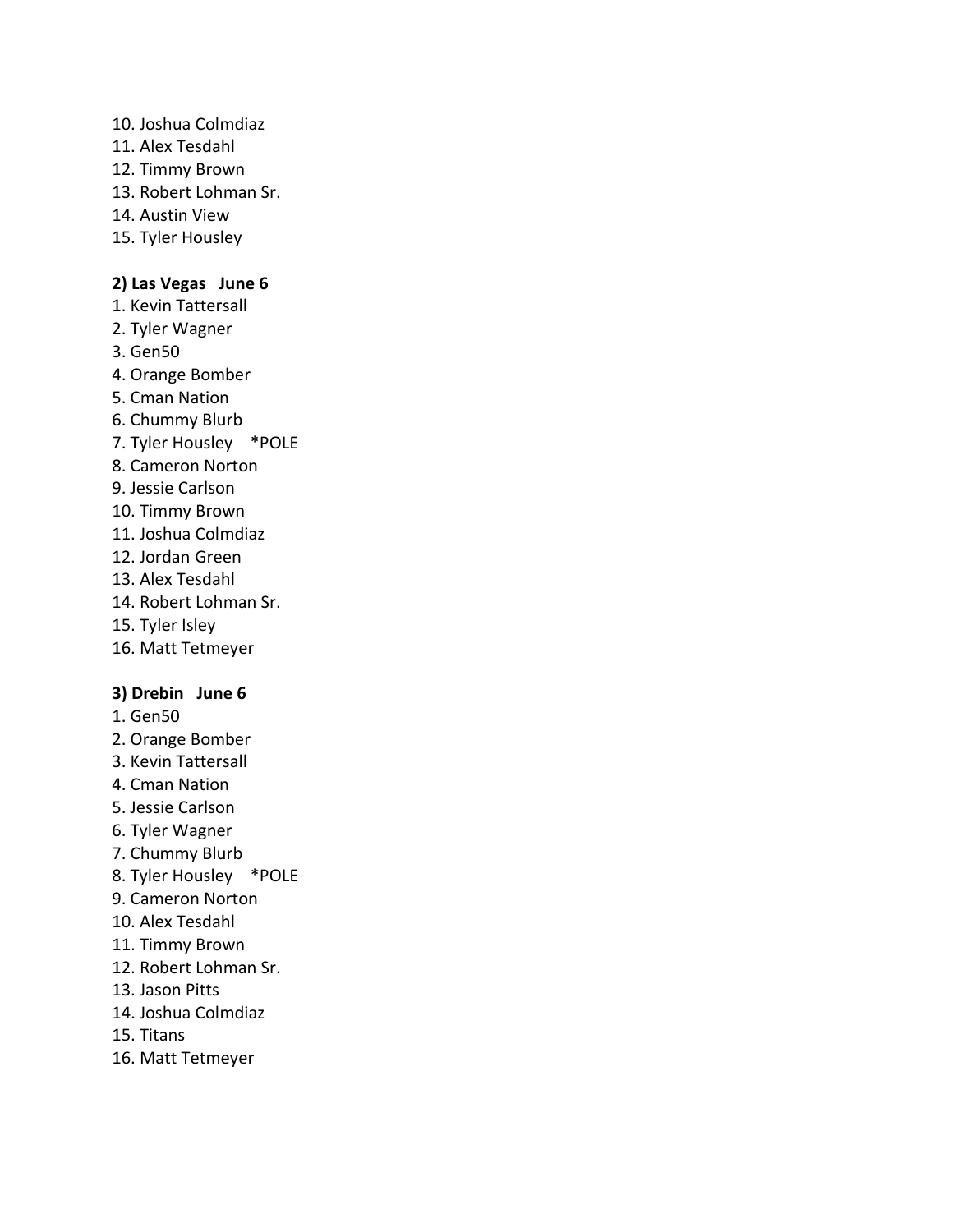### **4) Taggart June 6**

- 1. Orange Bomber
- 2. Tyler Wagner \*POLE
- 3. Gen50
- 4. Kevin Tattersall
- 5. Tyler Housley
- 6. Jessie Carlson
- 7. Cman Nation
- 8. Chummy Blurb
- 9. Joshua Colmdiaz
- 10. Cameron Norton
- 11. Alex Tesdahl
- 12. Dave Marks Jr.
- 13. Timmy Brown
- 14. Robert Lohman Sr.
- 15. Jordan Green

# **5) Charlotte June 13**

- 1. Orange Bomber \*POLE
- 2. C-man Nation
- 3. Gen50
- 4. Jessie Carlson
- 5. Chummy Blurb
- 6. Tyler Housley
- 7. Jordan Green
- 8. Dave Marks Jr.
- 9. Bad-Moon-Rising
- 10. Robert Lohman Sr.
- 11. Cameron Norton
- 12. Alex Tesdahl

# **6) Jefferson June 13**

- 1. Bad-Moon-Rising \*POLE
- 2. Orange Bomber
- 3. Gen50
- 4. Jessie Carlson
- 5. Intel
- 6. Chummy Blurb
- 7. Billy Milner
- 8. C-Man Nation
- 9. Chris Perkey
- 10. Dave Marks Jr.
- 11. Jordan Green
- 12. Tyler Housley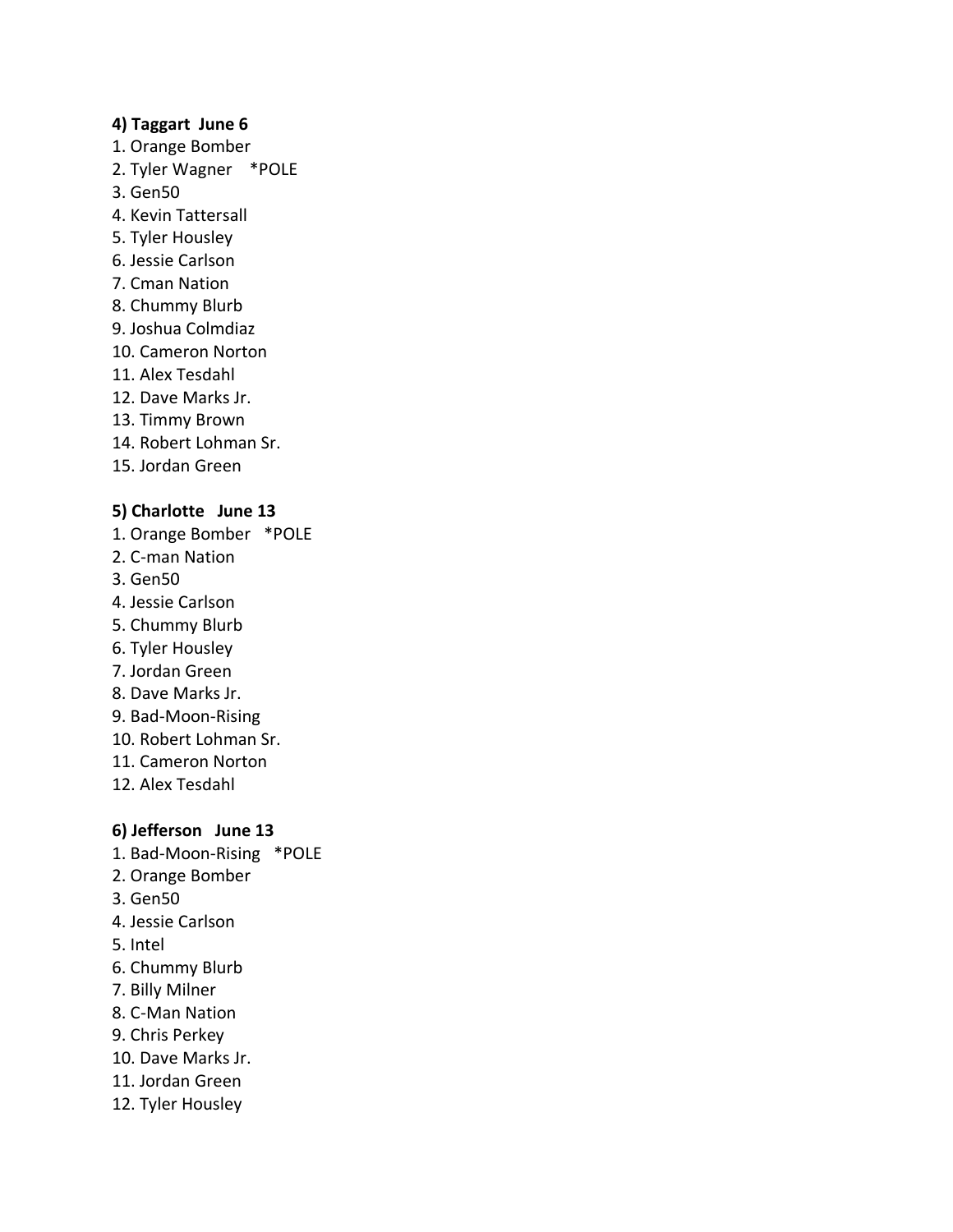#### **7) Eldora June 13**

- 1. Gen50 \*POLE
- 2. Intel
- 3. C-man Nation
- 4. Bad-Moon-Rising
- 5. Jessie Carlson
- 6. Chummy Blurb
- 7. Jordan Green
- 8. Tyler Housley
- 9. Chris Perkey
- 10. Billy Milner
- 11. Dave Marks Jr.
- 12. Orange Bomber

### **8) Texas June 13**

- 1. Orange Bomber \*POLE
- 2. Gen50
- 3. C-man Nation
- 4. Chummy Blurb
- 5. Intel
- 6. Tanner Swalley
- 7. Jessie Carlson
- 8. Dave Marks Jr.
- 9. Chris Perkey
- 10. Billy Milner

#### **9) Richmond June 20**

- 1. Orange\_Bomber
- 2. Gen50
- 3. Intel
- 4. C-Man Nation \*POLE
- 5. Jordan Green
- 6. Tyler Housley
- 7. Jessie Carlson
- 8. BeamSKP
- 9. Cameron Norton
- 10. Tanner Swalley
- 11. Timmy Brown
- 12. Robert Lohman Sr.
- 13. Tyler Wagner

### **10) Taggart June 20**

1. Orange\_Bomber \*POLE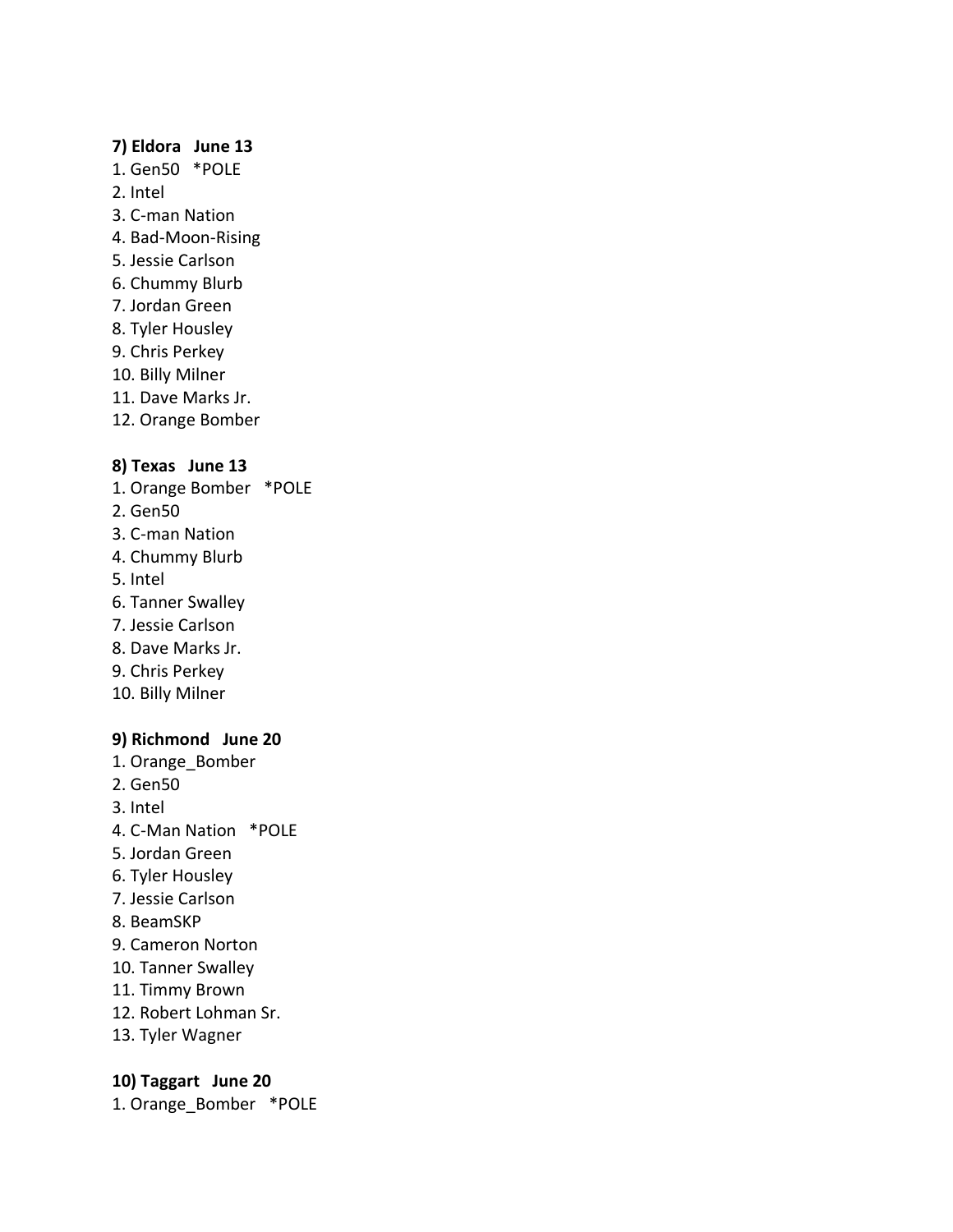# 2. Gen50

- 3. Tyler Housley
- 4. Tanner Swalley
- 5. Intel
- 6. C-Man Nation
- 7. Jessie Carlson
- 8. Jordan Green
- 9. BeamSKP
- 10. Cameron Norton
- 11. Timmy Brown
- 12. Robert Lohman Sr.
- 13. Austin View

# **11) Jefferson June 20**

- 1. Jessie Carlson
- 2. Orange\_Bomber
- 3. Tyler Housley \*POLE
- 4. Intel
- 5. Chris Perkey
- 6. Jordan Green
- 7. Cameron Norton
- 8. C-Man Nation
- 9. Robert Lohman Sr.
- 10. Gen50
- 11. Tanner Swalley
- 12. Timmy Brown
- 13. Dave Marks Jr.

# **12) Eldora June 20**

- 1. Tyler Isley \*POLE
- 2. Gen50
- 3. Orange\_Bomber
- 4. Tanner Swalley
- 5. Intel
- 6. Cameron Norton
- 7. Jessie Carlson
- 8. C-Man Nation
- 9. Timmy Brown
- 10. Robert Lohman Sr.
- 11. Jordan Green
- 12. Tyler Housley
- 13. Austin View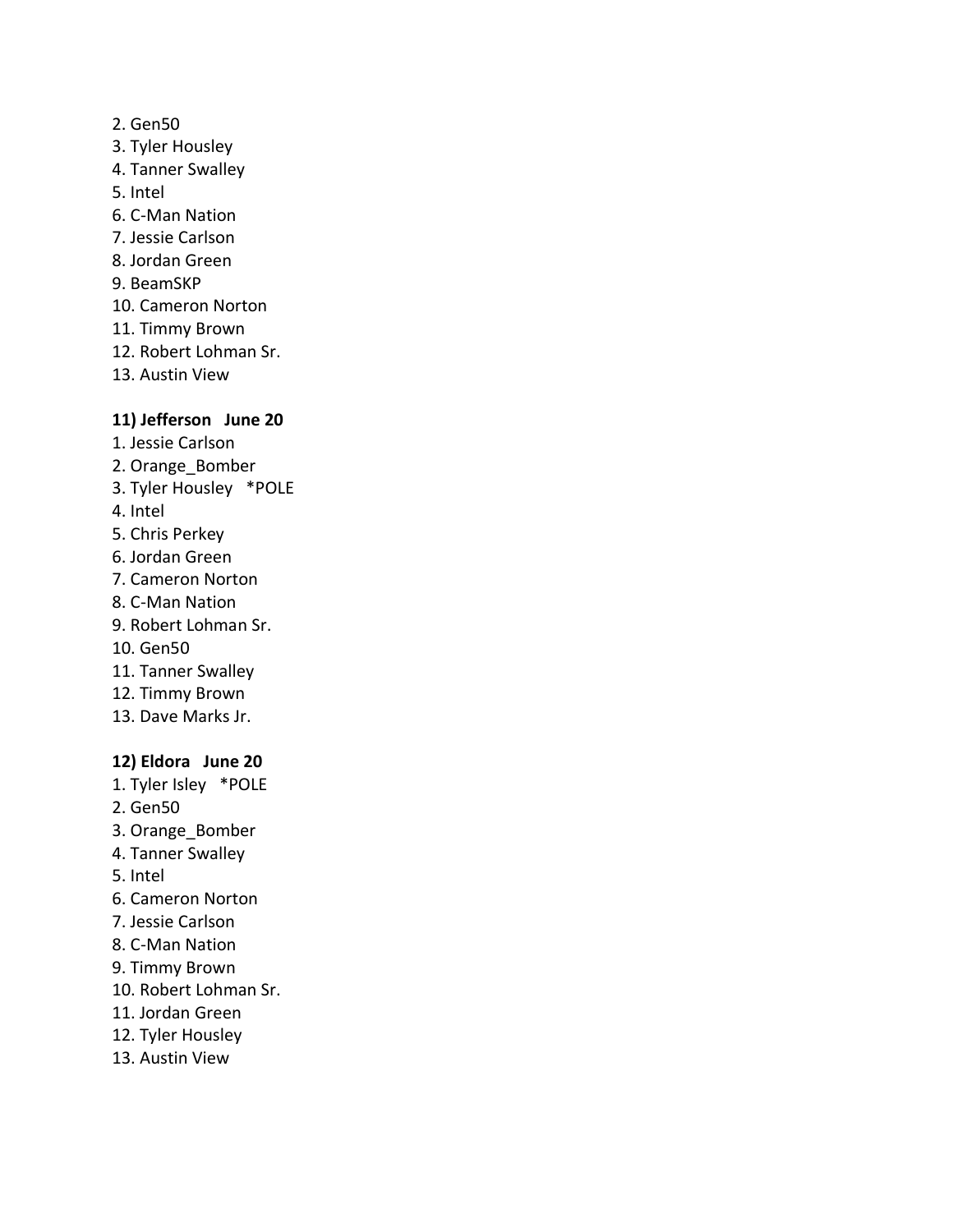# **13) Bristol June 27**

- 1. Orange Bomber
- 2. Tyler Isley
- 3. Intel
- 4. Tyler Wagner
- 5. Tanner Swalley
- 6. Gen50
- 7. Cameron Norton
- 8. Robert Lohman Sr.
- 9. Jessie Carlson

# **---PLAYOFFS BEGIN---**

#### **14) Las Vegas June 27**

- 1. Orange Bomber \*POLE
- 2. Gen50
- 3. Tyler Isley
- 4. Kevin Tattersall
- 5. Intel
- 6. Jessie Carlson
- 7. Cameron Norton
- 8. Tyler Wagner
- 9. Tanner Swalley
- 10. Alex Tesdahl
- 11. Rush Downing
- 12. Robert Lohman Sr.

# **15) Texas June 27**

- 1. Kevin Tattersall
- 2. Orange Bomber \*POLE
- 3. Gen50
- 4. Tyler Wagner
- 5. Jessie Carlson
- 6. UMP-Modified
- 7. Tanner Swalley
- 8. Intel
- 9. Cameron Norton
- 10. Tyler Isley
- 11. Alex Tesdahl
- 12. Rush Dwning
- 13. Robert Lohman Sr.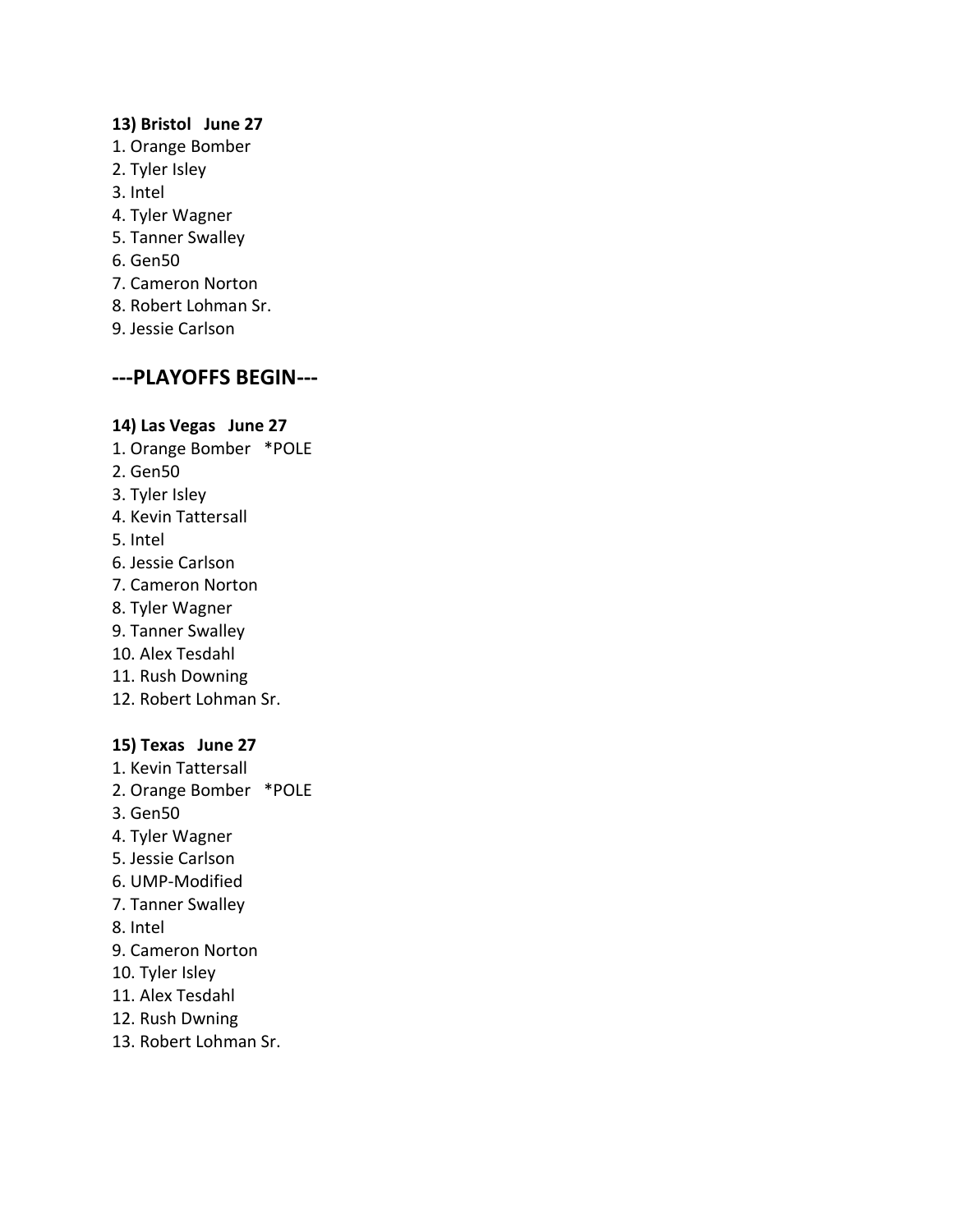### **16) Charlotte June 27**

- 1. Orange Bomber \*POLE
- 2. Tyler Wagner
- 3. Intel
- 4. Kevin Tattersall
- 5. Jessie Carlson
- 6. Cameron Norton
- 7. Tyler Isley
- 8. Alex Tesdahl
- 9. Gen50
- 10. Tanner Swalley
- 11. Rush Downing
- 12. UMP-Modified
- 13. Robert Lohman Sr.

# **2020 NOSSCAR Dirt Touring Series Final Standings Season 5 – NASCAR Heat 4**

1. #67 Orange Bomber: 1,092 pts \*8 wins **\*Rookie of the Year** 2. #66 Gen50: 1,071 pts \*2 wins (R) 3. #2 Jessie Carlson: 1,064 pts \*1 win (R) 4. #00 Tyler Wagner: 1,062 pts \*1 win 5. #85 Intel: 1,061 pts (R) 6. #4 Cameron Norton: 1,053 pts 7. #55 Robert Lohman Sr.: 1,036 pts 8. #09 C-man Nation: 1,012 pts (R) 9. #15 Tyler Housley: 1,011 pts 10. #31 Jordan Green: 1,008 pts --------PLAYOFF CUT LINE-------- 11. #30 Kevin Tattersall: 146 pts \*2 wins (R) 12. #8 Tanner Swalley: 132 pts (R) 13. #20 Chummy Blurb: 129 pts (R) 14. #89 Tyler Isley: 115 pts \*1 win 15. #11 Alex Tesdahl: 90 pts 16. #12 Timmy Brown: 87 pts 17. #17 Dave Marks Jr: 70 pts 18. #58 Bad-Moon-Rising: 56 pts \*1 win (R) 19. #24 Chris Perkey: 56 pts (R) 20. #25 Joshua Colmdiaz: 44 pts 21. #80 Billy Milner: 39 pts 22. #28 Rush Downing: 32 pts (R) 23. #83 BeamSKP: 27 pts (R) 24. #27 Austin View: 26 pts (R) 25. #53 UMP-Modified: 26 pts (R)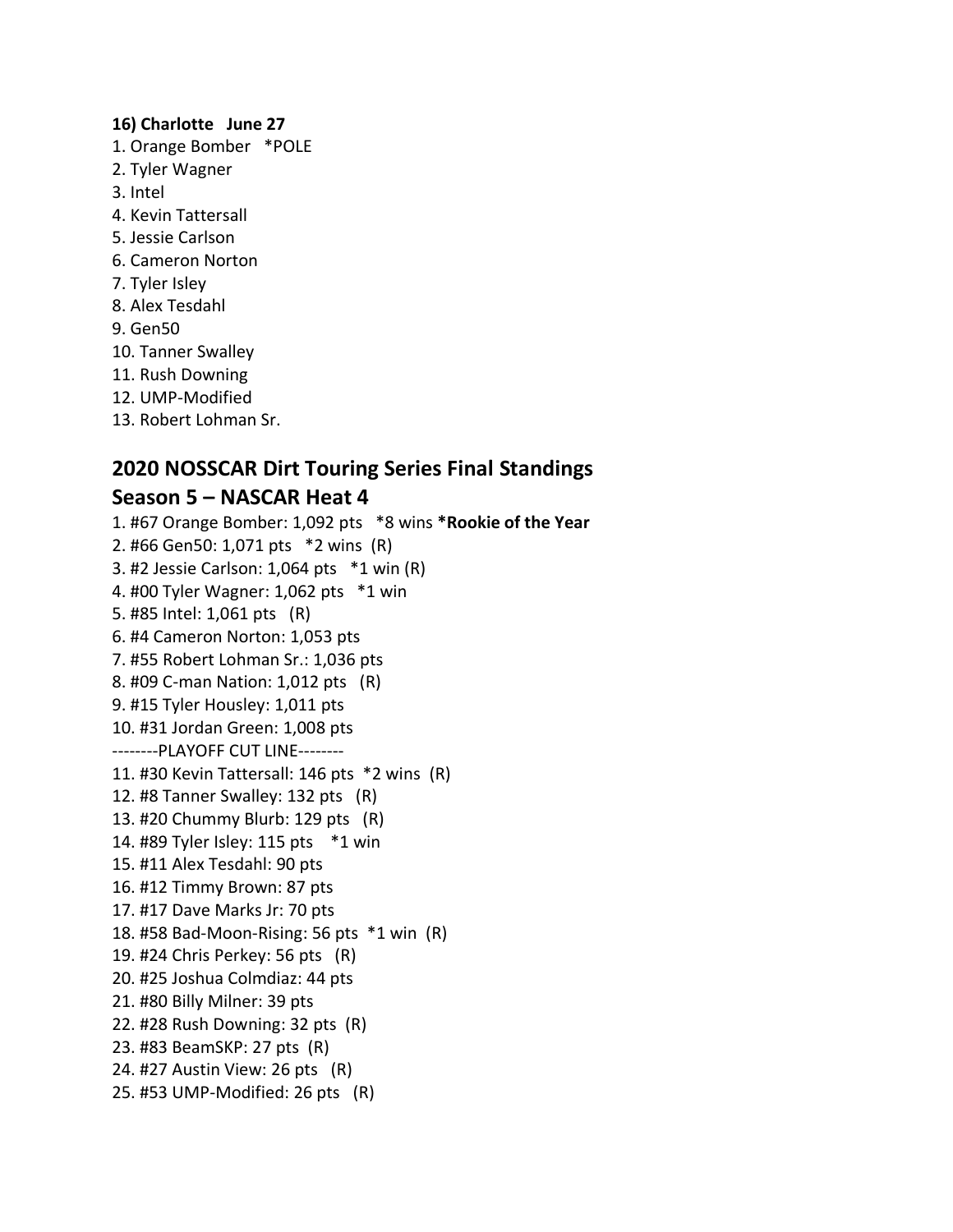26. #98 Matt Tetmeyer: 12 pts (R) 27. #84 Jason Pitts: 9 pts (R) 28. #83 Titans: 7 pts

# **2021 NOSSCAR Dirt Touring Series Race Results (Season 6 – NASCAR Heat 5)**

# **1) Eldora Dirt National 100 July 31**

- 1. Tanner Swalley \*POLE
- 2. Ayrton Frederick
- 3. Beam-SKP
- 4. Jessie Carlson
- 5. Joshua Colmdiaz
- 6. Milesdeep-Bomber
- 7. Allen Richardson
- 8. Aaron Garcia
- 9. Timmy Brown
- 10. Tyler McMurter
- 11. Rush Downing
- 12. Blake Henderson
- 13. Trenton Krentz
- 14. Tyler Wagner
- 15. Dave Marks Jr.
- 16. Zachary Smith

#### STAGE 1:

- 1. Tanner Swalley
- 2. Jessie Carlson
- 3. Ayrton Frederick
- 4. Allen Richardson
- 5. Milesdeep-Bomber
- 6. Beam-SKP
- 7. Joshua Colmdiaz
- 8. Timmy Brown
- 9. Aaron Garcia
- 10. Tyler McMurter

- 1. Tanner Swalley
- 2. Ayrton Frederick
- 3. Milesdeep-Bomber
- 4. Beam-SKP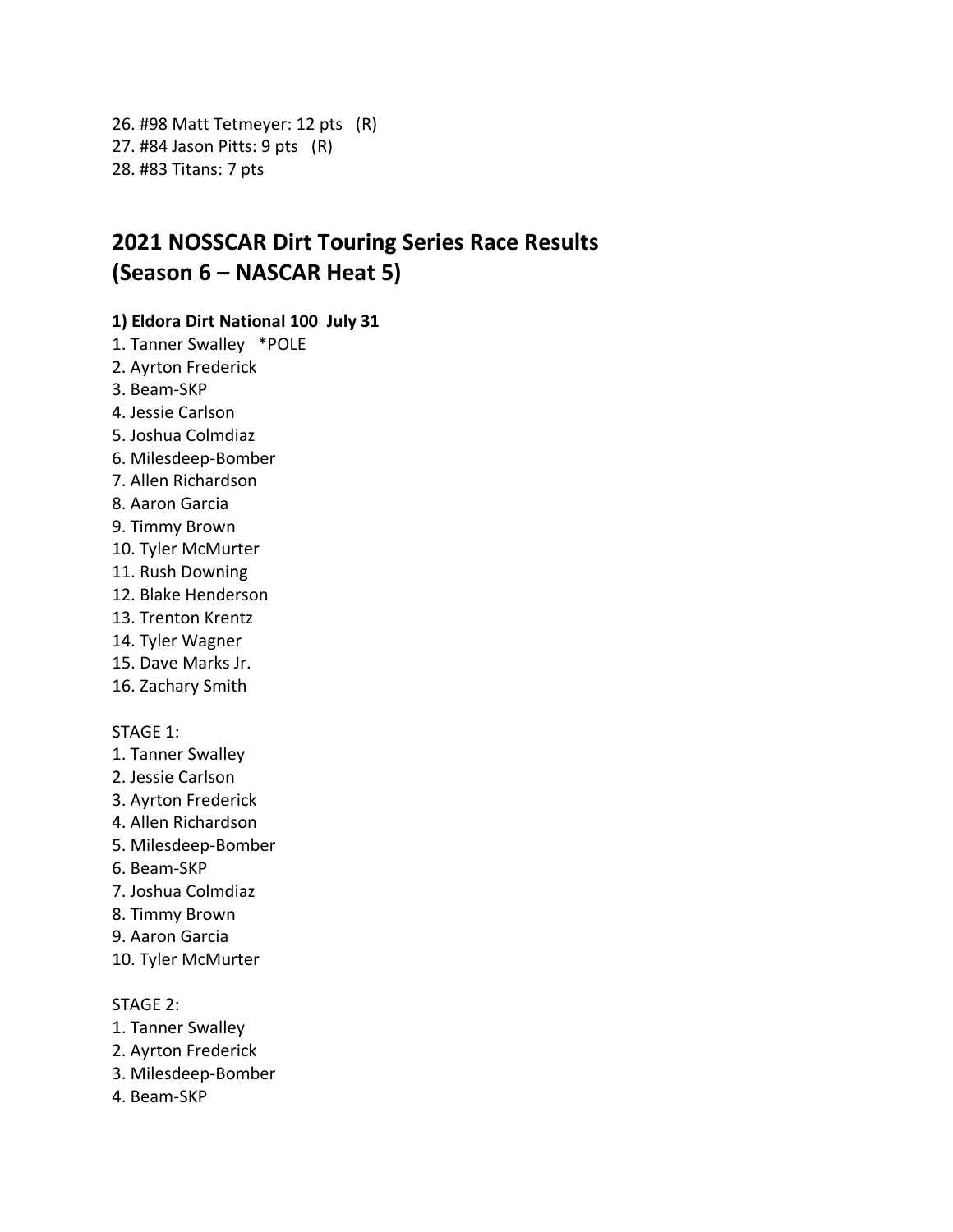5. Joshua Colmdiaz 6. Allen Richardson 7. Jessie Carlson 8. Aaron Garcia 9. Timmy Brown 10. Tyler McMurter **2) Charlotte July 31** 1. Tanner Swalley 2. Tyler Wagner 3. Ayrton Frederick 4. Beam-SKP 5. Allen Richardson 6. Aaron Garcia 7. Blake Henderson 8. Joshua Colmdiaz 9. Jessie Carlson 10. Timmy Brown 11. Tyler McMurter

- 12. Milesdeep-Bomber \*POLE
- 13. Rush Downing
- 14. Trenton Krentz

STAGE 1:

- 1. Milesdeep-Bomber
- 2. Tanner Swalley
- 3. Tyler Wagner
- 4. Ayrton Frederick
- 5. Aaron Garcia
- 6. Beam-SKP
- 7. Joshua Colmdiaz
- 8. Allen Richardson
- 9. Jessie Carlson
- 10. Blake Henderson

- 1. Tyler Wagner
- 2. Tanner Swalley
- 3. Ayrton Frederick
- 4. Beam-SKP
- 5. Joshua Colmdiaz
- 6. Aaron Garcia
- 7. Blake Henderson
- 8. Allen Richardson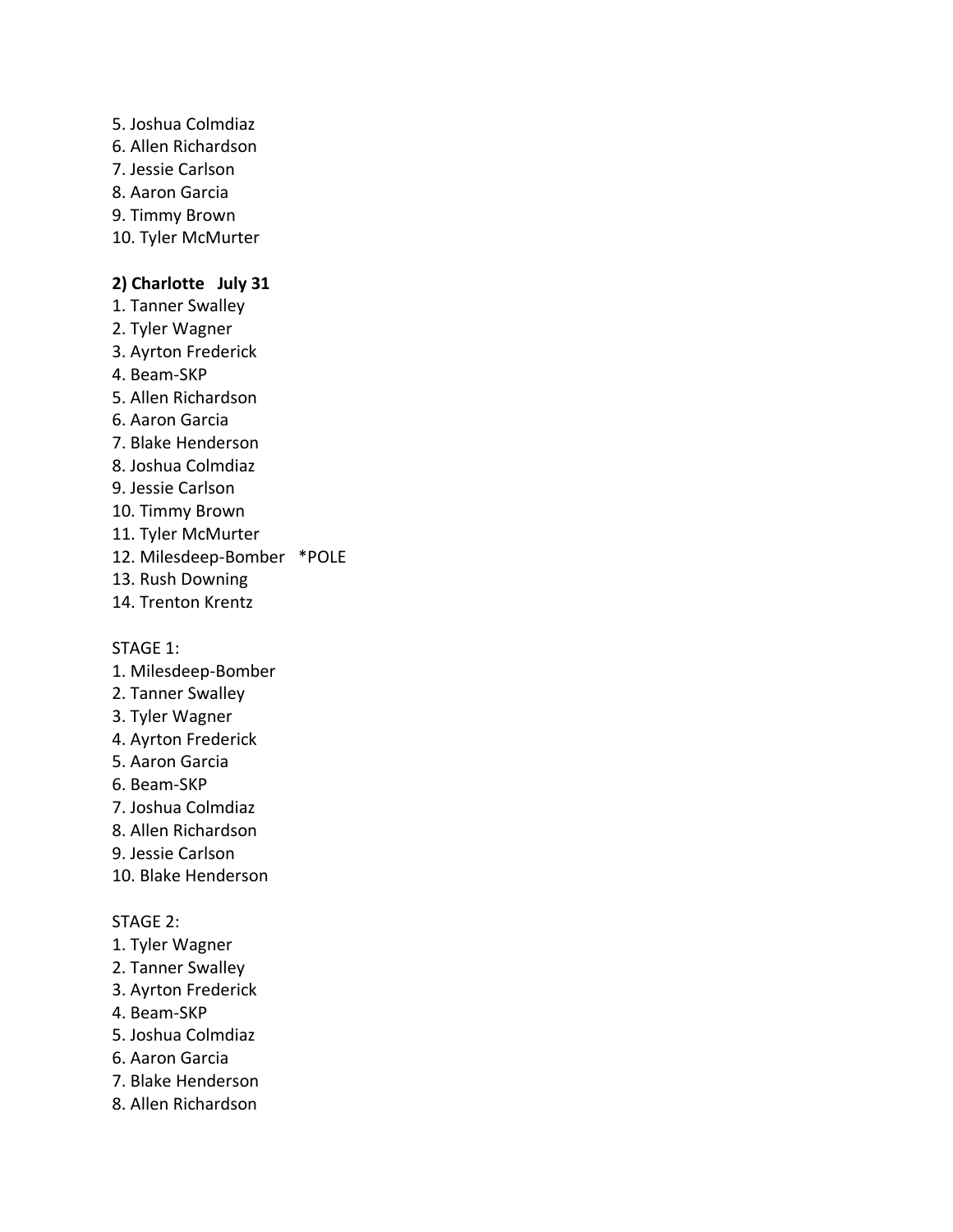9. Jessie Carlson 10. Timmy Brown

# **3) Fanatec Fairgrounds July 31**

- 1. Tanner Swalley \*POLE
- 2. Joshua Colmdiaz
- 3. Tyler Wagner
- 4. Brett Baker
- 5. Allen Richardson
- 6. Ayrton Frederick
- 7. Beam-SKP
- 8. Tyler McMurter
- 9. Blake Henderson
- 10. Timmy Brown
- 11. Rush Downing
- 12. Trenton Krentz
- 13. Cameron Norton
- 14. Eric Frye
- 15. Jessie Carlson

#### STAGE 1:

- 1. Joshua Colmdiaz
- 2. Tanner Swalley
- 3. Tyler Wagner
- 4. Ayrton Frederick
- 5. Beam-SKP
- 6. Timmy Brown
- 7. Allen Richardson
- 8. Brett Baker
- 9. Blake Henderson

10. Tyler McMurter

- 1. Joshua Colmdiaz
- 2. Tanner Swalley
- 3. Brett Baker
- 4. Tyler Wagner
- 5. Ayrton Frederick
- 6. Allen Richardson
- 7. Blake Henderson
- 8. Beam-SKP
- 9. Timmy Brown
- 10. Tyler McMurter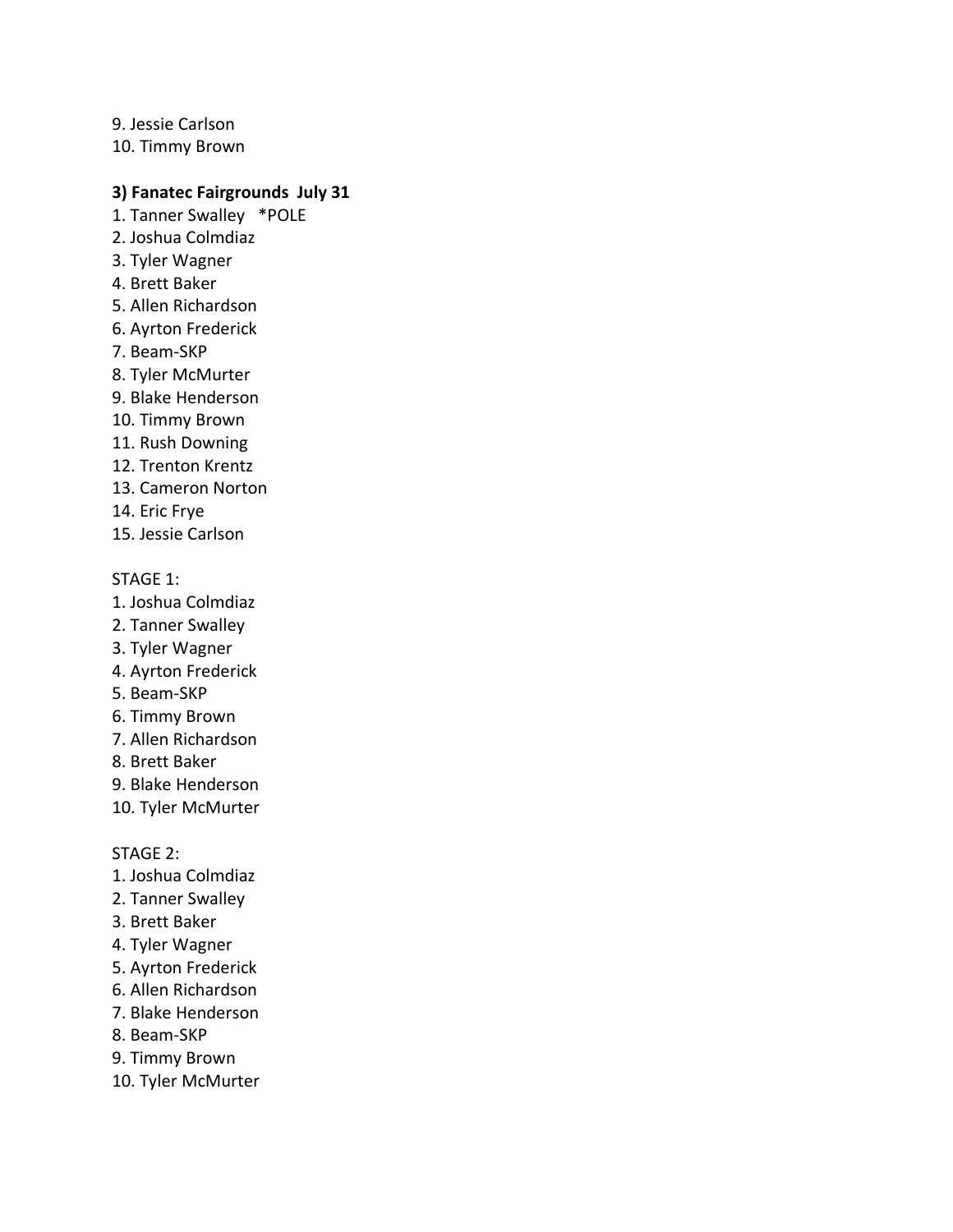# **4) Texas July 31**

- 1. Tyler Wagner
- 2. Tanner Swalley
- 3. Beam-SKP
- 4. Ayrton Frederick
- 5. Joshua Colmdiaz
- 6. Brett Baker
- 7. Tyler McMurter
- 8. Allen Richardson
- 9. Rush Downing
- 10. Blake Henderson
- 11. Timmy Brown
- 12. Jessie Carlson \*POLE
- 13. Trenton Krentz

#### STAGE 1:

- 1. Tyler Wagner
- 2. Tanner Swalley
- 3. Ayrton Frederick
- 4. Allen Richardson
- 5. Beam-SKP
- 6. Joshua Colmdiaz
- 7. Tyler McMurter
- 8. Rush Downing
- 9. Blake Henderson
- 10. Timmy Brown

## STAGE 2:

- 1. Tyler Wagner
- 2. Tanner Swalley
- 3. Ayrton Frederick
- 4. Allen Richardson
- 5. Beam-SKP
- 6. Joshua Colmdiaz
- 7. Rush Downing
- 8. Tyler McMurter
- 9. Brett Baker
- 10. Jessie Carlson

# **5) Bristol Aug. 7**

- 1. Skaar \*POLE
- 2. Ayrton Frederick
- 3. Tanner Swalley
- 4. Beam-SKP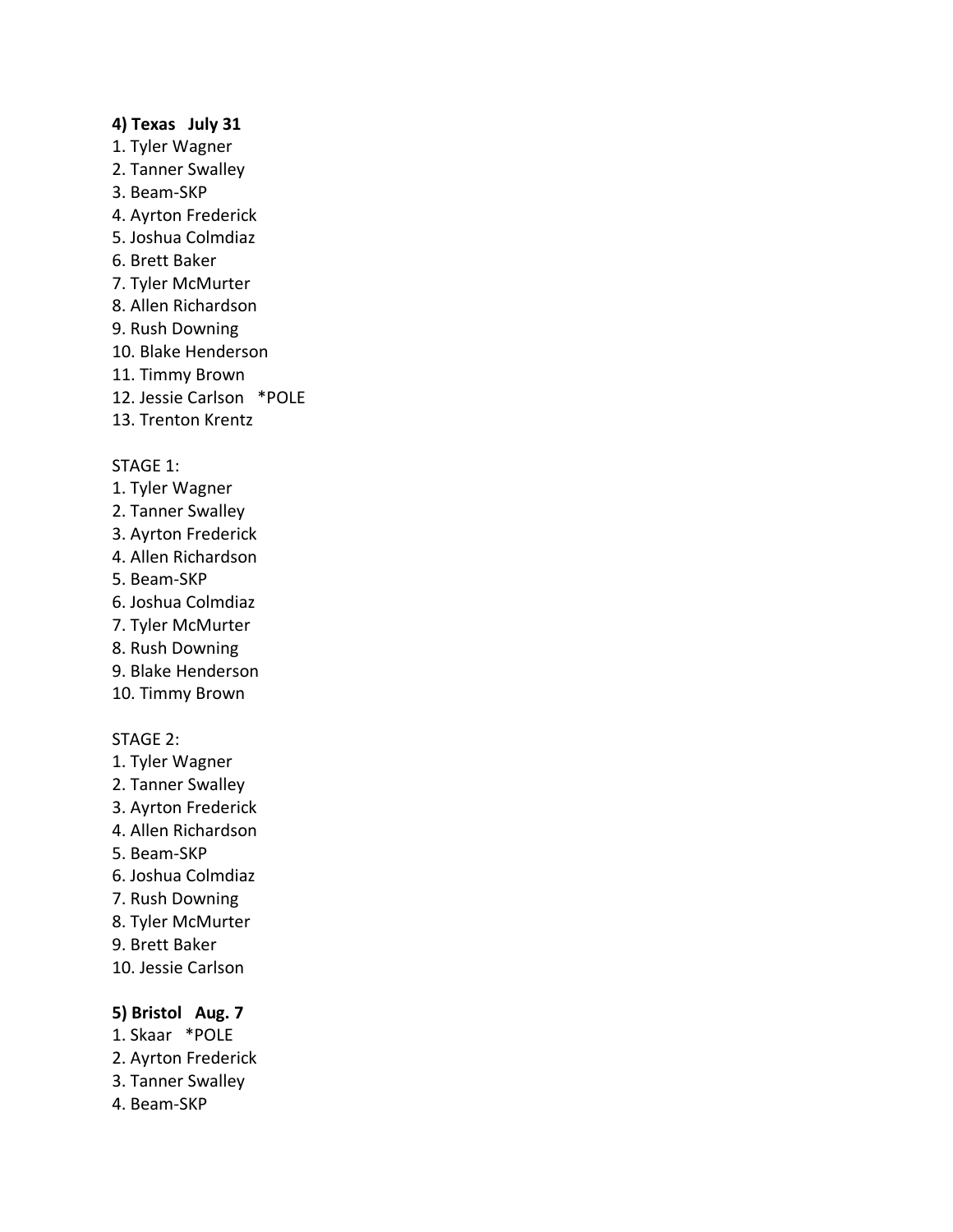# 5. Joshua Colmdiaz

- 6. Allen Richardson
- 7. Trenton Krentz
- 8. Milesdeep-Bomber
- 9. Tyler McMurter
- 10. Rush Downing
- 11. Jordan Green
- 12. Alex Tesdahl
- 13. Jessie Carlson
- 14. Timmy Brown
- 15. Brett Baker
- 16. Aaron Garcia
- 17. Dave Marks Jr.

# STAGE 1:

- 1. Skaar
- 2. Tanner Swalley
- 3. Ayrton Frederick
- 4. Joshua Colmdiaz
- 5. Beam-SKP
- 6. Allen Richardson
- 7. Milesdeep-Bomber
- 8. Trenton Krentz
- 9. Tyler McMurter
- 10. Rush Downing

# STAGE 2:

- 1. Tanner Swalley
- 2. Ayrton Frederick
- 3. Skaar
- 4. Beam-SKP
- 5. Allen Richardson
- 6. Joshua Colmdiaz
- 7. Trenton Krentz
- 8. Milesdeep-Bomber
- 9. Tyler McMurter
- 10. Rush Downing

# **6) Jefferson Aug. 7**

- 1. Tanner Swalley
- 2. Skaar \*POLE
- 3. Beam-SKP
- 4. Allen Richardson
- 5. Milesdeep-Bomber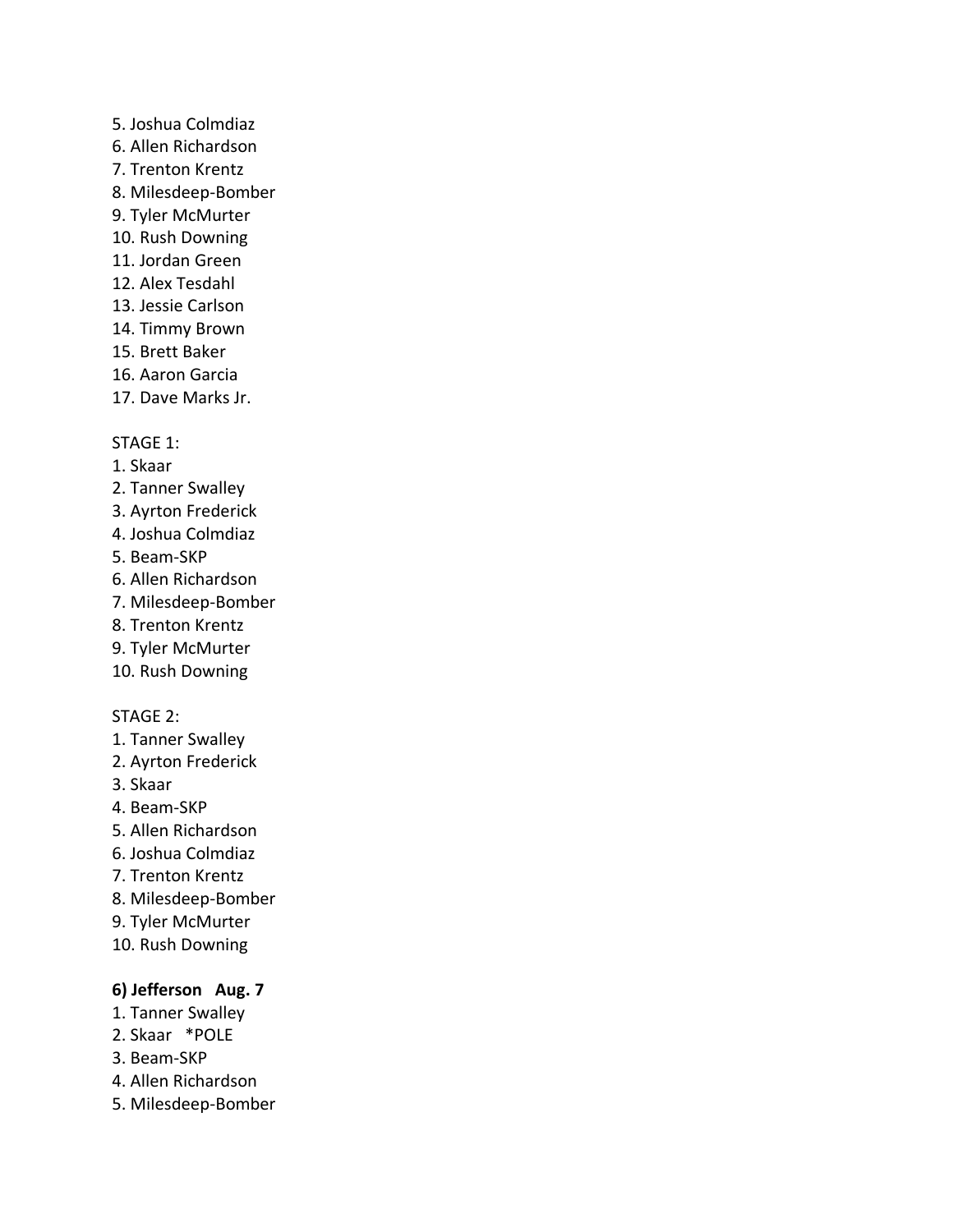# 6. Trenton Krentz

- 7. Tyler McMurter
- 8. Ayrton Frederick
- 9. Joshua Colmdiaz
- 10. Rush Downing
- 11. Kyle Zebroski
- 12. Jessie Carlson
- 13. Jordan Green
- 14. Alex Tesdahl
- 15. Brett Baker

# STAGE 1:

- 1. Skaar
- 2. Beam-SKP
- 3. Trenton Krentz
- 4. Tyler McMurter
- 5. Tanner Swalley
- 6. Joshua Colmdiaz
- 7. Ayrton Frederick
- 8. Allen Richardson
- 9. Rush Downing
- 10. Milesdeep-Bomber

# STAGE 2:

- 1. Beam-SKP
- 2. Tanner Swalley
- 3. Tyler McMurter
- 4. Skaar
- 5. Milesdeep-Bomber
- 6. Joshua Colmdiaz
- 7. Rush Downing
- 8. Trenton Krentz
- 9. Ayrton Frederick
- 10. Allen Richardson

# **7) Drebin Aug. 7**

- 1. Skaar \*POLE
- 2. Ben Laggen
- 3. Tanner Swalley
- 4. Trenton Krentz
- 5. Milesdeep-Bomber
- 6. Ayrton Frederick
- 7. Tyler McMurter
- 8. Jordan Green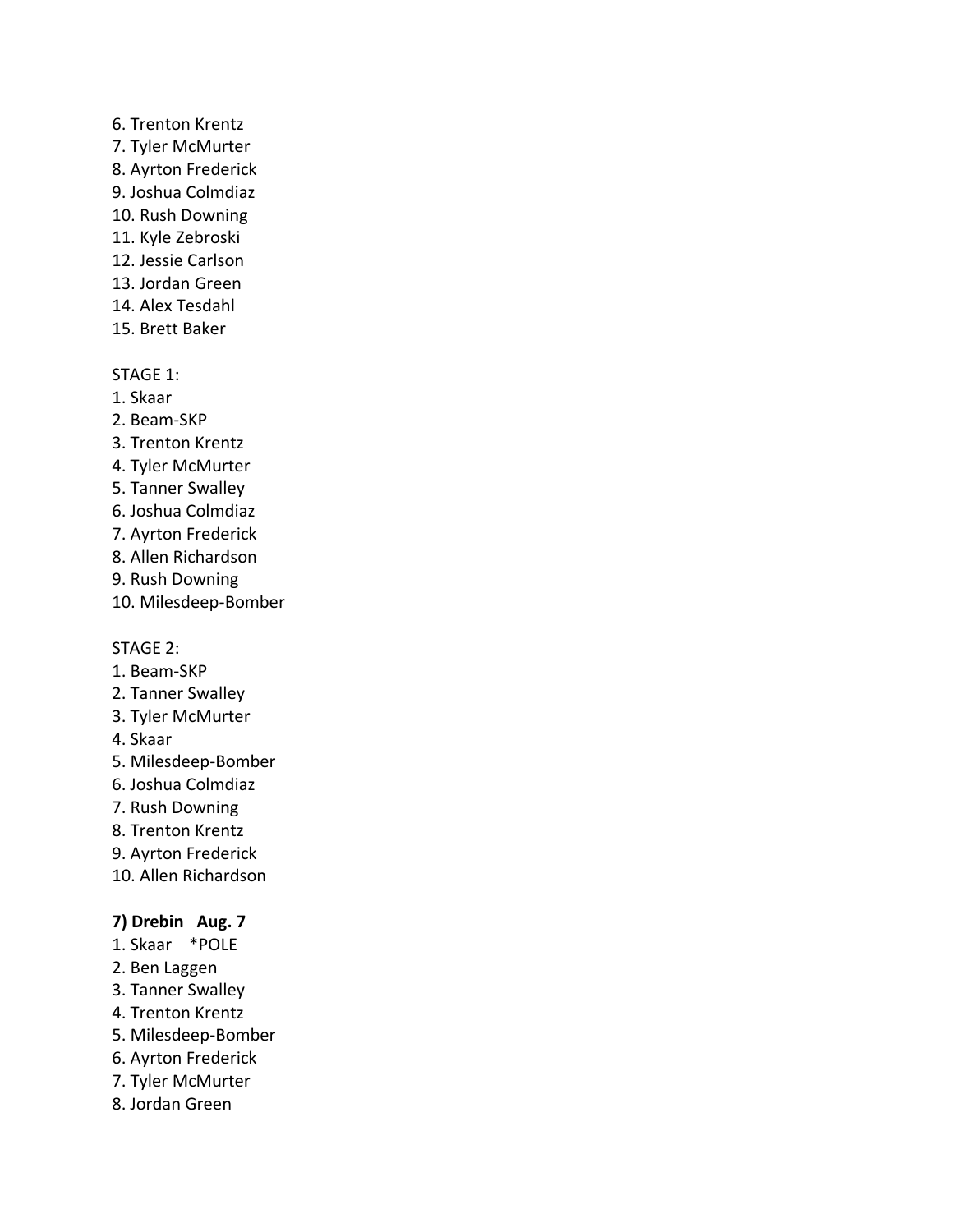### 9. Beam-SKP

- 10. Allen Richardson
- 11. Joshua Colmdiaz
- 12. Rush Downing
- 13. Brett Baker
- 14. Timmy Brown
- 15. Aaron Garcia

### STAGE 1:

- 1. Skaar
- 2. Ben Laggen
- 3. Tanner Swalley
- 4. Milesdeep-Bomber
- 5. Trenton Krentz
- 6. Beam-SKP
- 7. Tyler McMurter
- 8. Ayrton Frederick
- 9. Allen Richardson
- 10. Jordan Green

# STAGE 2:

- 1. Skaar
- 2. Tanner Swalley
- 3. Ben Laggen
- 4. Milesdeep-Bomber
- 5. Trenton Krentz
- 6. Beam-SKP
- 7. Tyler McMurter
- 8. Ayrton Frederick
- 9. Jordan Green
- 10. Joshua Colmdiaz

# **8) Richmond Aug. 7**

- 1. Tanner Swalley \*POLE
- 2. Skaar
- 3. Ben Laggen
- 4. Tiny\_Hammer
- 5. Ayrton Frederick
- 6. Allen Richardson
- 7. Trenton Krentz
- 8. Beam-SKP
- 9. Dave Marks Jr.
- 10. Jordan Green
- 11. Milesdeep-Bomber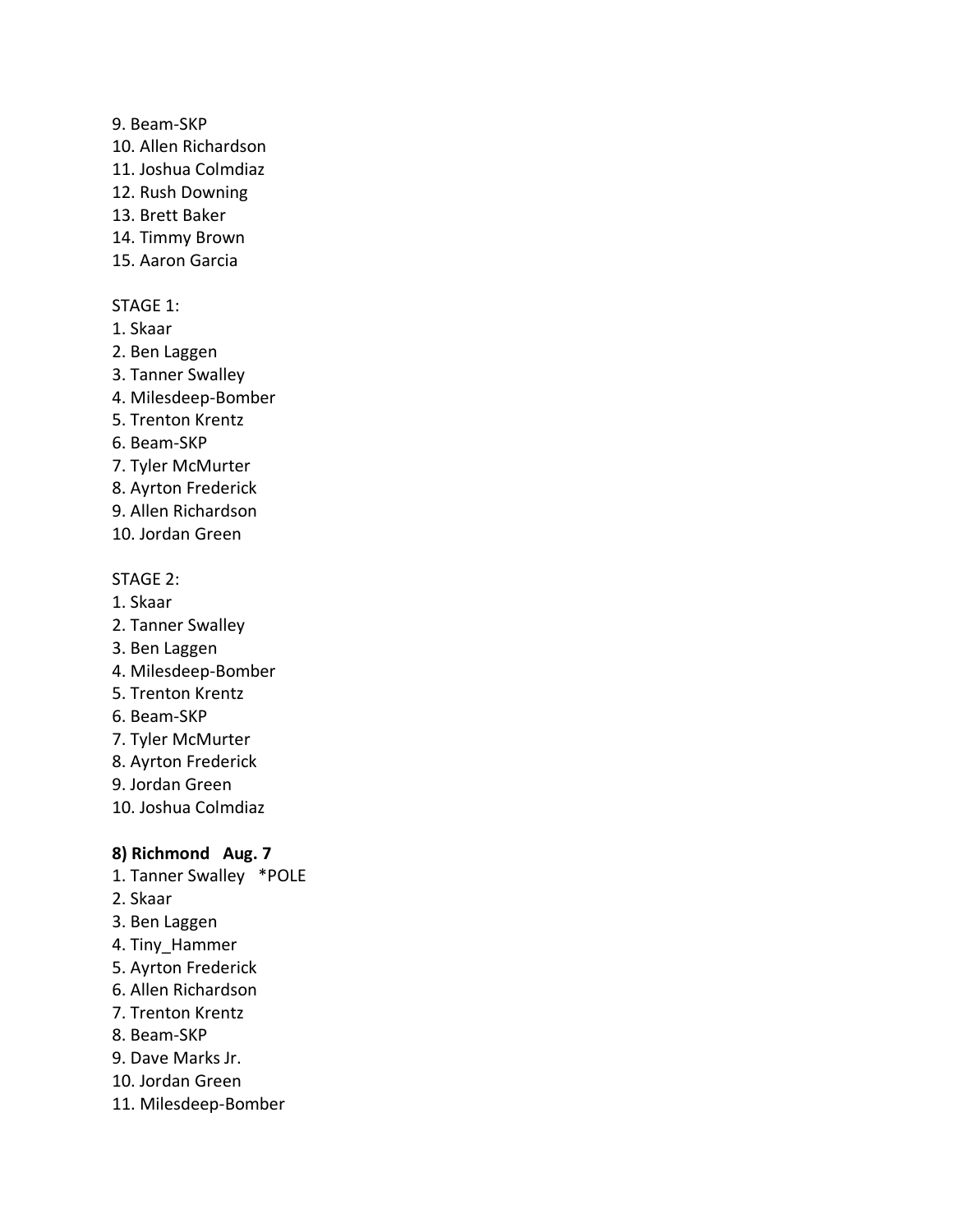12. Tyler McMurter

- 13. Rush Downing
- 14. Joshua Colmdiaz
- 15. Brett Baker

# STAGE 1:

- 1. Skaar
- 2. Tanner Swalley
- 3. Ayrton Frederick
- 4. Ben Laggen
- 5. Trenton Krentz
- 6. Joshua Colmdiaz
- 7. Jordan Green
- 8. Beam-SKP
- 9. Allen Richardson
- 10. Milesdeep-Bomber

# STAGE 2:

- 1. Ben Laggen
- 2. Ayrton Frederick
- 3. Tanner Swalley
- 4. Skaar
- 5. Beam-SKP
- 6. Joshua Colmdiaz
- 7. Tiny\_Hammer
- 8. Trenton Krentz
- 9. Allen Richardson
- 10. Tyler McMurter

# **9) Las Vegas Aug. 14**

- 1. Skaar \*POLE
- 2. David Osborne
- 3. Tanner Swalley
- 4. Tyler McMurter
- 5. Allen Richardson
- 6. Trenton Krentz
- 7. Timmy Brown
- 8. Beam-SKP
- 9. Dave Marks Jr.
- 10. Intel\_17
- 11. Rush Downing
- 12. Kaitlyn Lohr
- 13. Ayrton Frederick
- 14. Brett Baker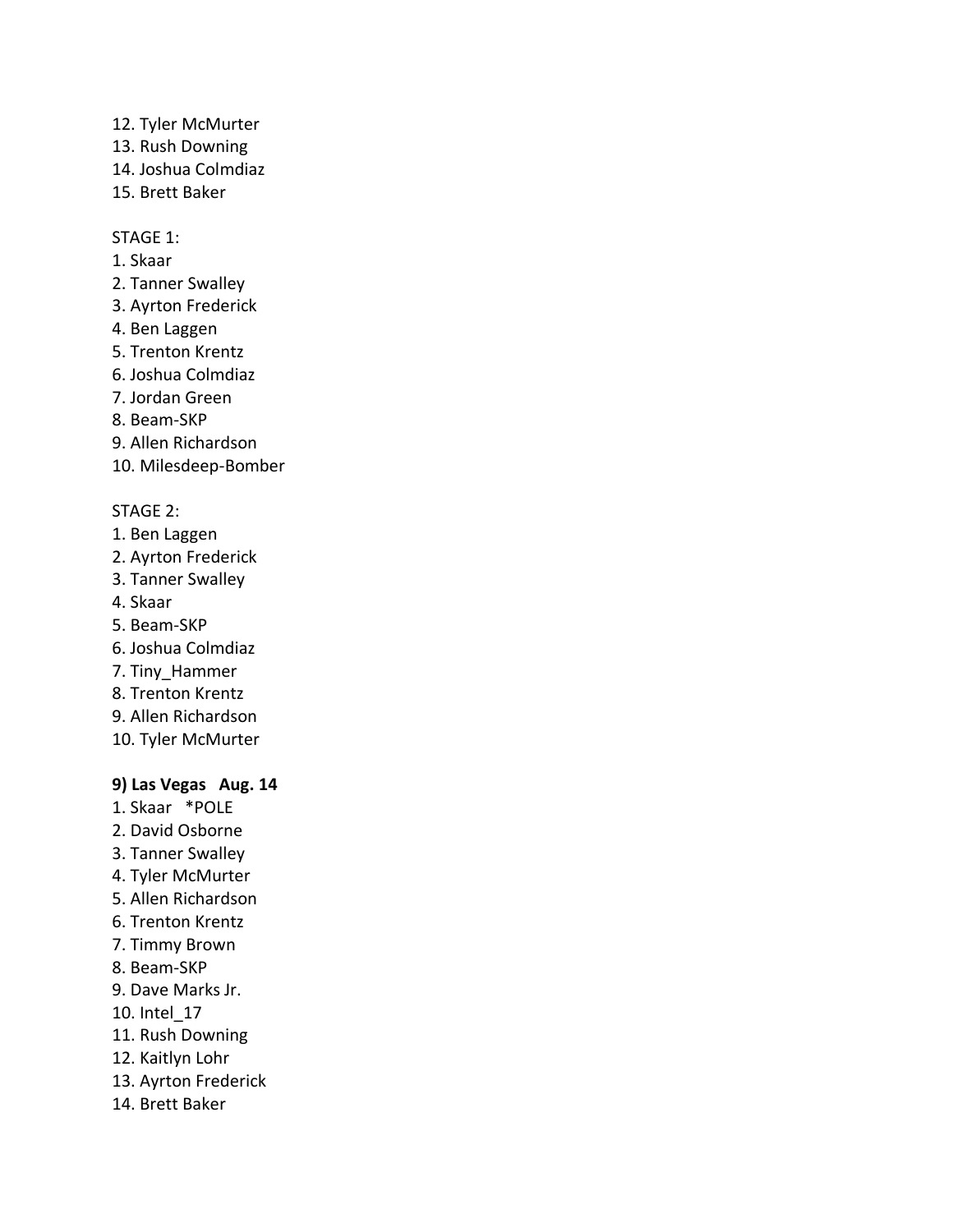# 15. Joshua Colmdiaz

STAGE 1:

- 1. Tanner Swalley
- 2. Skaar
- 3. Trenton Krentz
- 4. Intel\_17
- 5. Tyler McMurter
- 6. Allen Richardson
- 7. David Osborne
- 8. Beam-SKP
- 9. Timmy Brown
- 10. Rush Downing

#### STAGE 2:

- 1. Intel\_17
- 2. Beam-SKP
- 3. David Osborne
- 4. Tyler McMurter
- 5. Tanner Swalley
- 6. Allen Richardson
- 7. Skaar
- 8. Trenton Krentz
- 9. Timmy Brown
- 10. Rush Downing

#### **10) Jefferson Aug. 14**

- 1. Jessie Carlson
- 2. Tanner Swalley
- 3. Skaar \*POLE
- 4. David Osborne
- 5. Beam-SKP
- 6. Allen Richardson
- 7. Tyler McMurter
- 8. Trenton Krentz
- 9. Intel\_17
- 10. Joshua Colmdiaz
- 11. Rush Downing
- 12. Dave Marks Jr.
- 13. Brett Baker
- 14. Kaitlyn Lohr
- 15. Timmy Brown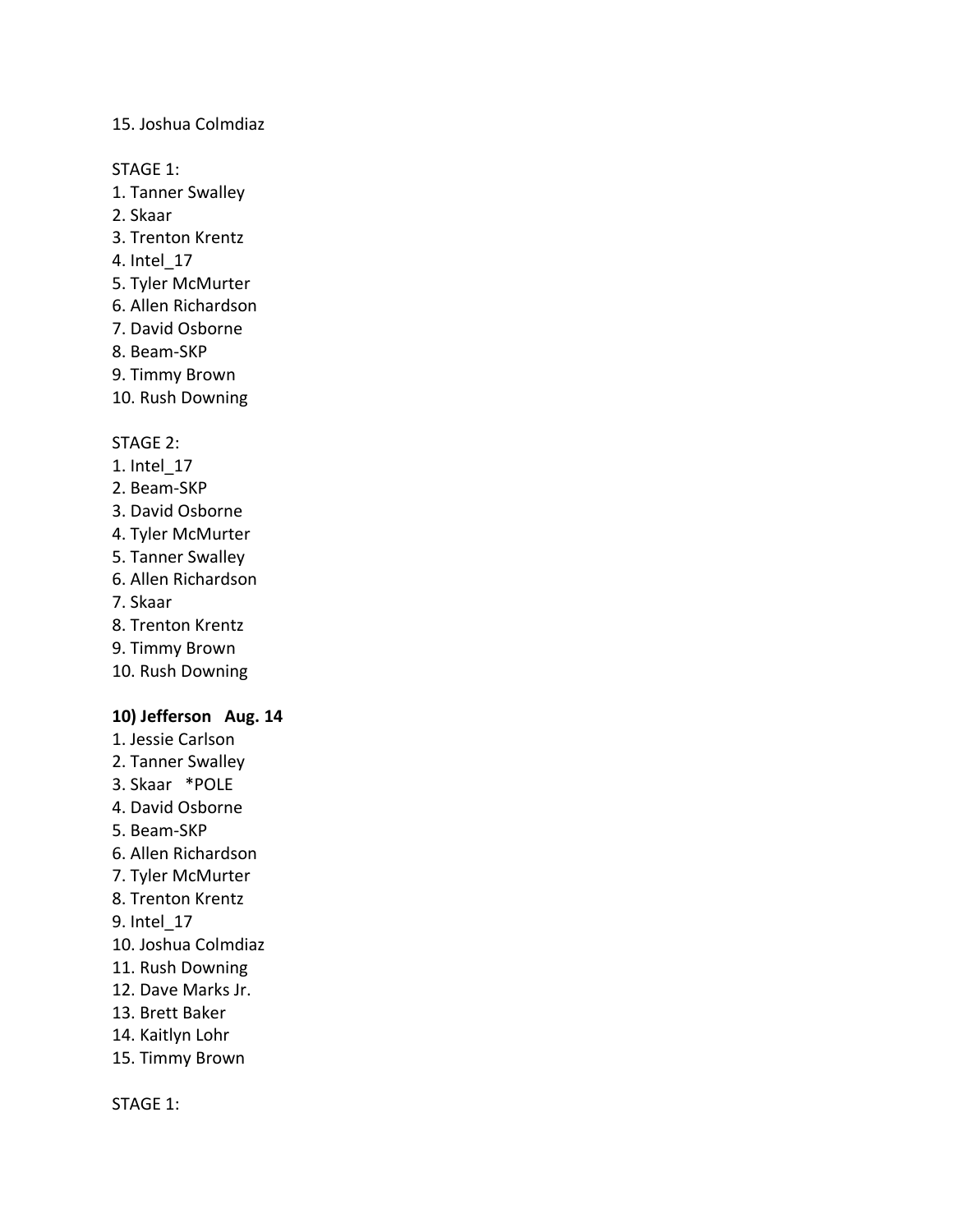#### 1. Skaar

- 2. Jessie Carlson
- 3. Tanner Swalley
- 4. Tyler McMurter
- 5. Beam-SKP
- 6. Allen Richardson
- 7. David Osborne
- 8. Trenton Krentz
- 9. Joshua Colmdiaz
- 10. Dave Marks Jr.

# STAGE 2:

- 1. Jessie Carlson
- 2. Beam-SKP
- 3. Tanner Swalley
- 4. David Osborne
- 5. Allen Richardson
- 6. Skaar
- 7. Trenton Krentz
- 8. Tyler McMurter
- 9. Brett Baker
- 10. Dave Marks Jr.

# **11) Charlotte Aug. 14**

- 1. Skaar
- 2. Tanner Swalley
- 3. Milesdeep-Bomber
- 4. Beam-SKP
- 5. David Osborne \*POLE
- 6. Intel\_17
- 7. Jessie Carlson
- 8. Tyler McMurter
- 9. Dave Marks Jr.
- 10. Trenton Krentz
- 11. Brett Baker
- 12. Joshua Colmdiaz
- 13. Rush Downing
- 14. Kaitlyn Lohr
- 15. Timmy Brown

- 1. Skaar
- 2. Tanner Swalley
- 3. Milesdeep-Bomber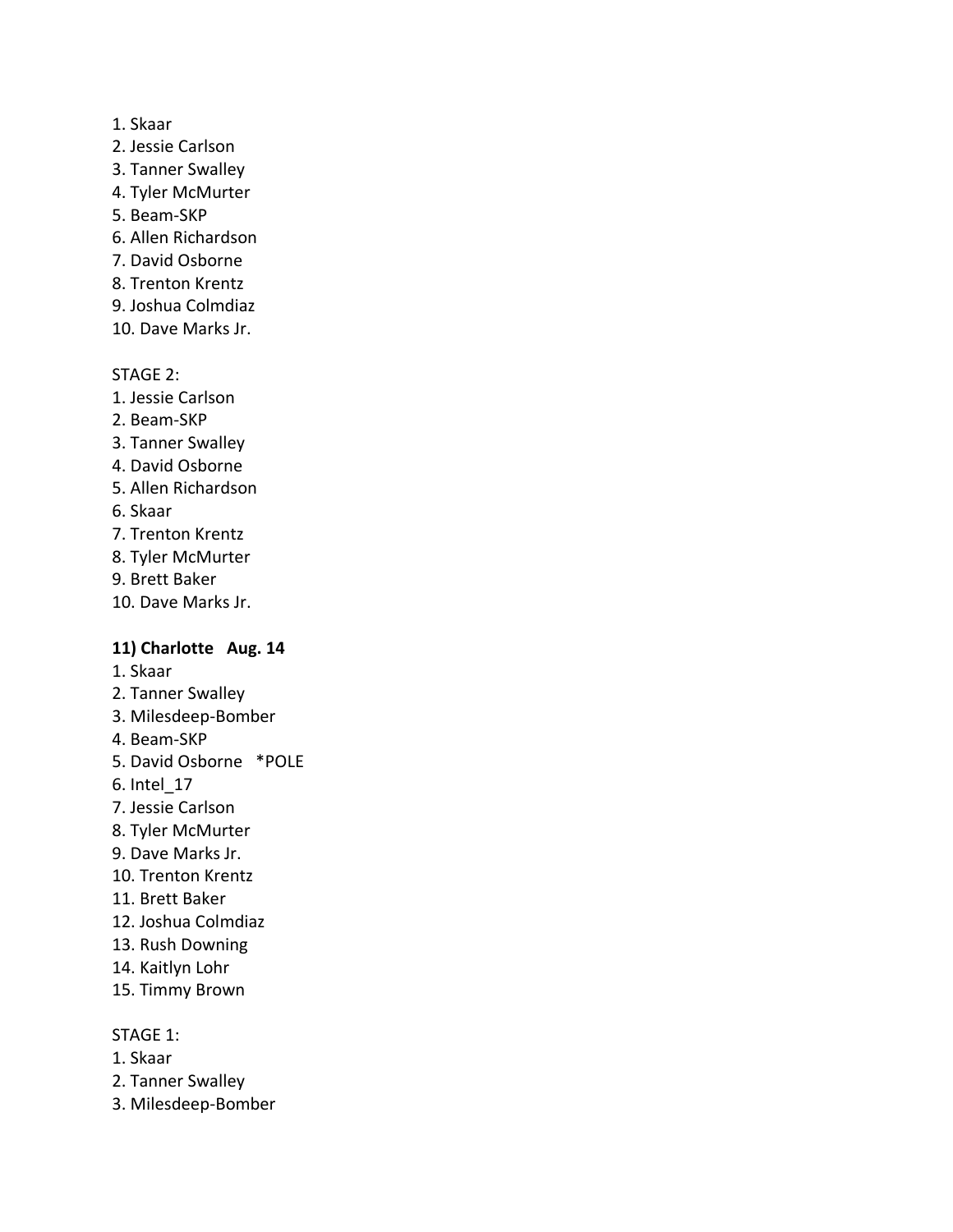#### 4. Jessie Carlson

- 5. David Osborne
- 6. Trenton Krentz
- 7. Beam-SKP
- 8. Tyler McMurter
- 9. Joshua Colmdiaz
- 10. Brett Baker

# STAGE 2:

- 1. Skaar
- 2. Tanner Swalley
- 3. Milesdeep-Bomber
- 4. Jessie Carlson
- 5. Tyler McMurter
- 6. Beam-SKP
- 7. Intel\_17
- 8. Trenton Krentz
- 9. Dave Marks Jr.
- 10. David Osborne

# **12) Eldora Race 2 Aug. 14**

- 1. Skaar
- 2. Tanner Swalley
- 3. David Osborne
- 4. Jessie Carlson
- 5. Blake Henderson
- 6. Beam-SKP
- 7. Trenton Krentz
- 8. Joshua Colmdiaz
- 9. Grew-Ve
- 10. Intel\_17
- 11. Rush Downing
- 12. Tyler McMurter
- 13. Dave Marks Jr.
- 14. Timmy Brown
- 15. Kaitlyn Lohr
- 16. Milesdeep-Bomber \*POLE
- 17. Brett Baker
- 18. Allen Richardson

- 1. Milesdeep-Bomber
- 2. Jessie Carlson
- 3. Tanner Swalley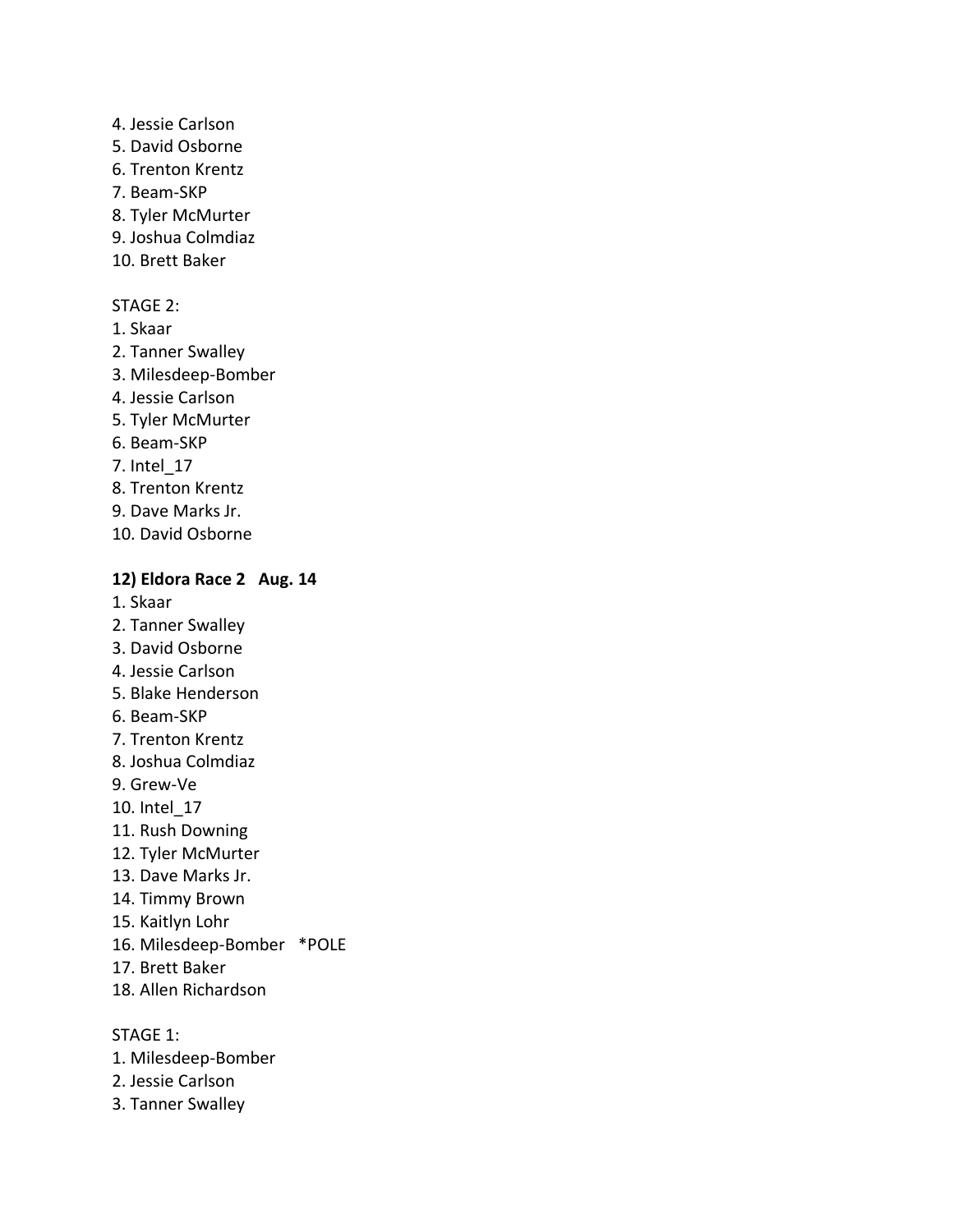4. Joshua Colmdiaz

- 5. Trenton Krentz
- 6. Beam-SKP
- 7. Tyler McMurter
- 8. David Osborne
- 9. Grew-Ve
- 10. Intel\_17

STAGE 2:

- 1. Milesdeep-Bomber
- 2. David Osborne
- 3. Beam-SKP
- 4. Jessie Carlson
- 5. Skaar
- 6. Tanner Swalley
- 7. Trenton Krentz
- 8. Grew-Ve
- 9. Tyler McMurter
- 10. Joshua Colmdiaz

# **2021 NOSSCAR Dirt Touring Series Final Standings (Season 6 – Heat 5)**

- 1. #22 Tanner Swalley: 357 pts \*5 wins (R) **\*Rookie of the Year**
- 2. #23 Beam-SKP: 247 pts (R)
- 3. #92 Skaar: 242 pts \*5 wins (R)
- 4. #5 Ayrton Frederick: 194 pts (R) 5. #84 Tyler McMurter: 189 pts
- 6. #37 Allen Richardson: 186 pts (R)
- 7. #25 Joshua Colmdiaz: 180 pts
- 8. #4 Trenton Krentz: 178 pts (R)
- 9. #2 Jessie Carlson: 146 pts \*1 win
- 10. #07 Milesdeep-Bomber: 139 pts
- 11. #28 Rush Downing: 137 pts (R)
- 12. #12 Timmy Brown: 109 pts
- 13. #11 Brett Baker: 104 pts (R)
- 14. #36 Tyler Wagner: 98 pts \*1 win
- 15. #4 David Osborne: 87 pts (R)
- 16. #17 Dave Marks Jr.: 73 pts
- 17. #25x Blake Henderson: 72 pts (R)
- 18. #85 Intel\_17: 61 pts (R)
- 19. #5x Ben Laggen: 56 pts (R)
- 20. #31 Jordan Green: 49 pts
- 21. #76 Aaron Garcia: 48 pts (R)
- 22. #48 Kaitlyn Lohr: 33 pts (R)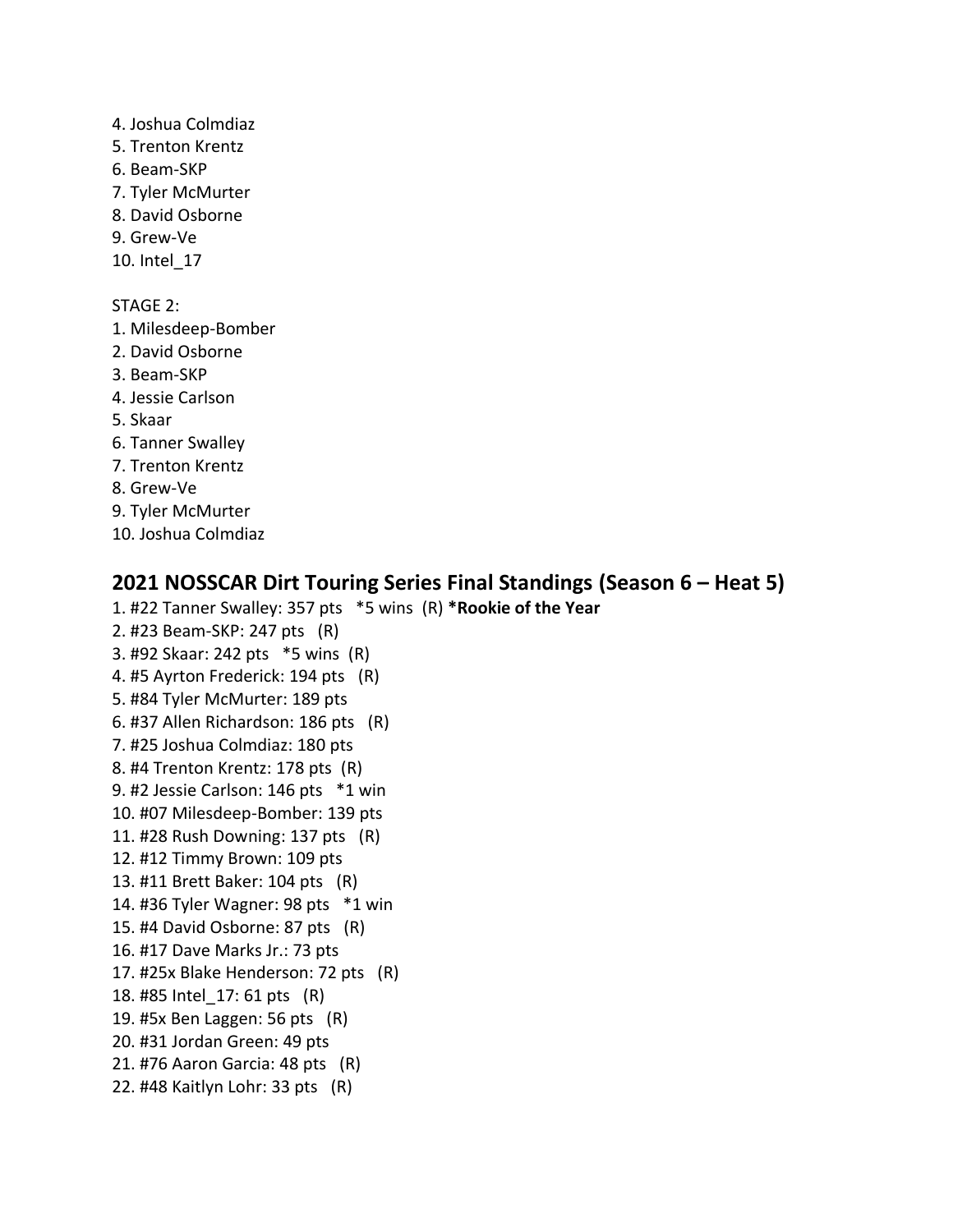23. #10 Tiny\_Hammer: 19 pts (R) 24. #6 Alex Tesdahl: 18 pts 25. #80 Grew-Ve: 13 pts (R) 26. #24 Kyle Zebroski: 11 pts (R) 27. #88 Cameron Norton: 9 pts 28. #7 Eric Frye: 8 pts (R)

# 29. #29 Zachary Smith: 6 pts (R)

# **2022 NOSSCAR Dirt Touring Series Race Results (Season 7)**

# **\*Hosted on Wreckfest \*B-Class cars**

# **1) Bloomfield Speedway (Oval)**

- 1. Clay Stanley
- 2. Emily Saari
- 3. Allen Richardson
- 4. Jordan Green
- 5. Rush Downing
- 6. Brandon Brown
- 7. Timmy Brown
- 8. Robert Lohman Sr.
- 9. Kenny Adair

# **2) Bloomfield Speedway (Figure-8)**

- 1. Clay Stanley
- 2. Kyle Bowers
- 3. Allen Richardson
- 4. Robert Lohman Sr.
- 5. Brandon Brown
- 6. Jordan Green
- 7. Emily Saari
- 8. Kenny Adair
- 9. Rush Downing

# **3) Dirt Devil Stadium**

- 1. Allen Richardson
- 2. Clay Stanley
- 3. Robert Lohman Sr.
- 4. Jordan Green
- 5. Kenny Adair
- 6. Brandon Brown
- 7. Rush Downing
- 8. Emily Saari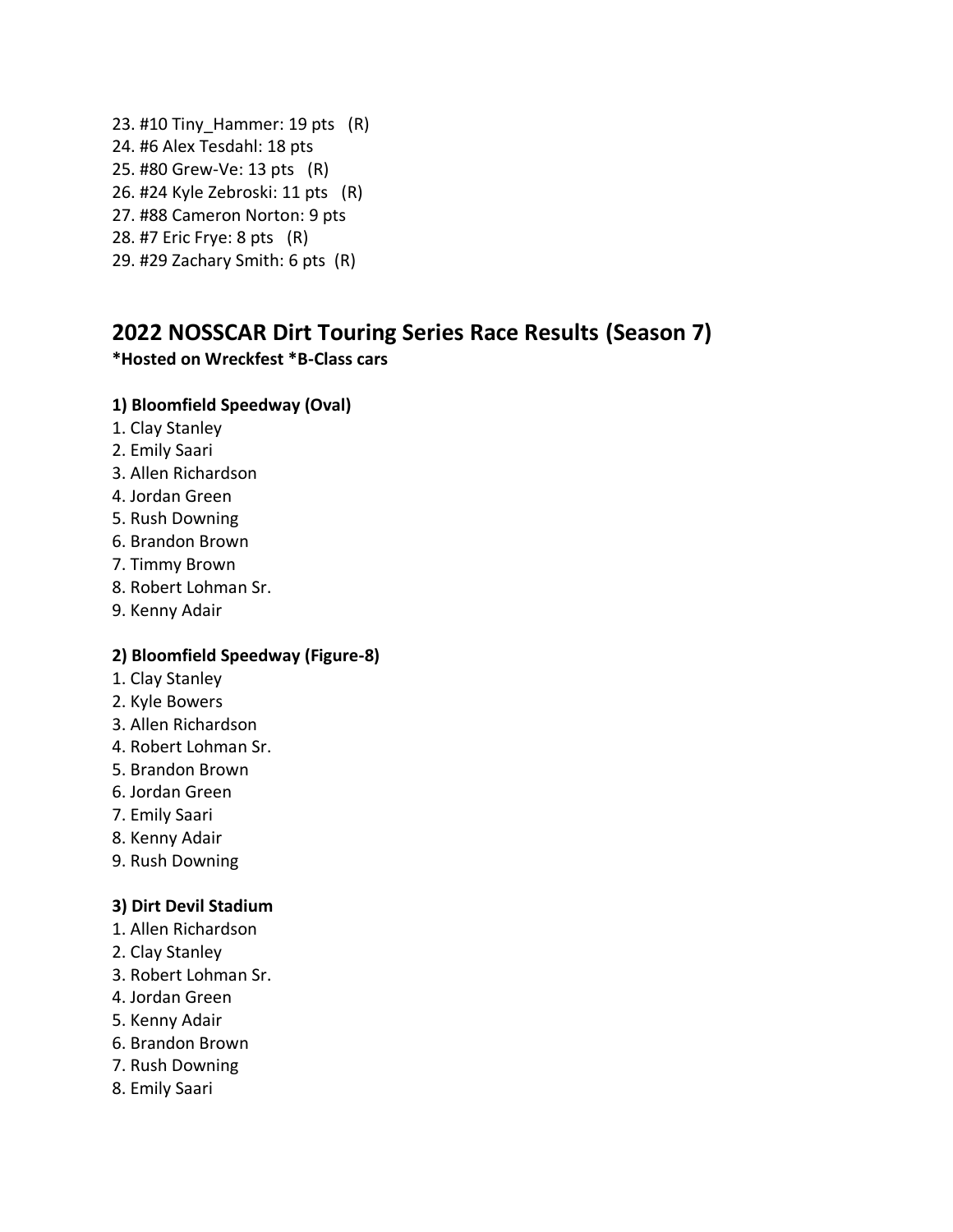# **4) Mudford MotorPark**

- 1. Allen Richardson
- 2. Clay Stanley
- 3. Kenny Adair
- 4. Robert Lohman Sr.
- 5. Jordan Green
- 6. Kyle Bowers
- 7. Emily Saari
- 8. Brandon Brown
- 9. Rush Downing

# **5) Crash Canyon**

- 1. Clay Stanley
- 2. Allen Richardson
- 3. Kenny Adair
- 4. Robert Lohman Sr.
- 5. Brandon Brown
- 6. Jordan Green
- 7. Emily Saari
- 8. Rush Downing

# **6) Drytown Desert Circuit**

- 1. Allen Richardson
- 2. Emily Saari
- 3. Clay Stanley
- 4. Robert Lohman Sr.
- 5. Brandon Brown
- 6. Jordan Green
- 7. Kenny Adair
- 8. Rush Downing

# **7) Rattlesnake Race Park**

- 1. Clay Stanley
- 2. Allen Richardson
- 3. Jordan Green
- 4. Brandon Brown
- 5. Kyle Bowers
- 6. Rush Downing
- 7. Emily Saari
- 8. Kenny Adair
- 9. Robert Lohman Sr.